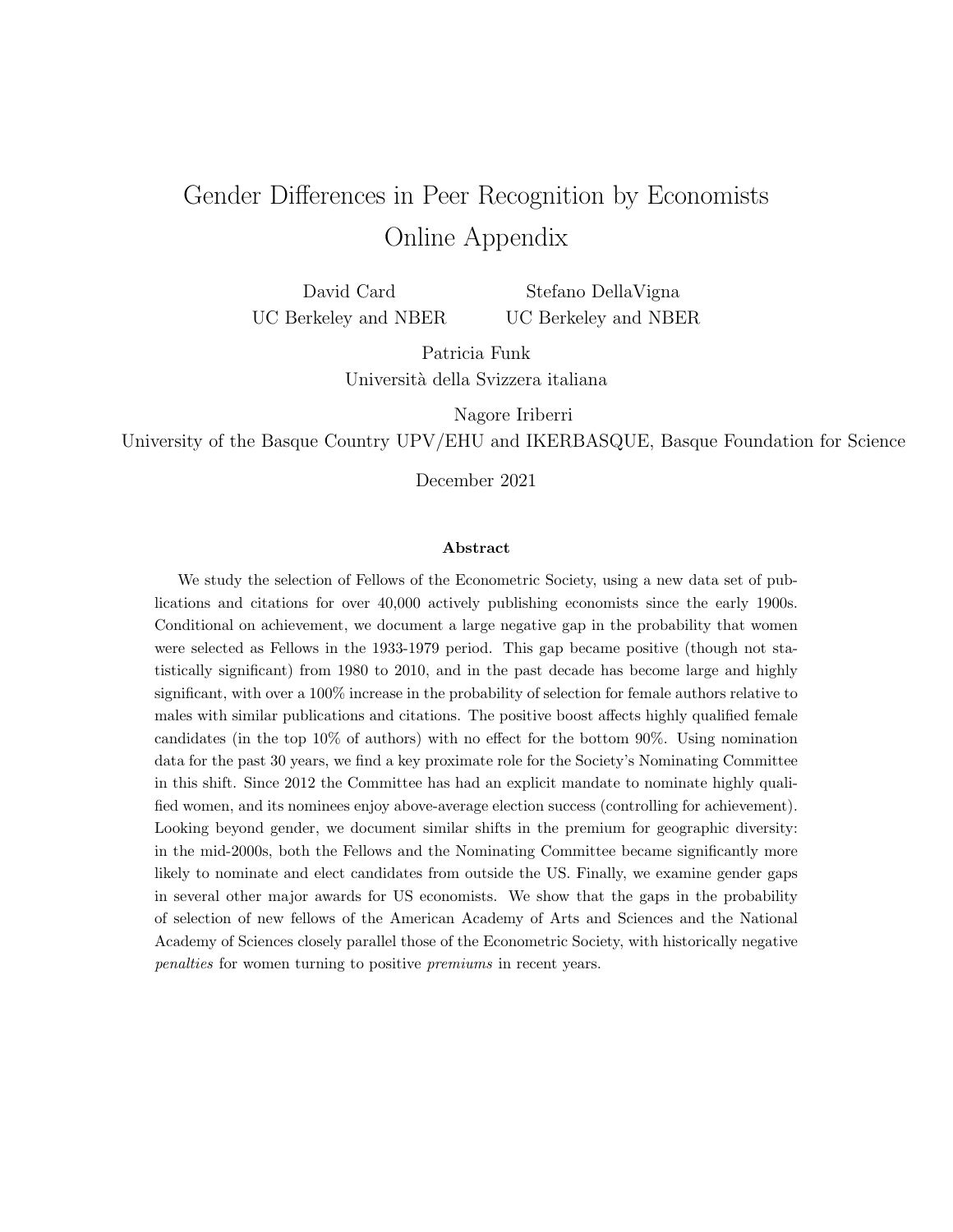## A Online appendix

#### A.1 Additional Data Details

**Journal Selection.** To help identify the set of journals most relevant in the Fellow selection process, we collected information from an annual article in EMA listing the six most important publications of each newly elected Fellow. Out of this pool of 6,086 publications, more than 20% were published in EMA. We consider a journal relevant to the Fellow selection process if papers in that journal account for more than 1% of the 6,086 mentioned contributions (i.e. 61 publications) over the whole sample period, or more than 2% of the mentioned contributions for Fellows selected in any of 4 sub-samples (1933-59, 1960-79, 1980-99, 2000-2019). We complemented this list with any remaining general interest or top field journals, resulting in the list in Appendix Table AI.

Article Selection. In a first step, we downloaded all articles in each journal from its earliest publication date until 2019. In a second step, we eliminated notes and comments by filtering out articles containing specific words such as "note on" and "review" and "comment" in their title.

ES Fellows. There are a few special cases in the matching of the 1,021 Fellows to our sample of actively publishing economists. (i) Among the Fellows, 28 never have publications in the sample and are thus unmatched: Abel Gesevich Aganbegyan, Oskar N. Anderson, Maria Augustinovics, Albert Aupetit, Pasquale Boninsegni, Bernard Chait, Clement Colson, Nikolay P. Fedorenko, Bruno De Finetti, Eraldo Fossati, Robert Gibrat, Georges-Theodule Guilbaud, Arthur Hanau, William C. Hood, Heinz Konig, Wilhelm E. Krelle, Sten Malmquist, Kazuo Midutani, Egon S. Pearson, Hans Peter, Krysztof Porwit, Howard Raiffa, Calyampudi R. Rao, Wieslaw Sadowski, Leonid Tornqvist, Witold Trzeciakowski, Gustavo Del Vecchio, and Sewall Wright. Most of these Fellows were elected in the early years of the Society and published books or articles in their native country, rather than in the English language economics journals (e.g., Leonid Tornqvist). Only one unmatched Fellow was elected since 1980 (Heinz Konig, elected in 1986). A few others, including Sewall Wright (sociology) and Bruno De Finetti (statistics), worked in other fields. (ii) We also dropped 4 Fellows who published in the *Journal of the American Statistical Association* but never in any economic journals in our dataset: Egon S. Pearson, Howard Raiffa, Calyampudi R. Rao, and Sewall Wright. (iiii) We include 25 Fellows that have publications in the sample only in years following their election to the ES: Maurice Allais, Luigi Amoroso, Theodore W. Anderson, Harold T. Davis, Jacques H. Dreze, James Durbin, Bent Hansen, Henry Roy Forbes Harrod, Leonid V. Kantorovich, Serge-Christophe Kolm, Jacques F. Lesourne, Erik Lindahl, Prasanta Chandra Mahalanobis, Jacques Mairesse, Valery L. Makarov, Pierre B. D. Masse, Andras Prekopa, Jacques Rueff, Erich Schneider, Costantino Bresciani Turroni, Petrus J. Verdoorn, Felice Vinci, Jean L. Waelbroeck, Herman O. A. Wold, Wladyslaw M. Zawadzki. These fellows are included in the regressions with zero publications in their year of election. (iv) Only 3 Fellows are elected to ES more than 18 years after their last publication—Alexander A. Konus (elected in 1975), Giorgio Mortara (elected in 1937), and John F. Nash (elected in 1990). The hazard models do not include their election since we censor the hazard on the 18th year since the last publication. Table 2, therefore, includes data on a total of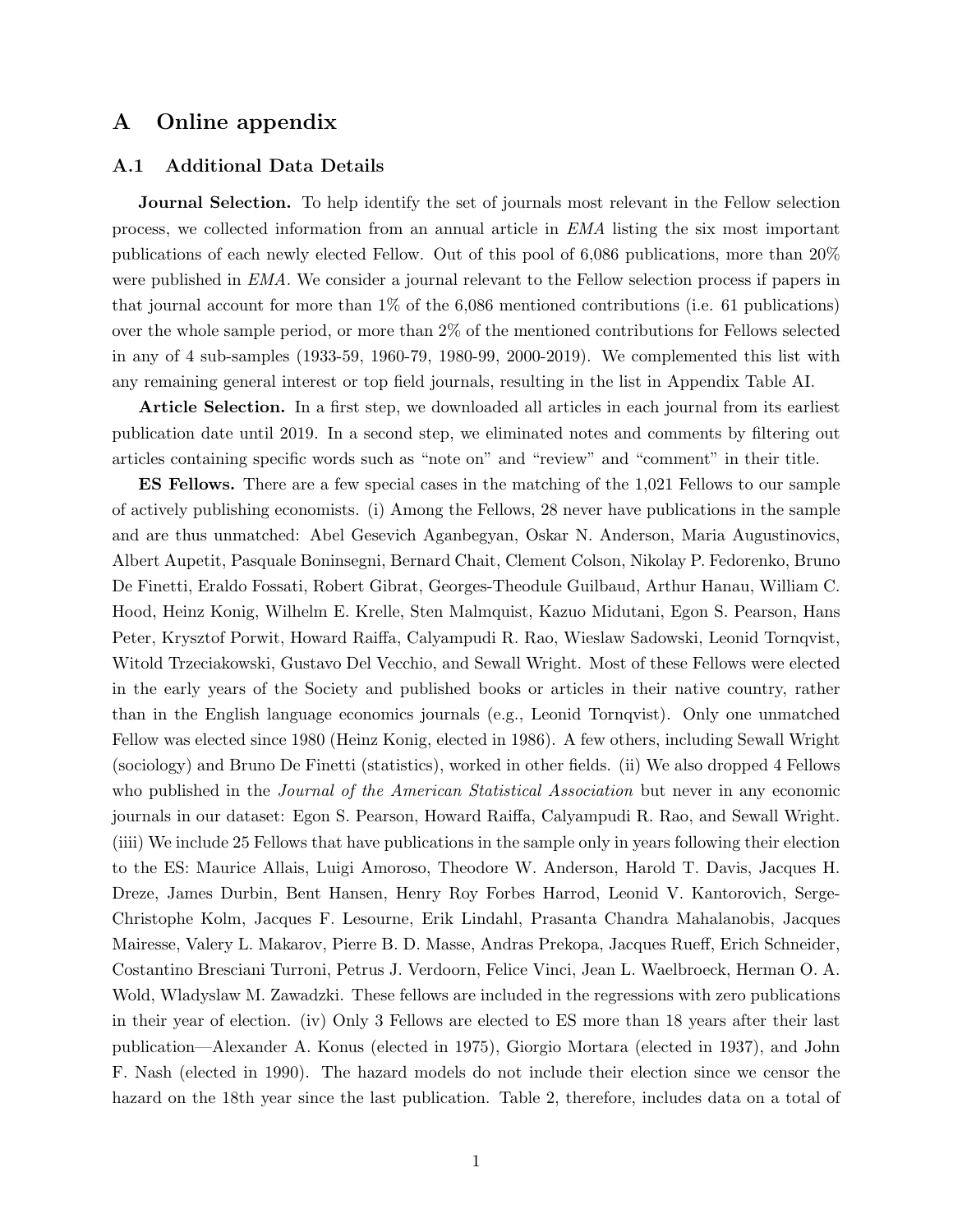990 Fellows, 1,021 minus the 28 unmatched and 3 who were elected after the 18th year since the last publication.

Nominees. There are 3 nominees as ES Fellows that do not match to the database of actively publishing economists and 4 nominees who are nominated more than 18 years after their last publication. These observations are excluded from the hazard model. We do not name them to protect this confidential information.

AAAS Fellows. We obtain a first list of 438 members of the AAAS from the online membership directories listed with specialty Economics. This list, however, does not include many fellows from the earlier years. We thus supplement it with information also from the AAAS Book of Members and include 99 Fellows elected since 1931 who are listed as economists in this additional source and are missing in the online directory (specialty Economics). Almost all these additions are for the years between 1931 and 1970. (We do not include 19 Fellows elected between 1871 and 1930 given that elections in this earlier period were very sparse.) We do not include Fellows that in the AAAS online membership directory are listed as having a specialty other than Economics, given that these are typically cases of researchers with economics as a secondary field (e.g., Herbert A. Simon). This yields a total of 537 AAAS Fellows.

There are 16 AAAS Fellows elected since 1931 and not matched with a publication in our dataset: Ralph George Hawtry, Walter Wallace Mclaren, Gosta Adolfsson Bagge, Werner Sombar, Ralph Evans Freeman, Thomas North Whitehead, Daniel Cosio Villegas, Lloyd D. Brace, James Frederic Dewhurst, Geoffrey Crowther, Harold A. Freeman, Edgar C. Brown, Barbara Ward, Vivian Wilson Henderson, Hans H. Landsberg, and Carlo M. Cipolla. In addition, 5 Fellows are elected more than 18 years after their last publication: William Andrew Paton (elected in 1942), Lloyd A. Metzler (elected in 1973), Emery N. Castle (elected in 1977), Eli Ginzberg (elected in 1977), and Robert J. Lampman (elected in 1991). Lastly, a single Fellow, William J. Cunningham (elected in 1932) is awarded the Fellowship posthumously after his death in 1919. Appendix Table XIII, panel A, therefore includes data on a total of 515 Fellows, 537 minus the 16 unmatched, 5 who were elected after the 18th year since the last publication, and one elected posthumously.

NAS Fellows. For NAS, we include 119 fellows with a primary field in Economic Sciences; we do not include 27 fellows who list the subject as a secondary field. Most of the fellows with a secondary field in economics have a related primary field such as Human Environmental Sciences (e.g., Catherine Kling) or Social and Political Sciences (e.g., Greg J. Duncan), and publish in the set of journals in our dataset. Among the 119 NAS Fellows with primary field in economics, only 1 is unmatched: Brian Berry, and 3 are elected more than 18 years after their last publication: Allan Gibbard (elected in 2009), Walter Isard (elected in 1985) and Hirofumi Uzawa (elected in 1995). Appendix Table XIII, panel B, therefore includes data on a total of 115 Fellows, 119 minus the 1 unmatched and 3 who were elected after the 18th year since the last publication.

AEA Fellows. Among the 172 AEA Fellows, 7 Fellows are elected more than 18 years after their last publication: Ludwig E. Mises (elected in 1969), William Draper Lewis (elected in 1970), Paul Narcyz Rosenstein-Rodan (elected in 1986), Geoffrey H. Moore (elected in 1995), Armen A.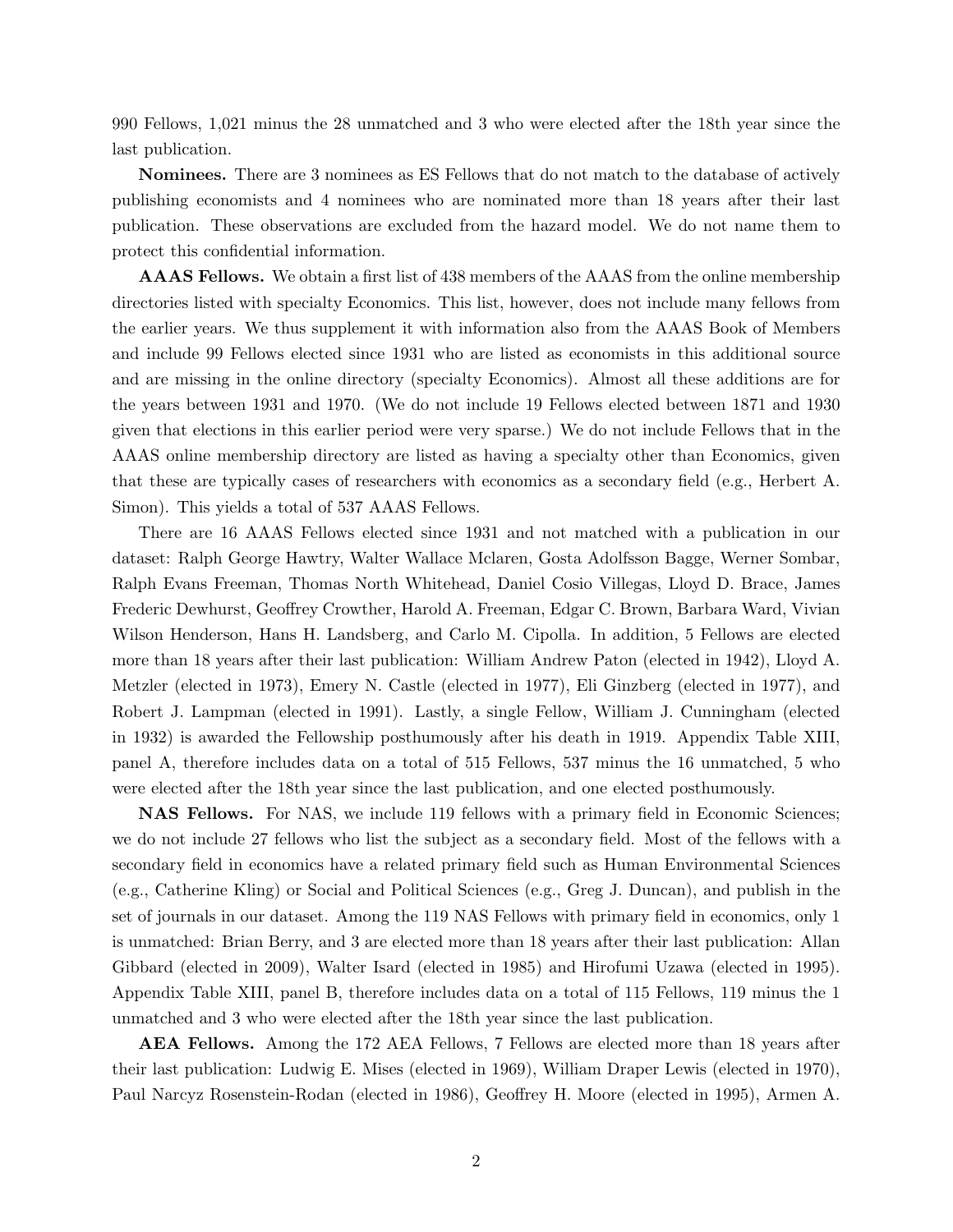Alchian (elected in 1996), William C. Brainard (elected in 2011), and Isabel V. Sawhill (elected in 2016). Appendix Table XIII, panel C, therefore includes data on a total of 165 Fellows, 172 minus the 7 who were elected after the 18th year since the last publication.

Disambiguating Names. A note on the procedure that we use to uniform the author names is that some of the changes introduce a spelling that is not the person's correct name; for example, we transform "N. Gregory Mankiw" into "Gregory N. Mankiw". This change is necessary to create a unique record for a person, as author names that do not follow the typical naming – first name, middle initial, last name – often appear with multiple spellings across their publications, which would introduce errors in the data set without the disambiguation procedure.<sup>1</sup>

We had to deal with two main complications: 1. (alternate spelling and name formats) and author's name may appear in slightly different ways in different articles (e.g., "Ted Bergstrom" versus "Theodore Bergstrom"); 2. (incomplete names) some journals, especially before 1980, identify authors only by their first initial(s) and last name (e.g., "K. Binmore" versus "Kenneth G. Binmore"). Both issues create multiple "names" for the same economist, leading to duplicate, and thus incomplete, publication records. They also complicate our gender coding procedure (described below) which relies in part on first names.

We assume that the combination of first, middle, and last names uniquely identifies an economist. We then follow three approaches to link all the records for the same person. First, we combine as many names as possible. In all cases in the following steps, we only combine names if there is only one candidate. We begin by combining names with 4 or more initials that share the same initials and last name (e.g. Douglas Allen Lauriston Auld and Douglas A. L. Auld). Next, we combine names that have the same first name and last name but contain some amount of middle initial information. This combines cases like Amartya Kumar Sen and Amartya K. Sen but not yet Amartya Sen. We then perform the same procedure for names with the same middle and last name. This combines A. Kumar Sen with Amartya Kumar Sen. We finish combining three initial names by combining names with only first and middle initial to more complete names (e.g. A. K. Sen and Amartya Kumar Sen). We then attempt to combine names containing no middle name information to a name with a longer name (e.g. A. Sen and Amartya Kumar Sen). Because of the higher error rate in this step, we additionally require that the two names have average publication years within 40 years of each other.

Second, a team of undergraduate research assistants checked the list of author names, looking for common short forms of names (e.g., "Larry" versus "Lawrence") and likely spelling mistakes or errors in the journal metadata.

Third, the research assistants looked up online all names that could not be assigned a gender based on the first name. This provided a full first name for many listed authors with only a first

<sup>&</sup>lt;sup>1</sup>In particular, we began by replacing all non-English characters and accented characters with corresponding English characters. (For example, " $a''$  is replaced with "a" and " $\tilde{n}$ " is replaced with "n"). We then translated all names into a standardized format, capitalizing the first letter of first, middle, and last names, adding a dot after first or middle initials, and dropping all suffixes (including "Jr."). For example, "Trent W Appelbe" is changed to "Trent W. Appelbe". We also interchange the middle name and a leading first initial if the middle name is not an initial, e.g., "J. Bradford DeLong" is converted to "Bradford J. DeLong".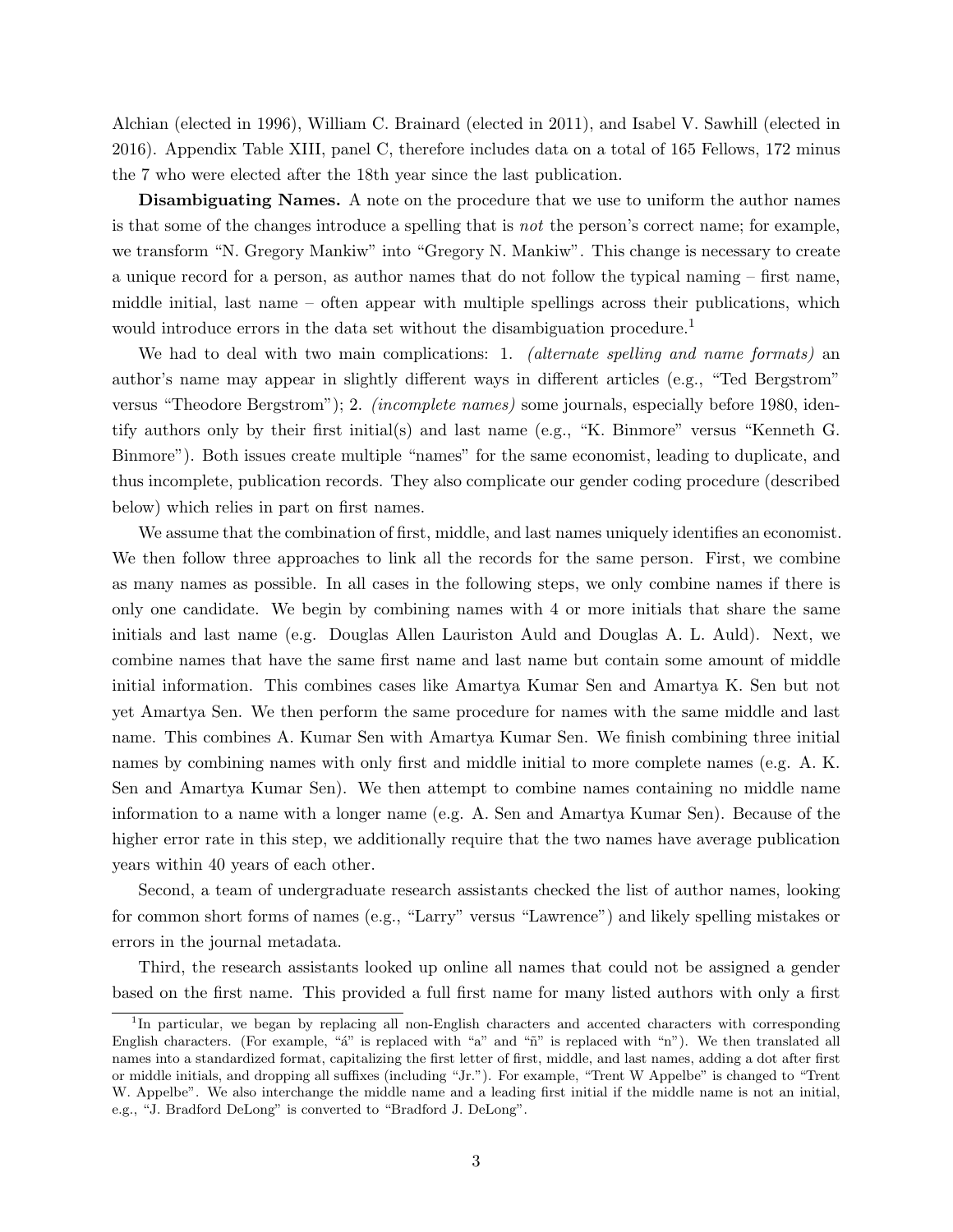initial, and allowed us to correct many misspelled first names. After merging and correcting records, the database of actively publishing economists includes over 40,000 unique names.

Further checks on gender coding and death using Wikidata. We query all records on Wikidata with "economist" or "econometrician" as a descriptor, and collect the year of death and gender if said properties exist. We match the records to authors in the dataset using a process identical to that of author publication matching. Matched records are further reviewed by hand, and misassociated records cleaned. For the remaining matches, results from the gendering process are verified against genders provided by Wikidata, and year of death is added to the author's profile in the dataset. Since not every author is matched to a Wikidata page, an additional round of year of death lookups is done manually to fill in potential gaps. We identified 1,498 authors who died within the sample period, and exclude 6,652 author-year observations from the sample (i.e. years after death).

Citations. We measure citations using SSCI citations for the papers published in the traditional top-5 journals. Ideally we would have liked to have citations to all published papers by a researcher, not just those the top-5 journals. This proved infeasible, however, for two reasons: (i) the citation record on SSCI for the years before 1998 are stored with first initial only; (ii) even in cases in which the full name is used, there often are non-economists sharing the same first and last name, conflating the citations of separate researchers. Thus, we elected to create a citation record for each paper in the top-5 journals and link each author to papers he or she has published on these journals. Since this is very time-consuming, we do it only for the top-5 journals. For around 80% of the top-5 papers we are able to download the citation records of a paper from SSCI using the doi number. The remaining papers, however, use a different format of *doi* number from SSCI. We thus downloaded citations to these papers using their journal, volume, issue and pages information.

Measure of Connection. We measure the number of connections with any ES Fellow in year t, defined as having coauthored with that Fellow at least one paper (up to year t) in our data set of 36 journals. This variable will increment when an economist publishes a new paper coauthored with an existing Fellow (to whom the economist is not yet connected), or when a coauthor of a previously published paper is elected as a Fellow. For example, suppose that author A becomes "active" by publishing her first paper in 2001, then publishes a paper in 2003 coauthored with B (who had been made a Fellow in 1990) and a third in 2005 with coauthor C, who is made a Fellow in 2007. Then A's connections with ES Fellows will be 0 in 2001 to 2002, rising to 1 in 2003 when her paper with B is published, and then rising to 2 in 2007 when C is made a Fellow.

Nomination Process. A possibility which can occur in the nomination process is that a candidate is nominated by both the nominating committee and by a group of fellows. In this case, "If one or more members and the FNC independently nominate a candidate, the nomination statement of the members will prevail but the ballot form will also explicitly include "Nominated by the FNC"." (from the official ES rules: https://www.econometricsociety.org/society/organizationand-governance/rules-and-procedures#50).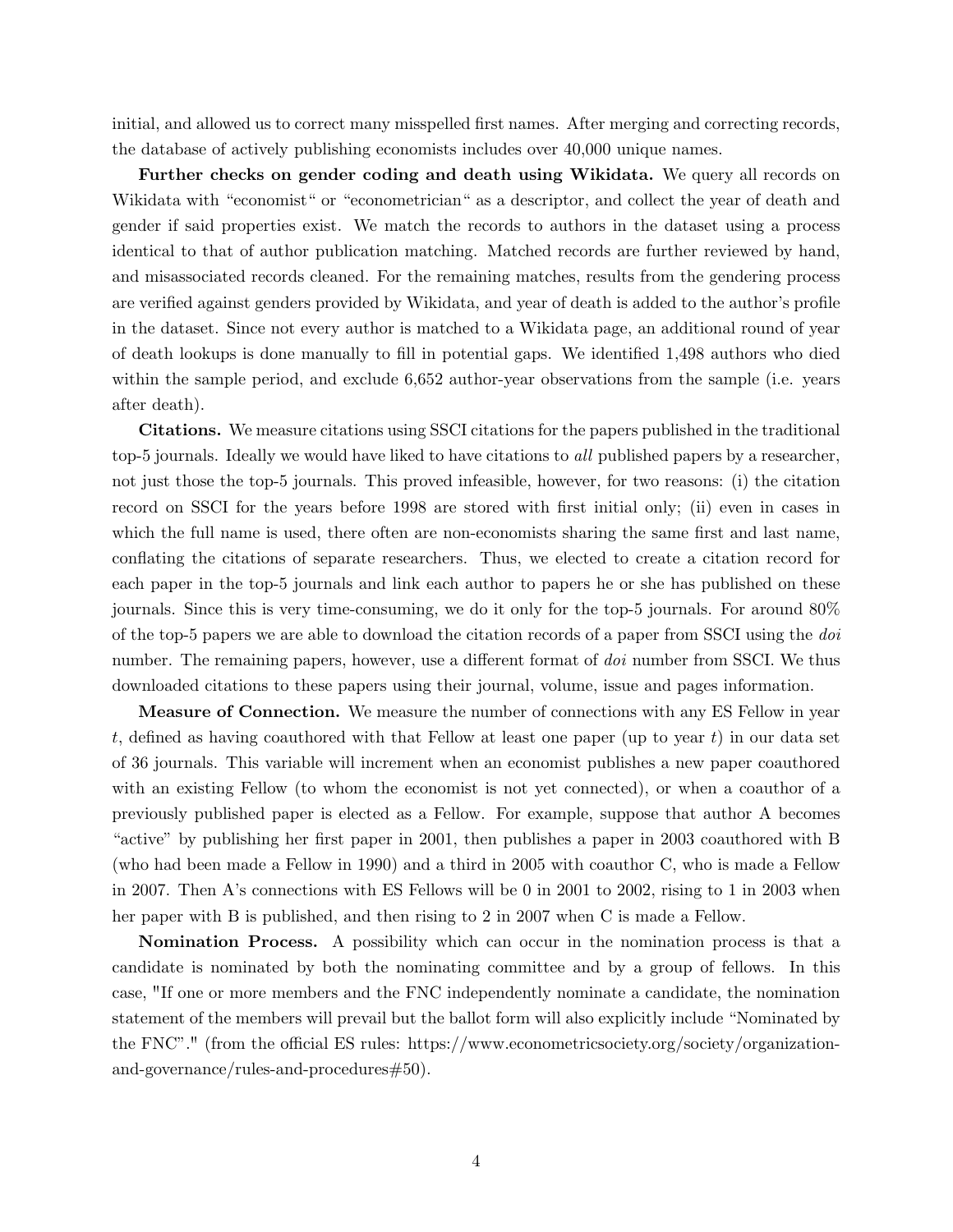#### A.2 Changes from Analysis Plan

This paper largely follows the proposed analysis in a plan (PAP) submitted to *Econometrica* in January 2020. The plan contained analysis on the election of ES Fellows using publicly-available data, as well as analysis of the election to other Fellowships. In addition, the plan specified intended analyses for the confidential nomination data, in case we were approved to receive it (as we did). We detail here the main sources of deviation from the plan.

First, some of the analyses in the ultimate paper focus on variables which at the PAP stage we did not focus on. The main example is the analysis of geographic diversity (Figure V and Table VIII); we did not appreciate that university affiliation was systematically recorded in the nomination data, and that geographic diversity was an important component for the ES, and thus worth analyzing. Second, we had not planned to study the wording of the nomination statements, but turned to it following an editorial suggestion (Appendix Figure AIV-AV). The analyses of these two dimensions are important additions to the plan in the PAP.

Second, when we wrote the PAP we were unsure whether we would receive nomination data for the years before 2006, and if so with what level of detail. Since ultimately we were able to piece together most of the nomination data back to 1990, the analysis of the nomination results differs from the planned one due to the longer time span.

Third, for our main analysis we pre-specified using as benchmark set of controls the variables used, for example, in columns 2, 5, and 8 of Table IV, including counts of publications in the 36 journals, as well as asinh of citations in each of the top-5 journals (and year fixed effects). As we examined this specification more, we realized though that this relatively sparse specification led to a mis-specification in the logit model. This is most clear in Appendix Table AVII in column 8, in which we run a logit regression using the index built based on this specification (estimated on the sample of men). We also add in the specification indicators for the different quantiles of the index. If the model were well-specified, the coefficient in the index should be close to 1 and the coefficients on the quantile indicators should be zero. Instead, we estimate the coefficient on the index to be  $0.571$  (s.e.  $=0.076$ ), and the coefficients on the quantiles are highly significant, both statistically and economically. Intuitively, the under-specified model is not able to reproduce the correct slope of the probability of honors with respect to publications and citations. Importantly, this introduces potential bias in the estimates of the female coefficient, for example suggesting that the estimated female coefficient was different at the very top of the index distribution than in other parts of the distribution, whereas this was just a result of a mis-specified model for men (the "control" group).

To solve this issue, it turned out that it was enough to include additional controls that were in fact suggested to us by both audience members and referees. It made sense to have more nonparametric controls for the impact of some of the publications, e.g., allowing the first or second EMA paper to have a larger effect than the fourth EMA paper, or allowing a discrete impact of the first, second, or third top-5 publication. Further, we wanted to allow for an impact of citations which did not follow the asinh form which we imposed. Finally, we wanted to allow for some role for the the "academic age" of the authors, which is measured with years since first publication.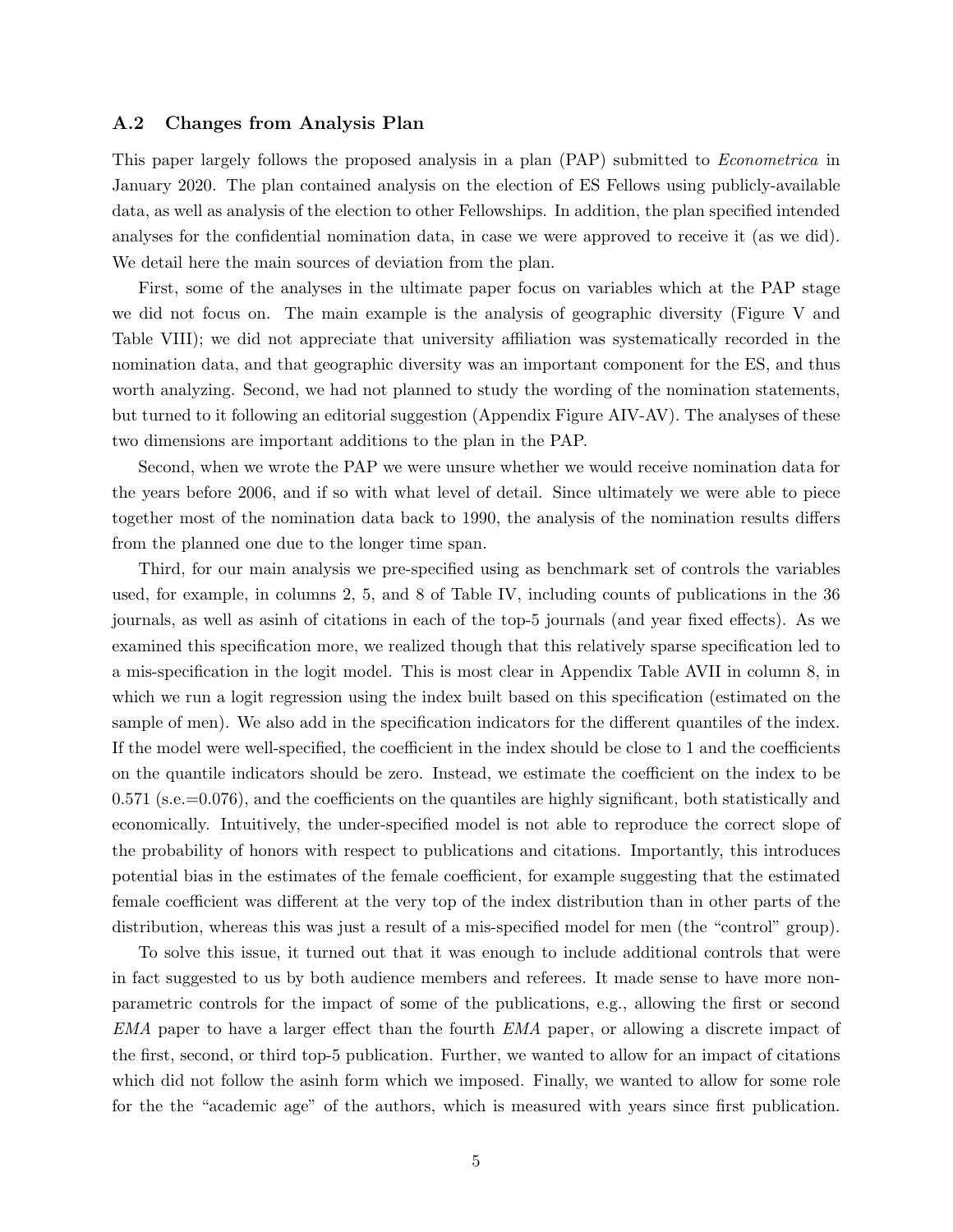When we add all these variables, not only do we get a sizable improvement in predictive power, as measured by the R squared, but now we pass the test of correct specification as apparent in column 3 of Table AVII which shows that for this specification we get a coefficient on the index of 0.926 (s.e.=0.075) and we thus cannot reject the value of 1. Also, the coefficients on the index quantiles are not far from 0 (and not statistically significant from 0). This is also visible comparing the empirical patters in Figure IIIa-b to the predicted ones under the model in Appendix Figure AI, which shows are very good fit.

In light of this, we use the expanded specification as the new benchmark model. We do however still show the old benchmark for all of the key results, such as Table IV and Table IX. We added footnote 10 to the table to stress the limitation of the "old benchmark": "In contrast, column 8 of Table AVII shows that the specification with fewer controls used in column 2, 5, and 8 of Table IV does not pass the test, as the percentile indicators for men are highly significant and we confidently reject a coefficient of 1 on the index."

The other changes to the figures are: (i) we envisioned a way to display the results of the logit specifications in Figure III which we had not thought of before; (ii) Figures IV and V are raw year-by-year graphs of the gender and geographic diversity break-down of the data.

The other changes to the tables are as follows: (i) (Summary statistics) The changes to the summary statistics Tables I-III are minor; the main addition is in Table III on nominations, given the (unexpected) fact that we received data going back to 1990, we break down the summary statistics for the first 15 years, versus the next ones, and thus structure the table differently than envisioned initially (when the table was structured around the 2006-19 data); (ii) (ES Election) the main table on the ES election results, Table IV, follows the specification in the first two out of 3 columns for each time period, with column 3 presenting a new benchmark (see above), with just slight improvements in the underlying data; (iii) (ES nomination and election) The results in Table V and Table VI which use the confidential nomination and election data are closely related to the initial proposal, but with some changes – most importantly, the fact that with a longer 30-year data sample it becomes especially important to allow the gender effect to differs by sub-periods; the mostly descriptive Table V, which we had not envisioned, aims to illustrate the raw findings in the data, motivating the logit analysis in Table VI; (iv) (Channels) The table on channels, Table VII, has some of the same material as in the proposed Table VIII (e.g., the control for associate editor and for connection with Fellows), but it also adds additional variables which we had not thought of, such as the alphabetical order and the connections to the committee, in addition to the Fellows; also, the connection variables are defined in terms of whether there is a connection to a particular economist, not in terms of number of papers co-written; ex post, the former strikes us as a better way to capture connections, given that writing 15 papers with one coauthor is unlikely to have 15 times the impact as writing one paper with a coauthor; (v) (Coauthorship) The table on coauthorship is similar to the proposed one, except that to increase statistical power we form an index of publications instead of just using publications in Econometrica and the Review of Economic Studies.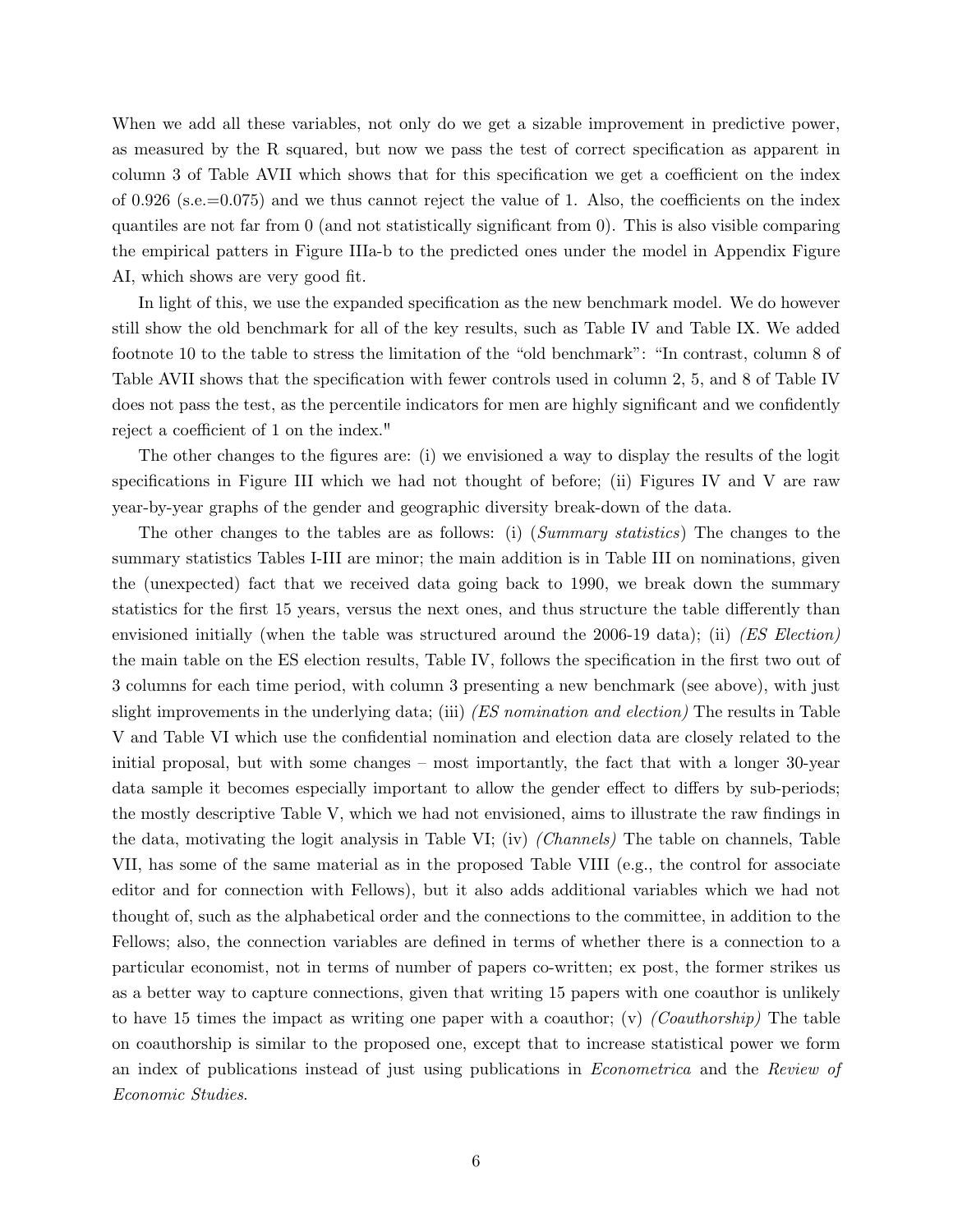Appendix Figure AI. Selection as ES Fellow by Gender, Decade, and Predicted Probability -- Model Fit



*Notes*. For the x-axis, we create an index of predicted probability of election as ES Fellow running a logit model as in Columns 3, 6, and 9 of Table IV except on the male sample only. Active scholars who are not yet Fellows are then ranked based on the percentiles of this predicted probability. We then plot the average within each percentile of the predicted probability of selection, as implied by the benchmark model (Table IV, columns 3, 6, and 9).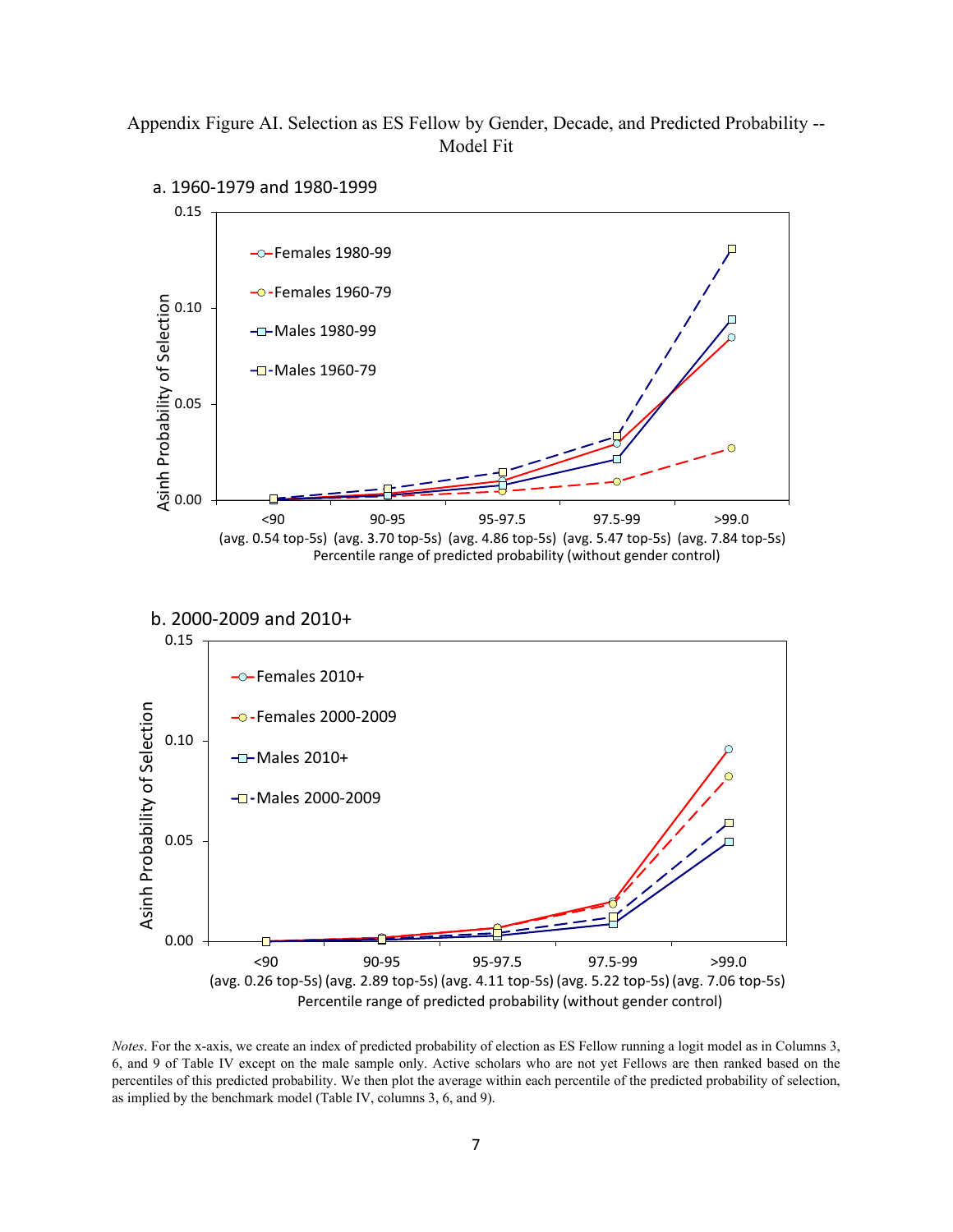

Appendix Figure AII. Election as ES Fellow by Gender, Decade, and Predicted Probability

*Notes*. For the x-axis, we create an index of predicted probability of election as ES Fellow running a logit model as in Columns 3, 6, and 9 of Table IV except on the male sample only. Active scholars who are not yet Fellows are then ranked based on the percentiles of this predicted probability. We then run logistic regressions as in Columns 4 and 5 of Table AVII.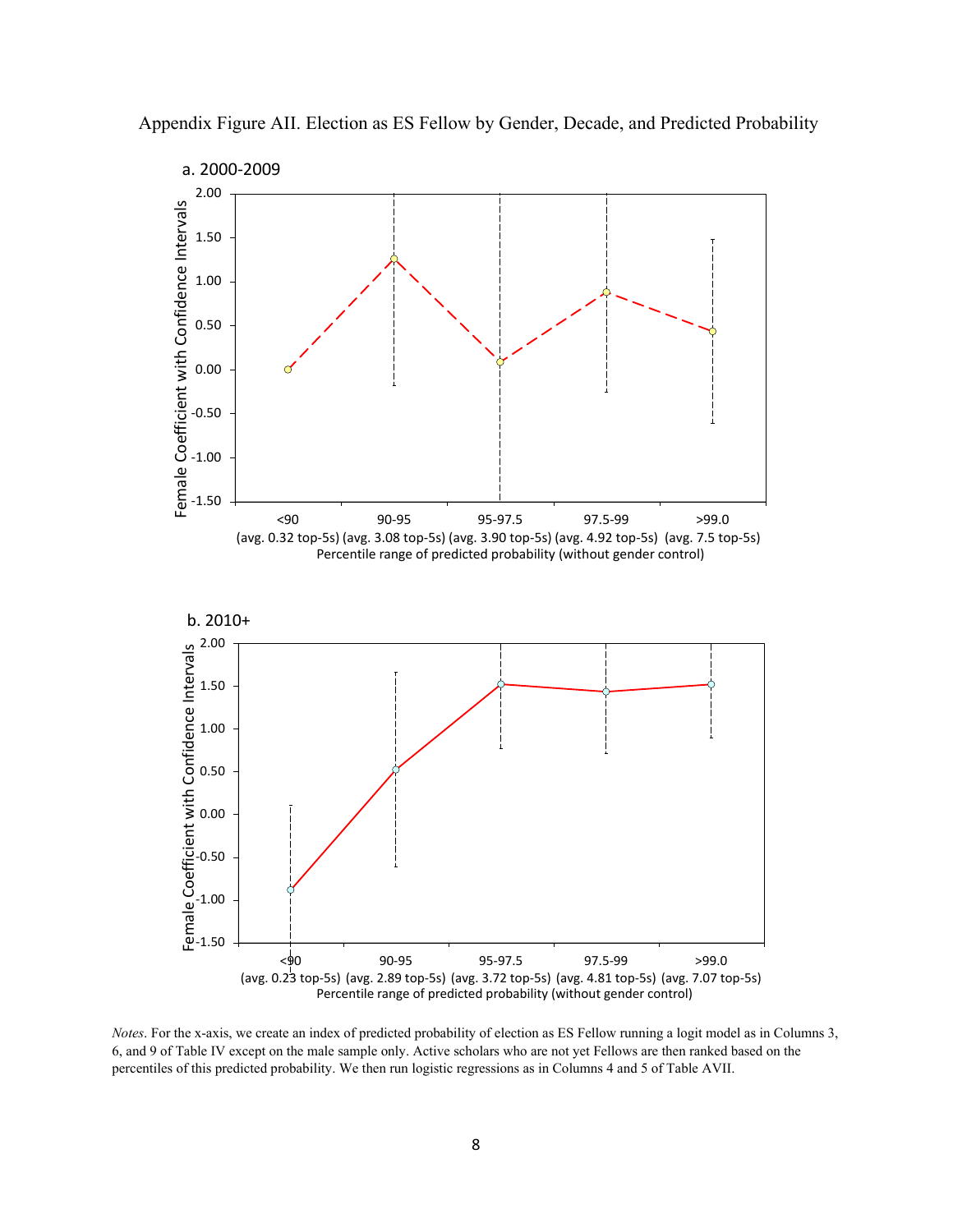Appendix Figure AIII. Nomination as ES Fellow by Gender, Decade, and Predicted Probability



### a. Nomination by Fellows





*Notes*. We create an index of predicted probability of nomination as ES Fellow by running a logit model of nomination as Fellow as in Table VI except on the male sample only. Active scholars who are not yet nominees are then ranked based on the percentiles of this predicted probability into the bottom 90 percentile, the 90-95th percentile, the 95-97.5 percentile, the 97.5-99 percentile and the top 99 percentile. We then plot within each group the average probability of nomination for male authors and female authors, by year group.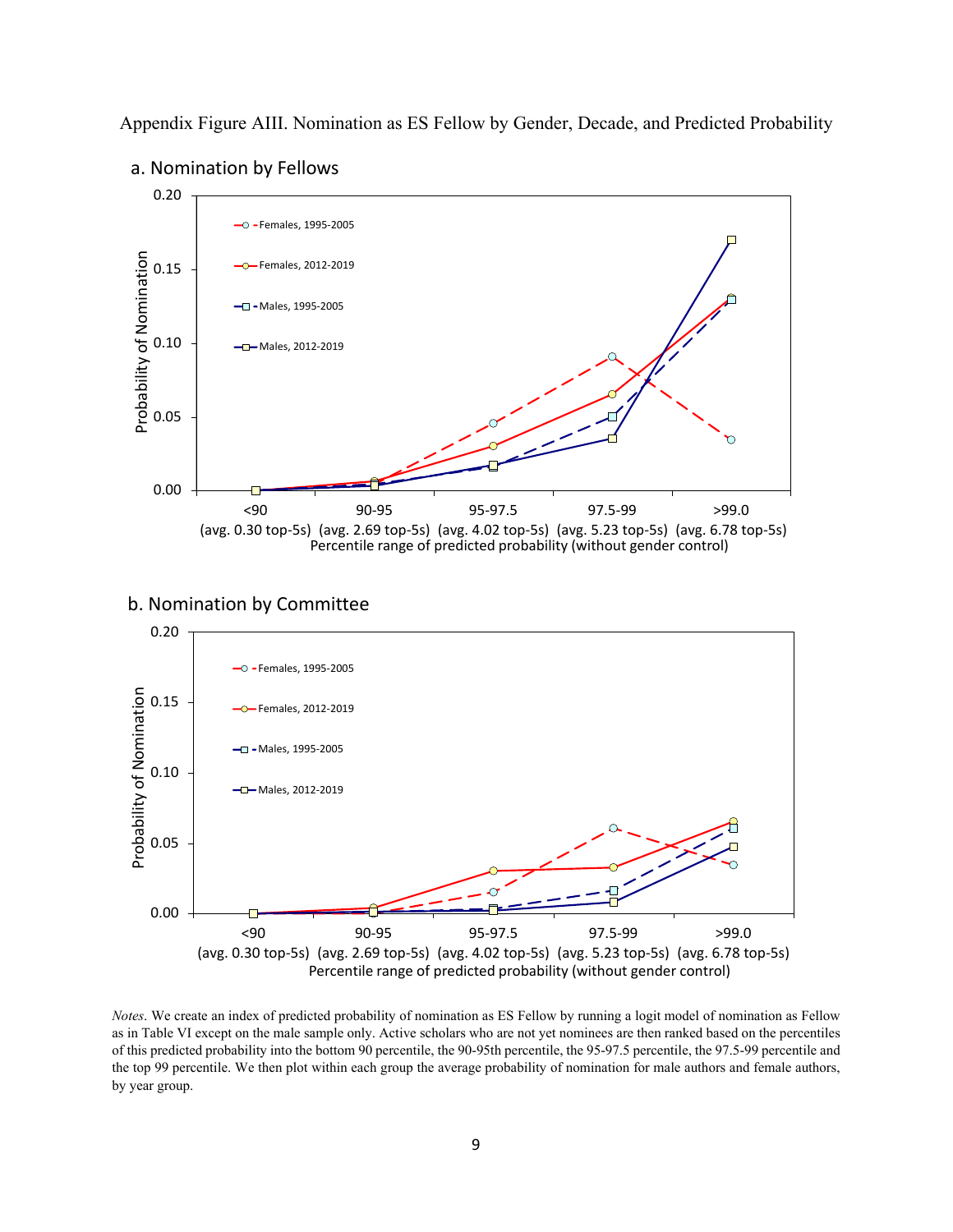Appendix Figure AIV. Words in Nomination Statements Most predictive of Outlined Outcome

Panel A. Female Economist Panel B. Male economist

institution forecasting expect experiment pattern useful especially exchange household education addition innovation fluctuation future factor find leader combine empirically health joint network science relevance center bias multiple nature measurement present consumption help capital scholar evidence housingerror corporate random approach rate basic play experimental broad write president investment country predict correlation span<br>child technology intersectioneuropean article

iob repeat restriction derive condition bound competition expectation efficient control quantitative instrumental forecasting imperfect context figure income knowledge numerous contracting source central consumption concern fluctuation

 $\textbf{discrete}^{\textit{straight}} \textit{of} \textit{if} \textit{if} \textit{if} \textit{if} \textit{if} \textit{if} \textit{if} \textit{if} \textit{if} \textit{if} \textit{if} \textit{if} \textit{if} \textit{if} \textit{if} \textit{if} \textit{if} \textit{if} \textit{if} \textit{if} \textit{if} \textit{if} \textit{if} \textit{if} \textit{if} \textit{if} \textit{if} \textit{if} \textit{if} \textit{if} \textit{if} \textit{if} \textit{if} \$ discrete information SQr. Let's gain socrete original intermediate type small<br>particular district type endogenous spectrum constraint type small<br>particular district type interventing the constraint dependent<br>of the particu educe financy spectrum<br>reduce financy spectrum<br>search in production exerged evolution dependent<br>search in production exerges evolution dependent<br>relevant decade quantile reputation. externality relevant decade quantile reputation ession is relevant decay of the state of the crisis<br>
exist choose security rediction which increase each try<br>
repeat core boundation assessment to the proof and year of the security<br>
respectively and the state of the secon repeat cnoose security core<br>
potential matching core potential matching<br>
industry fitting payesian assess otential matching curriction bayesian assess environment dynamic rivation analyzing<br>industry friction bayesian prolific alternative<br>hold pioneer minimum competitive strategy testing generalize industry Told pioneer minimum<br>continuous individual strategy teesing generalize financial far marginal serial rationalize shed adverse  $\text{prove}$   $\text{Light}_{\text{true}}$   $\text{norm}$   $\text{norm}$   $\text{atile}$   $\text{triv}$   $\text{error}$ prove light the incomplete integrated at the statistic bargaining

Panel C. Election, conditional on Nomination Panel D. Not elected, conditional on Nomination

institution pathbreakingasymptotic panel characterization applied depth continue procedure finally sectional theorem orem<br>trading <sup>conflict</sup> statistic extensive multi serial potential understand comparative serial potentie<br>nonlinear paradox <sub>set</sub> second powerful spectrum deep theoretically set methodological sharing minimum cover robust institutional far theoretic algorithm alternative evaluation money history unit linear reduce elegant

*Notes:* The sample used is all 1,017 nominations from 2006 to 2019, as the nominating statements are not available for earlier years. We identify all word lemmas used in at least 20 nominating statements, resulting in 567 words after dropping stop words (such as "she" and "the"). For each outcome variable (e.g., female economist in Panel A) we plot all words with an odds ratio above 2 for predicting the outcome. The words are scaled proportionally to the magnitude of their log odds ratio, capping the value at 3 for those that are perfectly predictive. The variables predicted are female gender (Panel A), male gender (Panel B), election (Panel C), not election (Panel D).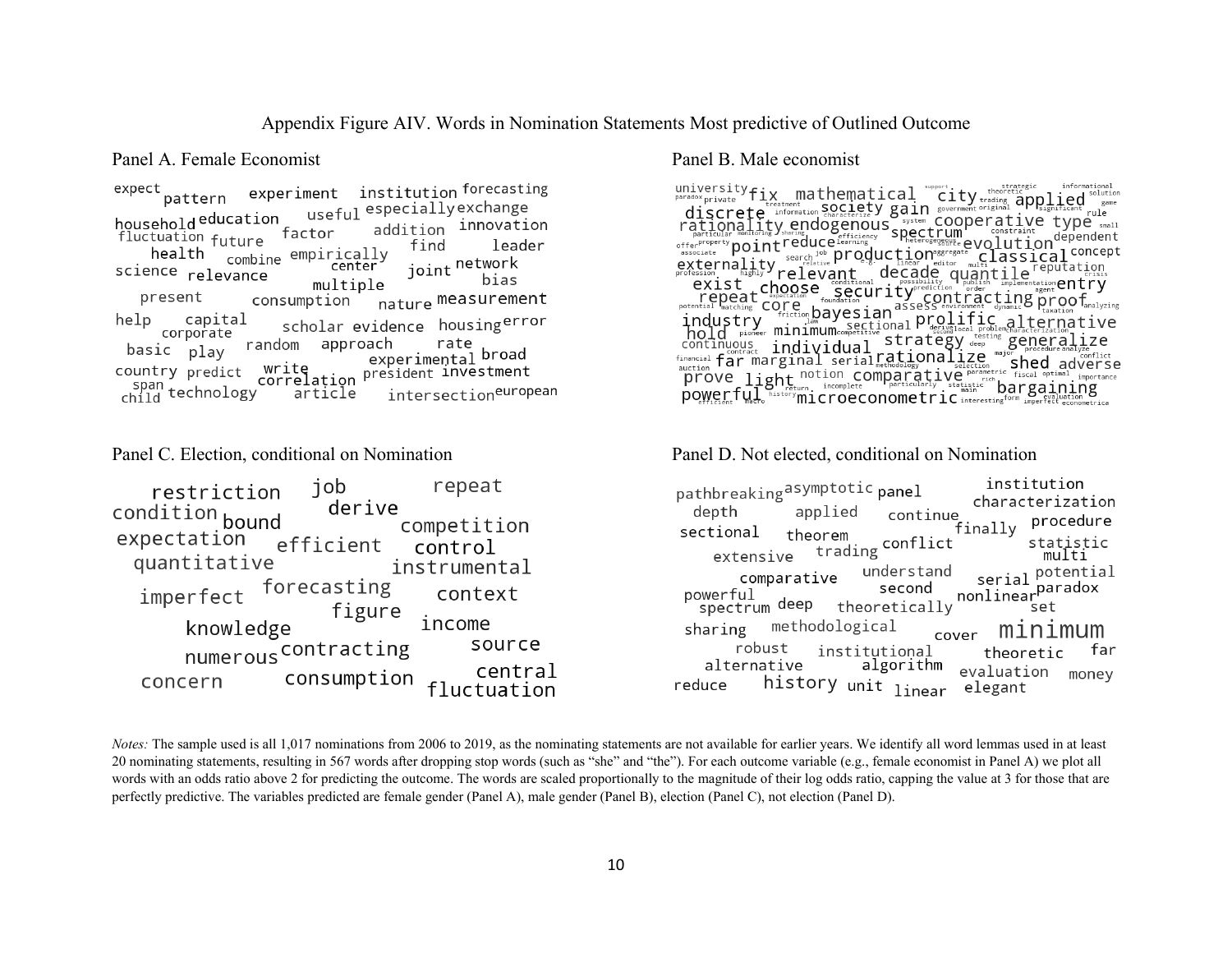

Appendix Figure AV. Scatterplot of Words in Nomination Statement predictive of Female Gender versus of Election

*Notes:* The sample is all 1,017 nominations from 2006 to 2019, as the nominating statements are not available for earlier years. We identify all word lemmas used in at least 20 nominating statements, resulting in 567 words after dropping stop words (such as "she" and "the"). For each of these 567 words, we run a logit regression of the relevant dependent variable (election or female gender) on an indicator for whether the word is used in the nomination, as well as controls for cumulative number of publications in each of the top-5 journals, asinh of cumulative citations in each of the top-5 journals, and year fixed effects. We keep the 50 words that are most predictive of election, ranking by the pseudo Rsquared values, including words that are perfectly predictive of the outcome. We plot the logit coefficient for the election logit, as well as the logit coefficient on a parallel logit with the same controls but predicting female gender as an outcome. The words in red represent words whose original coordinates were outside the  $(-2, 2)$  x  $(-2, 2)$  region and are displayed with values capped at the relevant boundary value.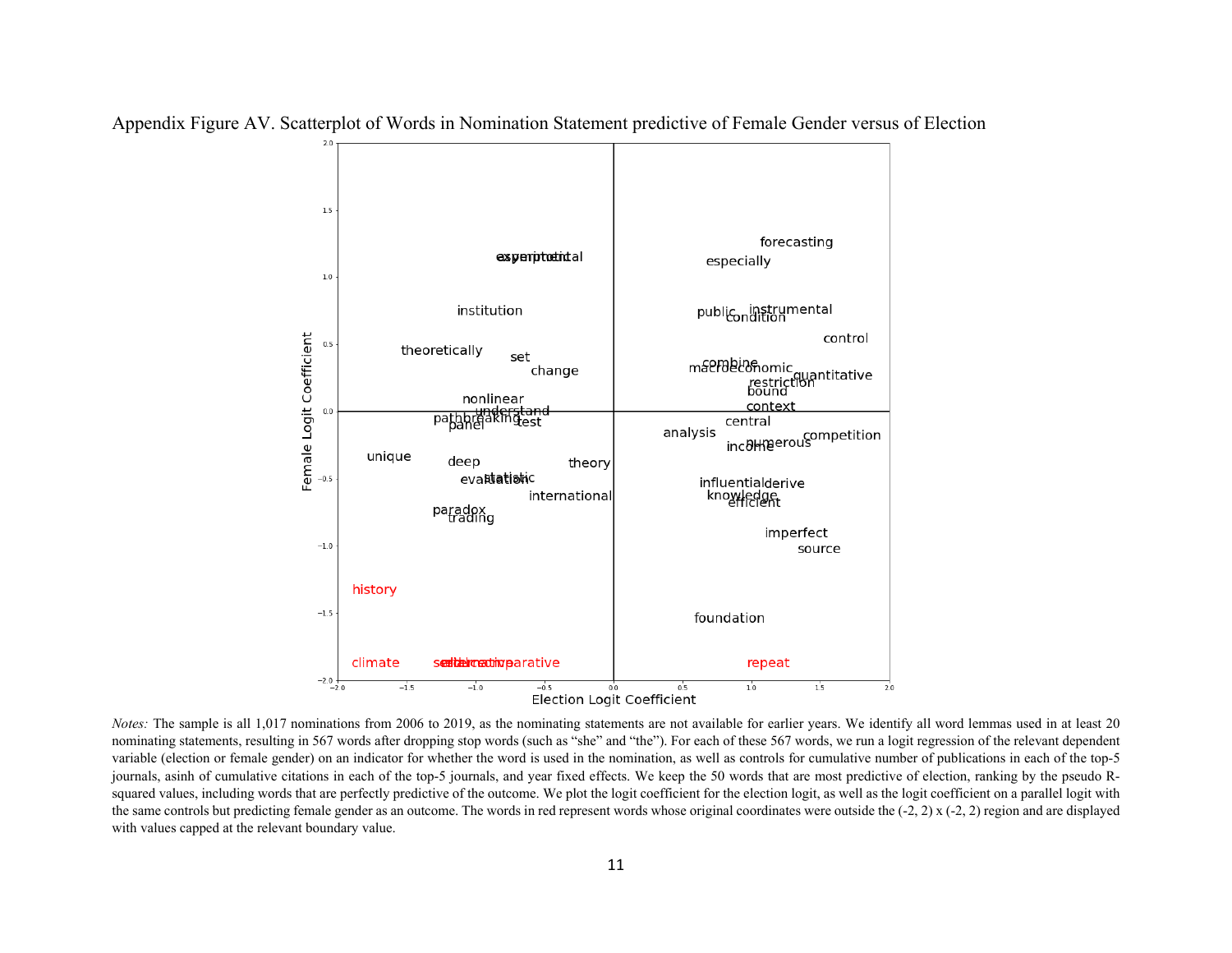# TABLE AI JOURNALS USED FOR PUBLICATION COUNTS

| American Economic Journal: Applied Economics | Journal of Econometrics                   |
|----------------------------------------------|-------------------------------------------|
| American Economic Journal: Macroeconomics    | Journal of Economic History               |
| American Economic Journal: Microeconomics    | Journal of Economic Literature            |
| American Economic Journal: Economic Policy   | Journal of Economic Perspectives          |
| <b>American Economic Review</b>              | Journal of Economic Theory                |
| AER (AEA) Papers and Proceedings             | Journal of Finance                        |
| Econometrica                                 | Journal of Health Economics               |
| <b>Econometric Theory</b>                    | Journal of International Economics        |
| Economica                                    | Journal of Labor Economics                |
| <b>Economic Journal</b>                      | Journal of Mathematical Economics         |
| <b>Economic Theory</b>                       | Journal of Monetary Economics             |
| <b>Games and Economic Behavior</b>           | <b>Journal of Political Economy</b>       |
| <b>International Economic Review</b>         | Journal of Public Economics               |
| International Journal of Game Theory         | <b>Quarterly Journal of Economics</b>     |
| Journal of American Statistical Association  | <b>Review of Economics and Statistics</b> |
| Journal of Development Economics             | <b>Review of Economic Studies</b>         |
| Journal of the European Economic Association | The RAND Journal of Economics             |
| <b>Quantitative Economics</b>                | <b>Theoretical Economics</b>              |

*Notes:* Top-5 journals are shown in bold.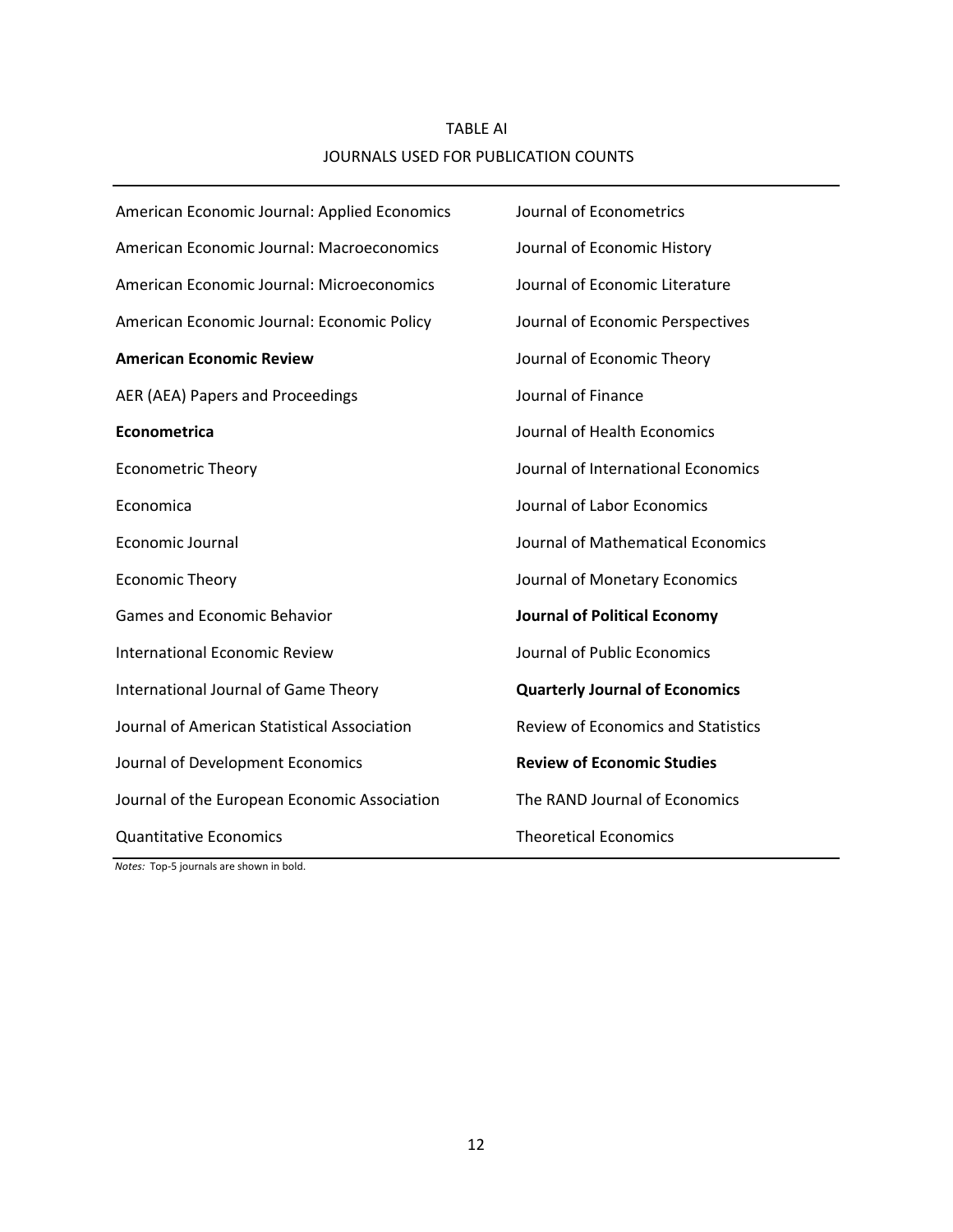|                                | (1)     | (2)        | (3)           | (4)    | (5)   | (6)                                                                                                                | (7)                                                                                                   |
|--------------------------------|---------|------------|---------------|--------|-------|--------------------------------------------------------------------------------------------------------------------|-------------------------------------------------------------------------------------------------------|
|                                | Gender  |            | Number of     | Actual |       |                                                                                                                    |                                                                                                       |
|                                | Coding  | <b>CVs</b> | Papers in our | No. of | Error |                                                                                                                    | Papers Incorrectly Attributed to                                                                      |
|                                | Correct | found      | Data Base     | Papers | Rate  | Paper Missing in Database                                                                                          | Author in Database                                                                                    |
| Coded as<br>Female<br>$(n=50)$ | 100%    | 48         | 620           | 629    | 1.8%  | 10 (from 4 different authors)<br>name change: 2 (from 2 authors)<br>different first names used: 8 (from 2 authors) | 1<br>two authors with same name                                                                       |
| Coded as<br>Male<br>$(n=100)$  | 100%    | 97         | 1676          | 1676   | 0.4%  | 3 (from 3 different authors)<br>1 (from 1 author) name spelling error<br>2 (from 2 authors) missing issue/paper    | 3<br>1 (two authors with same name)<br>1 (not a research paper)<br>1 (wrong disambiguation of a name) |

TABLE AII ACCURACY CHECK OF CODING OF GENDER AND PUBLICATIONS

*Notes:* The sample consists of 50 female and 100 male economists, randomly selected from our actively publishing economists database, who had their first publication after 1979, and had accumulated at least 2 top-5 until the end of the sample period (2019).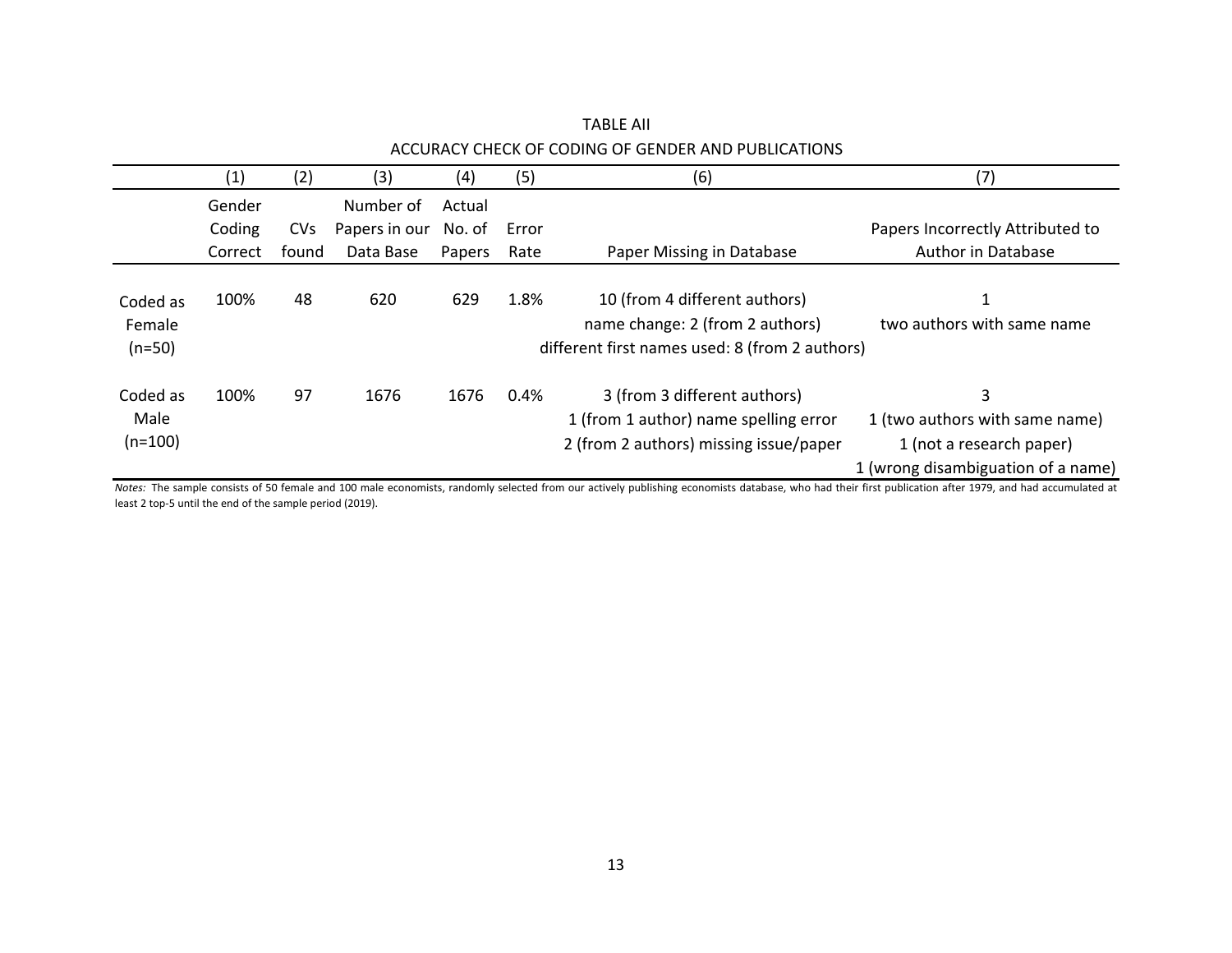#### TABLE AIII: TIMELINE OF RULES AND PROCEDURES REGARDING NOMINATION AND ELECTIONS OF ECONOMETRIC FELLOWS

### Nomination Stage **Election Stage** Election Stage

1947 The council determines the number of fellows to be elected N (N is the median number voted by the council). Fellows (and members) then propose candidates for nominees (among members of the Econometric society). The secretary sends the list of nominees to the council and also includes the names of candidates nominated by the council in the previous year but not elected to Fellowship. The members of the council shall vote to nominate candidates: Given N, each council member in voting should assign to the candidate whom he most favors 2N marks, to the second most favored 2N-1 marks, and so on down to 1 mark; to a candidate who is not approved, 0 marks. The total of marks thus assigned by the voters to a candidate shall determine his order. Absence of marks or negative marks shall be treated as zero. The 2N candidates receiving the highest totals shall be declared nominated. In case of a tie for last place all the candidates so tied shall be declared nominated (EMA, 1948, 16 (1), p. 116).

#### 1951

Fellows and members propose candidates for nominees (among members of the Econometric society). The Presentation-of-Candidacy form shall require the following information: (a) a list of the candidate's publications; (b) indication as to whether the candidate is an economist, whether he is a statistician, and whether he has some knowledge of higher, mathematics; (c) indication as to the nature of the candidate's original contribution "to economic theory or to such statistical, mathematical, or accounting analyses as have a definite bearing on problems in economic theory" (a requirement of Fellows contained in the Constitution), including references to the passages in the candidate's listed publications wherein this contribution appears. Since the Constitution does not require that a candidate possess all of the qualifications referred to in (b) above, space shall be provided on the form for a statement of other qualifications of the candidate. The form shall in addition provide space for a summary of the candidate's scientific and professional curriculum vitae. The council selects the nominees through voting. If the number of candidates C is not greater than 12, all such candidates shall be declared nominated. If the number is greater than 12, each member of the committee shall vote to nominate candidates by assigning to the candidate whom he most favors C marks, to the second most favored C - 1 marks, and so one, down to 1 mark. With N fellows to be elected, the 2N candidates receiving the highest totals shall be nominated *(EMA; 1952, 20(1), p. 124* ).

#### 1960

Fellows nomination committee (FNC) mentioned for the first time (*EMA, 1963 31 (1/2), p. 290* ). The nominating committee shall examine the Presentation-of-Candidacy forms submitted and vote as to the number of Fellows to be elected in the given year. The number to be elected shall be the median number voted by the committee (or the next smaller number in case the median is a fraction). If the number of candidates C is not greater than 12, all such candidates shall be declared nominated. If the number is greater than 12, each member of the committee shall vote to nominate candidates by assigning to the candidate whom he most favors C marks, to the second most favored C - 1 marks, and so one, down to 1 mark. Absence of marks or negative marks shall be treated as zero. With N fellows to be elected, the 2N candidates receiving the highest totals shall be nominated.

1975 The nominating committee has been encouraged to propose more names of applied economists. Up to 60 names were proposed (*EMA, 1976, 44(1), p. 208)* .

1978 Information on the nomination form: no more than six bibliographical entries, and a nomination statement not exceeding 10 lines (*EMA* , 1978, 46(2), p. 484)

1933 First round of fellows elected by council (*EMA, 1933, 1 (4), p. 445)*

1935 Fellows and members propose candidates and the council selects the nominees (*EMA, 1934, 2 (2), p. 204* ). Fellows vote by mail (*EMA, 1934, 2,(2), p. 204* )

The number of newly elected Fellows shall not exceed 12 (or 15 percent of the number of members). Each Fellow shall give N marks to the candidate whom he most favors, N-1 marks to the second most favored candidate, and so on. The N nominees receiving the highest number of votes shall be declared elected. In case of a tie for last place, all the candidates so tied shall be declared elected if that does not increase the total beyond N+1; otherwise none of the tied candidates shall be declared elected (*EMA, 1948, 16 (1), p. 116* ).

The number of newly elected Fellows shall not exceed 6 (or 10 percent of the number of members). Each Fellow shall vote to elect new Fellows by assigning N marks to the nominee whom he most favors, N - 1 marks to the second most favored, and so on, down to 1 mark. Absence of marks or negative marks shall be treated as zero. Then the N nominees receiving the highest totals shall be declared elected. In case of a tie for last place, all the nominees so tied shall be declared elected if that does not increase the total beyond the lesser of  $N + 1$  and 6; otherwise none of the tied candidates shall be declared elected (*EMA; 1952, 20(1), p. 125)* .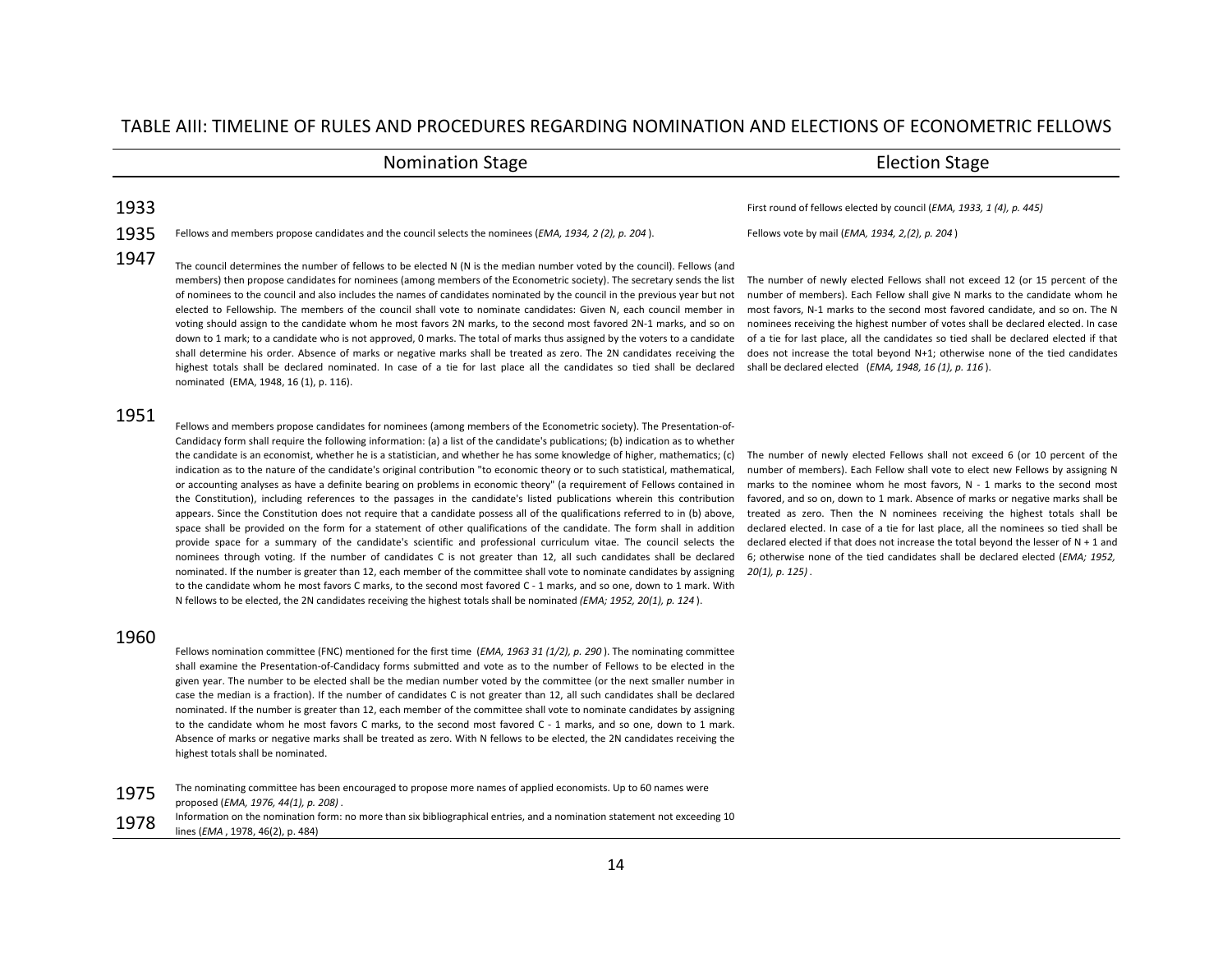# TABLE AIII: TIMELINE OF RULES AND PROCEDURES REGARDING NOMINATION AND ELECTIONS OF ECONOMETRIC FELLOWS (CONTINUED)

|              | <b>Nomination Stage</b>                                                                                                                                                                                                                                                                                                                                                                                                                                                                                                                                                                                                                                                                                                                                                          | <b>Election Stage</b>                                                                                                                                                                                                                                                                                                                                              |
|--------------|----------------------------------------------------------------------------------------------------------------------------------------------------------------------------------------------------------------------------------------------------------------------------------------------------------------------------------------------------------------------------------------------------------------------------------------------------------------------------------------------------------------------------------------------------------------------------------------------------------------------------------------------------------------------------------------------------------------------------------------------------------------------------------|--------------------------------------------------------------------------------------------------------------------------------------------------------------------------------------------------------------------------------------------------------------------------------------------------------------------------------------------------------------------|
| 1979<br>1982 | The nominating committee for Fellows will conduct a ranking of all nominees in order to determine the candidates to<br>appear on the ballot. Longer nominating statements of several pages will be accepted for nominees whose principal<br>scientific writing has been in languages other than English. Nominating committee has been asked to propose no more than<br>40 candidates (EMA, 1979, 47(1), p.213 and p.220). In contrast to previous years, where the FNC proposed the number of<br>fellows to be elected, voting fellows were free to chose the number of candidates to be elected (EMA, 1981, 49 (1), p. 232).<br>If three or more Fellows endorse a candidate, then the candidate's name will automatically appear on the ballot (EMA<br>1982, 50 (1), p. 235). | New voting system: Each voter will vote "yes" for candidates up to the number<br>she wants to be elected (the number of "yes" votes can be smaller than this but<br>not larger), and blanks left for the remaining candidates. Threshold for election:<br>the median vote of the electorate (EMA, 1980, 48(1), p.255).                                             |
| 1983         | Call Nomination for Fellows: "Members or Fellows supplying completed nomination forms should also include written<br>evidence supporting any endorsements of each nomination by additional Fellows" (EMA, 1982, 50(6), p. 1591)                                                                                                                                                                                                                                                                                                                                                                                                                                                                                                                                                  |                                                                                                                                                                                                                                                                                                                                                                    |
| 1984         |                                                                                                                                                                                                                                                                                                                                                                                                                                                                                                                                                                                                                                                                                                                                                                                  | Introduction of an automatic election threshold (instead of a separate vote on the<br>fellow-number to be elected): newly, a candidate is elected if his/her number of<br>approval votes equals at least one-third the number of all eligible ballots received.<br>Furthermore, a voter may give "double approval" to one candidate (EMA, 1986,<br>54(1), p. 235). |
| 1989         | Number of nominees capped at around 50 and candidates who failed to win in an election are no longer carried over to the<br>next year (EMA, 1990, 58 (1), p. 195). The Fellows also approved a recommendation that the nominating committee have<br>the optional right to recommend selected candidates as specially worthy of nomination, and to indicate this<br>recommendation on individual nominating statements (EMA, 1990, 58 (1), p. 214).                                                                                                                                                                                                                                                                                                                               | Elimination of "double-yes" vote. Threshold for election lowered to 30% of votes<br>( <i>EMA</i> , 1990, 58 (1), p. 211).                                                                                                                                                                                                                                          |
| 1994         | The FNC should normally nominate at least 10 members itself over and above whatever number of candidates is endorsed<br>by three or more Fellows (EMA; 1994, 62(3), p. 717). Nomination statement was limited to 125 words (EMA, 1993, 61(6), p.                                                                                                                                                                                                                                                                                                                                                                                                                                                                                                                                 |                                                                                                                                                                                                                                                                                                                                                                    |
| 2001         | It was agreed that no more than 10 endorsements will be listed on the nomination form (EMA, 2001, 69(3), p. 800).                                                                                                                                                                                                                                                                                                                                                                                                                                                                                                                                                                                                                                                                |                                                                                                                                                                                                                                                                                                                                                                    |
| 2006         |                                                                                                                                                                                                                                                                                                                                                                                                                                                                                                                                                                                                                                                                                                                                                                                  | Electronic voting introduced (EMA, 2006, 74 (6), p.1736).                                                                                                                                                                                                                                                                                                          |
| 2007         |                                                                                                                                                                                                                                                                                                                                                                                                                                                                                                                                                                                                                                                                                                                                                                                  | Single-click button for candidates who are nominated by the FNC (EMA, 2009,<br>77(1), p. 328).                                                                                                                                                                                                                                                                     |
| 2009         | Awareness for regional diversity: (1) the ballot should list the candidates by region in reverse order of the number of existing<br>Fellows, quoting the number of Fellows in each region and (2) the ballot should remind voters to carefully consider<br>candidates outside of North America, and 3) the FNC should normally try to include at least one person from each region in<br>the list of candidates (EMA, 2011, 79(1), p. 314).                                                                                                                                                                                                                                                                                                                                      |                                                                                                                                                                                                                                                                                                                                                                    |
| 2011         |                                                                                                                                                                                                                                                                                                                                                                                                                                                                                                                                                                                                                                                                                                                                                                                  | Single-click buttom disappears but all the candidates from the FNC appear with an<br>"N" next to their names ( <i>EMA</i> , 2013, 81(1), p. 416).                                                                                                                                                                                                                  |
| 2016         | The FNC is suggested by the chair to nominate at least six women, and at least six members from outside Europe and North<br>America (with information from the regional committees; EMA, 2018, 87 (1), 356).                                                                                                                                                                                                                                                                                                                                                                                                                                                                                                                                                                     | "Rollover Rule": any candidate nominated in one of the previous three elections<br>receiving at last 20% of the vote in that year will automatically appear on the<br>ballot (EMA, 2016, 84(1), 379-380). These candidate will be listed as "nominated<br>by X in year Y" if the last nomination (s)he received was from X in year Y (EMA<br>2018, 86(1), p.361).  |
| 2017         | The FNC is instructed by the chair to nominate at least six women, and at least six members from outside Europe and North<br>America (with information from the regional committees; EMA, 2018, 87 (1), 356).                                                                                                                                                                                                                                                                                                                                                                                                                                                                                                                                                                    |                                                                                                                                                                                                                                                                                                                                                                    |

Notes: This table builds on documentation found in the EMA issues (mostly reports of the presidents, reports of the secretary and announcements of fellow elections). The year refers to the election year of the fellows. We observe that in starting in the year 1965, more than 6 fellows got elected - without any documentation on changing rules in the Econometrica issues.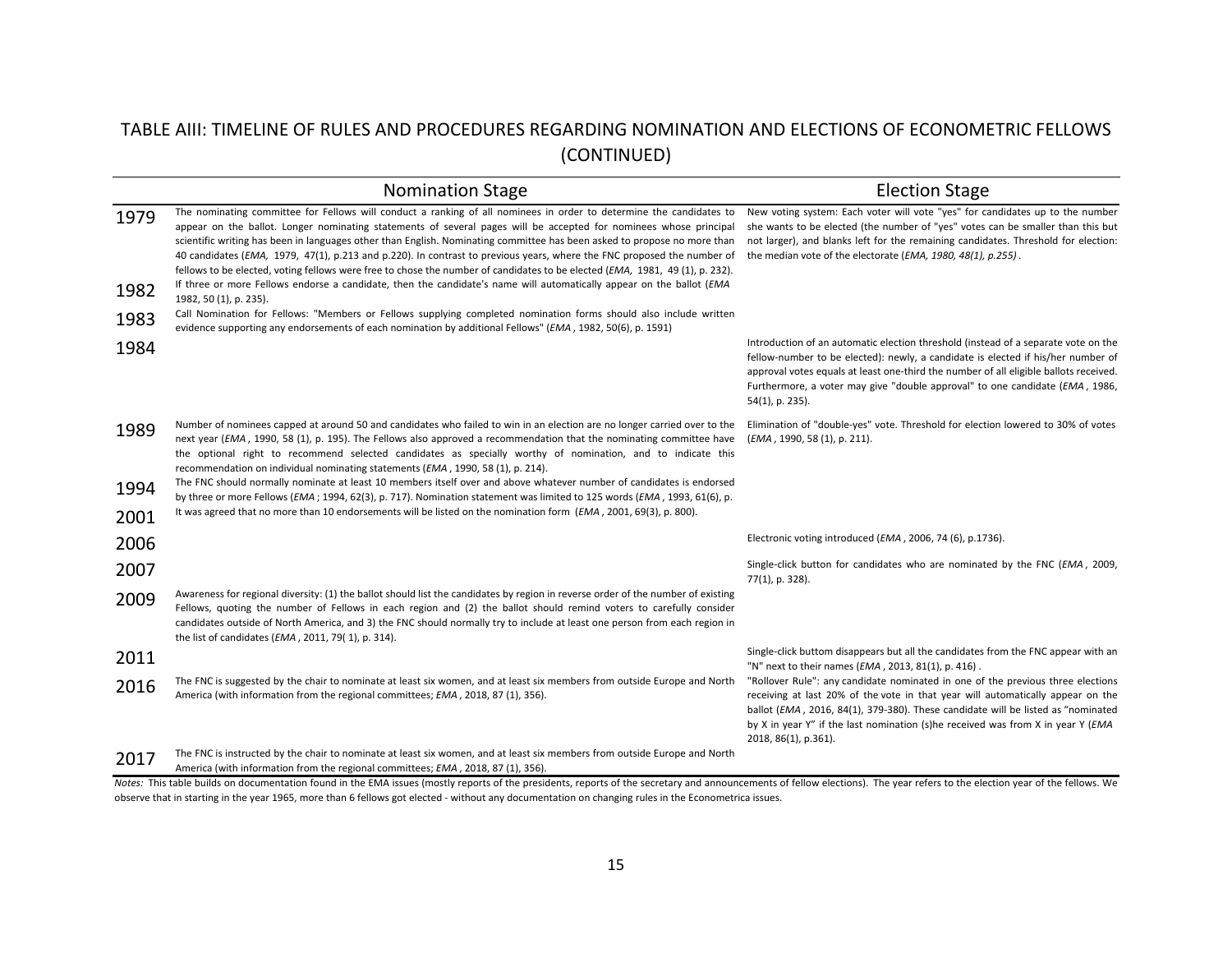|                                         |              |              |                     |              | Characteristics of Nominated/Elected Fellows in Year of Election |        |              |                     |                     | Nominated by Fellow |              |              |
|-----------------------------------------|--------------|--------------|---------------------|--------------|------------------------------------------------------------------|--------|--------------|---------------------|---------------------|---------------------|--------------|--------------|
|                                         |              | Nominated    |                     |              | Elected                                                          |        |              | Nomin. by Committee |                     |                     |              |              |
| Sample Years:                           | All          | Male         | Female<br>1990-2005 | All          | Male                                                             | Female | All          | Male                | Female<br>1995-2005 | All                 | Male         | Female       |
|                                         | (1)          | (2)          | (3)                 | (4)          | (5)                                                              | (6)    | (7)          | (8)                 | (9)                 | (10)                | (11)         | (12)         |
| <b>Percent Female</b>                   | 4.93         | $\mathbf 0$  | 100                 | 4.60         | 0                                                                | 100    | 5.97         | $\mathbf 0$         | 100                 | 5.19                | $\mathbf 0$  | 100          |
| Percent Fellows (as of current year)    |              |              |                     |              |                                                                  |        |              |                     |                     |                     |              |              |
| Current Fellow of AAAS (1931+)          | 0.13         | 0.14         | 0                   | 0.38         | 0.40                                                             | 0      | 0.75         | 0.79                | 0                   | $\mathbf 0$         | 0            | $\pmb{0}$    |
| Current Fellow of NAS (1968+)           | 0.13         | 0.14         | 0                   | 0.38         | 0.40                                                             | 0      | 0            | 0                   | 0                   | $\mathbf 0$         | $\pmb{0}$    | $\pmb{0}$    |
| Current Fellow of AEA (1965+)           | $\mathbf 0$  | $\mathbf 0$  | 0                   | 0            | 0                                                                | 0      | 0            | $\mathbf 0$         | 0                   | $\mathbf 0$         | $\mathbf 0$  | $\mathbf 0$  |
| Recipient of Sloan Fellowship (1981+)   | 10.77        | 10.37        | 18.42               | 20.31        | 19.68                                                            | 33.33  | 16.42        | 15.87               | 25                  | 10.11               | 9.22         | 26.32        |
| Cum. publications in top-5 journals     |              |              |                     |              |                                                                  |        |              |                     |                     |                     |              |              |
| Econometrica                            | 1.91         | 1.94         | 1.24                | 2.10         | 2.10                                                             | 2.00   | 2.13         | 2.17                | 1.63                | 1.74                | 1.77         | 1.26         |
| REStud                                  | 1.08         | 1.10         | 0.55                | 1.33         | 1.37                                                             | 0.58   | 1.13         | 1.14                | 0.88                | 1.08                | 1.11         | 0.53         |
| AER                                     | 0.89         | 0.92         | 0.29                | 1.28         | 1.33                                                             | 0.25   | 1.10         | 1.17                | 0                   | 0.87                | 0.90         | 0.42         |
| <b>QJE</b>                              | 0.61         | 0.62         | 0.42                | 0.96         | 0.98                                                             | 0.42   | 0.75         | 0.78                | 0.38                | 0.61                | 0.61         | 0.53         |
| JPE                                     | 0.72         | 0.73         | 0.50                | 1.06         | 1.08                                                             | 0.58   | 0.84         | 0.87                | 0.38                | 0.71                | 0.72         | 0.53         |
| Cum. citations in top-5 journals        |              |              |                     |              |                                                                  |        |              |                     |                     |                     |              |              |
| Econometrica                            | 49.36        | 50.48        | 27.68               | 75.73        | 77.54                                                            | 38.17  | 49.72        | 50.58               | 36.25               | 43.65               | 44.05        | 36.42        |
| <b>REStud</b>                           | 15.32        | 15.83        | 5.45                | 21.45        | 22.04                                                            | 9.25   | 15.69        | 15.63               | 16.75               | 15.26               | 15.99        | 1.79         |
| AER                                     | 28.50        | 29.46        | 10.11               | 39.05        | 40.84                                                            | 1.92   | 44.17        | 46.98               | 0                   | 29.74               | 30.69        | 12.42        |
| QJE                                     | 15.81        | 16.34        | 5.47                | 24.46        | 25.53                                                            | 2.25   | 31.08        | 32.98               | 1.25                | 14.44               | 14.71        | 9.47         |
| JPE                                     | 21.47        | 22.2         | 7.47                | 33.17        | 34.39                                                            | 7.92   | 24.72        | 25.84               | 7.00                | 19.42               | 20.00        | 8.79         |
| Cum. publ. in general interest journals |              |              |                     |              |                                                                  |        |              |                     |                     |                     |              |              |
| JEP+JEL                                 | 0.19         | 0.20         | 0.13                | 0.30         | 0.31                                                             | 0.08   | 0.27         | 0.29                | 0                   | 0.23                | 0.23         | 0.21         |
| <b>AEA Papers&amp;Proceedings</b>       | 0.34         | 0.34         | 0.34                | 0.56         | 0.57                                                             | 0.25   | 0.37         | 0.39                | 0.13                | 0.33                | 0.31         | 0.53         |
| JEEA                                    | 0.03         | 0.03         | 0                   | 0.05         | 0.06                                                             | 0      | 0.04         | 0.04                | 0                   | 0.04                | 0.05         | 0            |
| EJ.<br><b>REStat</b>                    | 0.45<br>0.37 | 0.46<br>0.38 | 0.32<br>0.24        | 0.48<br>0.41 | 0.50<br>0.43                                                     | 0<br>0 | 0.34<br>0.31 | 0.34<br>0.32        | 0.38<br>0.25        | 0.48<br>0.38        | 0.49<br>0.39 | 0.32<br>0.11 |
| Economica+IER                           | 1.02         | 1.05         | 0.53                | 0.96         | 0.99                                                             | 0.33   | 0.64         | 0.67                | 0.25                | 0.97                | 0.99         | 0.68         |
| Cum. publications in field journals     |              |              |                     |              |                                                                  |        |              |                     |                     |                     |              |              |
| Theory (JET+ET+GEB+IJGT+JMaE)           | 3.02         | 3.03         | 2.82                | 2.93         | 2.87                                                             | 4.17   | 4.07         | 4.11                | 3.38                | 2.99                | 3.01         | 2.74         |
| Econometrics (EcT+JEc+JASA)             | 2.01         | 2.09         | 0.45                | 1.38         | 1.45                                                             | 0.08   | 1.37         | 1.41                | 0.75                | 2.22                | 2.31         | 0.42         |
| Micro (AEJMicro)                        | $\pmb{0}$    | 0            | 0                   | 0            | 0                                                                | 0      | 0            | 0                   | 0                   | 0                   | $\pmb{0}$    | 0            |
| Macro (AEJMacro+JME)                    | 0.42         | 0.44         | 0.21                | 0.46         | 0.48                                                             | 0      | 0.67         | 0.69                | 0.38                | 0.42                | 0.44         | 0            |
| AEJApplied                              | $\mathbf 0$  | 0            | 0                   | 0            | 0                                                                | 0      | 0            | 0                   | 0                   | $\mathbf 0$         | 0            | $\pmb{0}$    |
| Quantitative Economics (QE)             | $\mathbf 0$  | $\mathbf 0$  | 0                   | 0            | 0                                                                | 0      | 0            | $\mathbf 0$         | 0                   | 0                   | $\mathbf 0$  | $\mathbf 0$  |
| Development (JDE)                       | 0.12         | 0.12         | 0.21                | 0.15         | 0.15                                                             | 0.17   | 0.09         | 0.10                | 0                   | 0.12                | 0.12         | 0.21         |
| Finance (JF)                            | 0.23         | 0.22         | 0.45                | 0.25         | 0.25                                                             | 0.17   | 0.16         | 0.15                | 0.25                | 0.22                | 0.23         | $\pmb{0}$    |
| Health (JHE)                            | 0.02         | 0.02         | 0.05                | 0.01         | 0.01                                                             | 0      | 0.01         | 0.01                | 0                   | 0.02                | 0.02         | 0.11         |
| History (JEH)                           | 0.02         | 0.02         | 0.16                | 0.04         | 0.02                                                             | 0.42   | 0.02         | 0.02                | 0                   | 0.01                | 0.01         | 0            |
| International (JIE)                     | 0.21         | 0.22         | 0.05                | 0.32         | 0.33                                                             | 0.08   | 0.14         | 0.15                | 0                   | 0.20                | 0.20         | 0.11         |
| Industrial Organization (RAND)          | 0.38         | 0.38         | 0.37                | 0.55         | 0.55                                                             | 0.50   | 0.46         | 0.48                | 0.13                | 0.40                | 0.39         | 0.58         |
| Labor (JoLE)                            | 0.16         | 0.16         | 0.21                | 0.24         | 0.24                                                             | 0.17   | 0.13         | 0.14                | 0                   | 0.21                | 0.21         | 0.16         |
| Public (JPubE+AEJPolicy)                | 0.41         | 0.42         | 0.21                | 0.52         | 0.54                                                             | 0.08   | 0.30         | 0.32                | 0                   | 0.46                | 0.48         | 0.26         |
| Number of years since first publication | 15.59        | 15.68        | 13.89               | 14.60        | 14.63                                                            | 13.92  | 15.63        | 15.75               | 13.75               | 15.65               | 15.78        | 13.32        |
| Number of Year-Author Observations      | 771          | 733          | 38                  | 261          | 249                                                              | 12     | 134          | 126                 | 8                   | 366                 | 347          | 19           |

TABLE AIV (a) SUMMARY STATISTICS FOR NOMINEES AND ELECTED FELLOWS, 1990-2005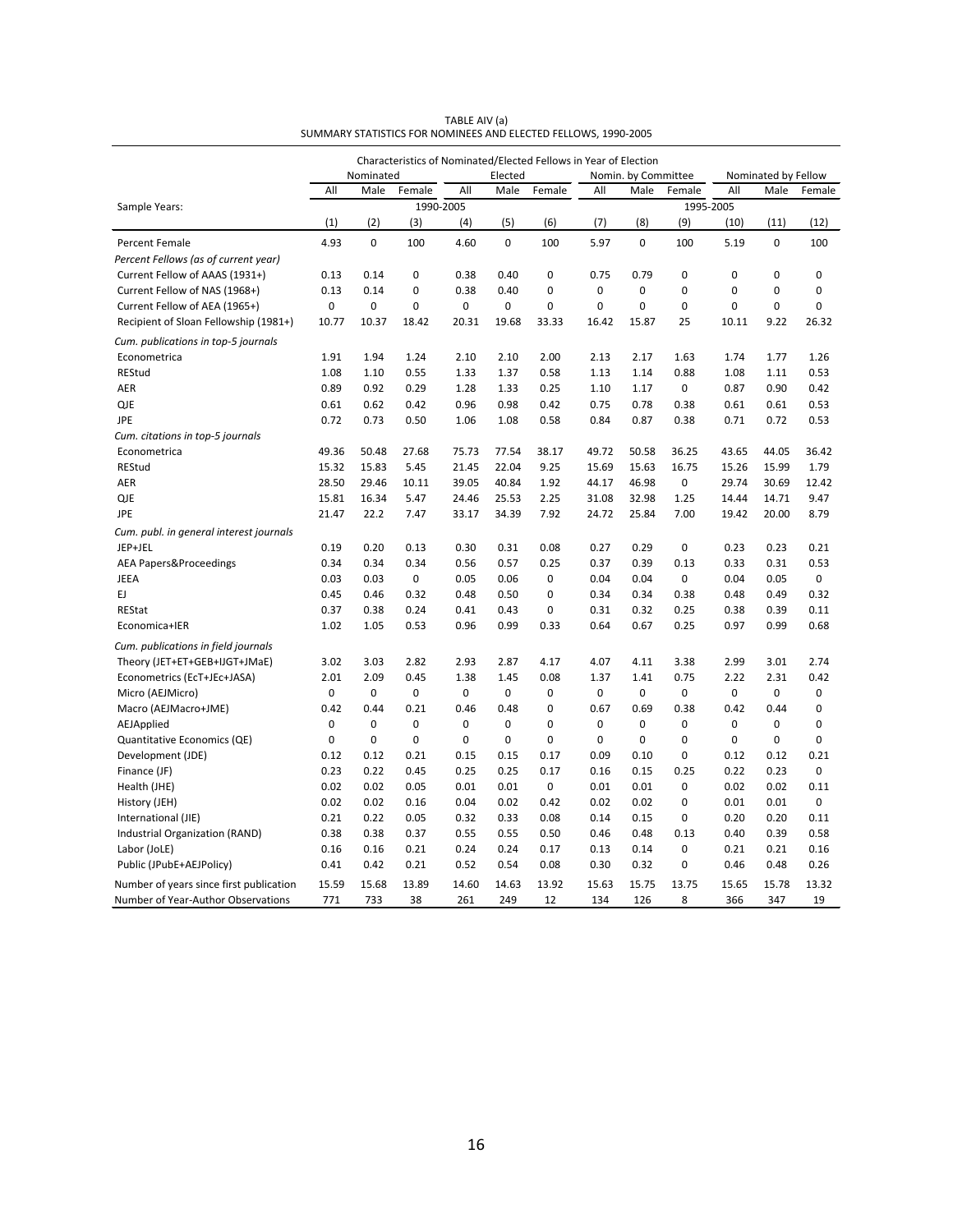|                                         |        | Characteristics of Nominated/Elected Fellows in Year of Election |        |        |           |        |        |                     |           |        |                     |             |
|-----------------------------------------|--------|------------------------------------------------------------------|--------|--------|-----------|--------|--------|---------------------|-----------|--------|---------------------|-------------|
|                                         |        | Nominated                                                        |        |        | Elected   |        |        | Nomin. by Committee |           |        | Nominated by Fellow |             |
|                                         | All    | Male                                                             | Female | All    | Male      | Female | All    | Male                | Female    | All    | Male                | Female      |
|                                         | (1)    | (2)                                                              | (3)    | (4)    | (5)       | (6)    | (7)    | (8)                 | (9)       | (10)   | (11)                | (12)        |
| <b>Percent Female</b>                   | 10.23  | 0                                                                | 100    | 13.97  | $\pmb{0}$ | 100    | 16.81  | 0                   | 100       | 8.28   | $\pmb{0}$           | 100         |
| Percent Fellows (as of current year)    |        |                                                                  |        |        |           |        |        |                     |           |        |                     |             |
| Current Fellow of AAAS (1931+)          | 2.26   | 1.75                                                             | 6.73   | 9.17   | 7.11      | 21.88  | 4.31   | 3.11                | 10.26     | 1.66   | 1.39                | 4.62        |
| Current Fellow of NAS (1968+)           | 0.29   | 0.33                                                             | 0      | 0.87   | 1.02      | 0      | 0.43   | 0.52                | 0         | 0.25   | 0.28                | $\mathbf 0$ |
| Current Fellow of AEA (1965+)           | 0.29   | 0.11                                                             | 1.92   | 0.87   | 0.51      | 3.13   | 0.43   | 0                   | 2.56      | 0.25   | 0.14                | 1.54        |
| Recipient of Sloan Fellowship (1981+)   | 19.76  | 18.4                                                             | 31.73  | 27.51  | 25.38     | 40.63  | 22.84  | 20.21               | 35.90     | 18.85  | 17.92               | 29.23       |
| Cum. publications in top-5 journals     |        |                                                                  |        |        |           |        |        |                     |           |        |                     |             |
| Econometrica                            | 1.84   | 1.94                                                             | 0.98   | 1.89   | 2.03      | 1.03   | 1.74   | 1.93                | 0.82      | 1.87   | 1.95                | 1.08        |
| REStud                                  | 0.89   | 0.94                                                             | 0.54   | 0.98   | 1.04      | 0.63   | 0.77   | 0.84                | 0.41      | 0.93   | 0.96                | 0.62        |
| AER                                     | 1.38   | 1.34                                                             | 1.74   | 1.61   | 1.58      | 1.78   | 1.37   | 1.30                | 1.69      | 1.38   | 1.35                | 1.77        |
| QJE                                     | 0.76   | 0.70                                                             | 1.30   | 1.19   | 1.06      | 2.00   | 0.94   | 0.85                | 1.33      | 0.71   | 0.66                | 1.28        |
| <b>JPE</b>                              | 0.79   | 0.81                                                             | 0.59   | 0.90   | 0.95      | 0.59   | 0.88   | 0.96                | 0.44      | 0.77   | 0.78                | 0.68        |
| Cum. citations in top-5 journals        |        |                                                                  |        |        |           |        |        |                     |           |        |                     |             |
| Econometrica                            | 115.43 | 120.2                                                            | 73.51  | 119.06 | 118.76    | 120.94 | 95.05  | 108.10              | 30.49     | 121.45 | 123.45              | 99.32       |
| REStud                                  | 38.28  | 38.31                                                            | 37.97  | 43.90  | 39.89     | 68.53  | 28.51  | 30.03               | 21.03     | 41.16  | 40.53               | 48.14       |
| AER                                     | 121.38 | 117.96                                                           | 151.41 | 118.57 | 112.26    | 157.41 | 117.13 | 116.47              | 120.38    | 122.64 | 118.36              | 170.03      |
| <b>QJE</b>                              | 94.86  | 83.97                                                            | 190.42 | 145.51 | 117.41    | 318.53 | 129.21 | 105.87              | 244.69    | 84.70  | 78.10               | 157.86      |
| <b>JPE</b>                              | 63.96  | 64.97                                                            | 55.09  | 77.73  | 80.15     | 62.88  | 65.88  | 70.4                | 43.51     | 63.39  | 63.51               | 62.03       |
| Cum. publ. in general interest journals |        |                                                                  |        |        |           |        |        |                     |           |        |                     |             |
| JEP+JEL                                 | 0.36   | 0.33                                                             | 0.65   | 0.57   | 0.52      | 0.84   | 0.38   | 0.35                | 0.56      | 0.35   | 0.32                | 0.71        |
| AEA Papers&Proceedings                  | 0.81   | 0.75                                                             | 1.31   | 1.24   | 1.09      | 2.19   | 0.97   | 0.87                | 1.46      | 0.76   | 0.72                | 1.22        |
| JEEA                                    | 0.44   | 0.42                                                             | 0.57   | 0.57   | 0.54      | 0.75   | 0.47   | 0.38                | 0.90      | 0.43   | 0.43                | 0.37        |
| EJ.                                     | 0.53   | 0.53                                                             | 0.47   | 0.53   | 0.48      | 0.84   | 0.34   | 0.3                 | 0.51      | 0.58   | 0.60                | 0.45        |
| <b>REStat</b>                           | 0.45   | 0.44                                                             | 0.54   | 0.46   | 0.42      | 0.72   | 0.38   | 0.39                | 0.31      | 0.47   | 0.46                | 0.68        |
| Economica+IER                           | 0.75   | 0.77                                                             | 0.49   | 0.69   | 0.69      | 0.66   | 0.60   | 0.6                 | 0.64      | 0.79   | 0.82                | 0.40        |
| Cum. publications in field journals     |        |                                                                  |        |        |           |        |        |                     |           |        |                     |             |
| Theory (JET+ET+GEB+IJGT+JMaE)           | 3.66   | 3.96                                                             | 1.03   | 2.97   | 3.35      | 0.66   | 2.97   | 3.46                | 0.56      | 3.86   | 4.09                | 1.31        |
| Econometrics (EcT+JEc+JASA)             | 2.09   | 2.15                                                             | 1.57   | 1.45   | 1.41      | 1.66   | 1.35   | 1.38                | 1.21      | 2.31   | 2.36                | 1.78        |
| Micro (AEJMicro)                        | 0.15   | 0.15                                                             | 0.18   | 0.12   | 0.11      | 0.19   | 0.06   | 0.08                | 0         | 0.18   | 0.17                | 0.29        |
| Macro (AEJMacro+JME)                    | 0.48   | 0.48                                                             | 0.50   | 0.64   | 0.64      | 0.66   | 0.67   | 0.73                | 0.36      | 0.43   | 0.41                | 0.58        |
| AEJApplied                              | 0.11   | 0.09                                                             | 0.25   | 0.17   | 0.13      | 0.38   | 0.23   | 0.18                | 0.46      | 0.07   | 0.07                | 0.12        |
| Quantitative Economics (QE)             | 0.05   | 0.04                                                             | 0.13   | 0.07   | 0.06      | 0.13   | 0.08   | 0.07                | 0.13      | 0.04   | 0.03                | 0.12        |
| Development (JDE)                       | 0.21   | 0.20                                                             | 0.32   | 0.21   | 0.21      | 0.25   | 0.33   | 0.29                | 0.51      | 0.17   | 0.17                | 0.20        |
| Finance (JF)                            | 0.25   | 0.25                                                             | 0.26   | 0.27   | 0.28      | 0.19   | 0.19   | 0.18                | 0.23      | 0.27   | 0.27                | 0.28        |
| Health (JHE)                            | 0.09   | 0.09                                                             | 0.13   | 0.14   | 0.10      | 0.41   | 0.07   | 0.09                | $\pmb{0}$ | 0.10   | 0.09                | 0.20        |
| History (JEH)                           | 0.03   | 0.03                                                             | 0.02   | 0.05   | 0.05      | 0.06   | 0.01   | 0.02                | 0         | 0.03   | 0.03                | 0.03        |
| International (JIE)                     | 0.22   | 0.23                                                             | 0.15   | 0.25   | 0.24      | 0.31   | 0.33   | 0.34                | 0.28      | 0.19   | 0.20                | 0.08        |
| Industrial Organization (RAND)          | 0.42   | 0.44                                                             | 0.20   | 0.48   | 0.49      | 0.38   | 0.28   | 0.28                | 0.31      | 0.45   | 0.48                | 0.14        |
| Labor (JoLE)                            | 0.21   | 0.22                                                             | 0.16   | 0.19   | 0.18      | 0.28   | 0.13   | 0.12                | 0.18      | 0.24   | 0.25                | 0.15        |
| Public (JPubE+AEJPolicy)                | 0.54   | 0.48                                                             | 1.07   | 0.76   | 0.67      | 1.28   | 0.69   | 0.57                | 1.31      | 0.50   | 0.46                | 0.92        |
| Number of years since first publication | 19.24  | 19.56                                                            | 16.39  | 18.33  | 18.53     | 17.09  | 17.38  | 17.63               | 16.18     | 19.79  | 20.08               | 16.52       |
| Number of Year-Author Observations      | 1017   | 913                                                              | 104    | 229    | 197       | 32     | 232    | 193                 | 39        | 785    | 720                 | 65          |

TABLE AIV (b) SUMMARY STATISTICS FOR NOMINEES AND ELECTED FELLOWS, 2006-2019

Notes : This table presents characteristics of economists who were nominated (Columns 1-3), elected (Columns 4-6), and nominated by different sources (Columns 7-12) as Fellows of the Econometric Society, as of the year of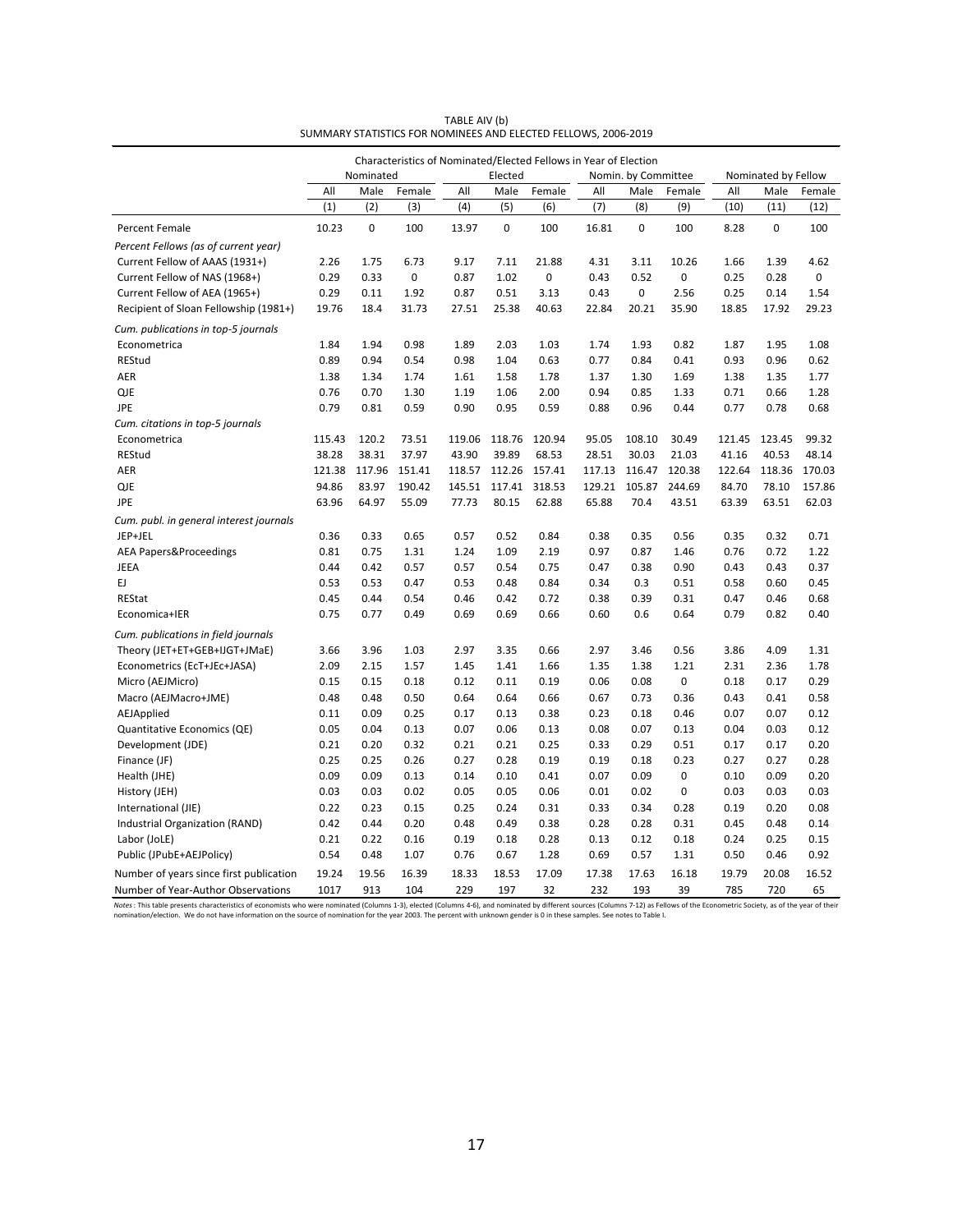| <b>TABIF AV</b>                       |  |
|---------------------------------------|--|
| PREDICTORS OF SELECTION AS ES FELLOWS |  |

|                                           | Logit Regression for Selection as Fellow in Year t:<br>Econometric Society |                             |                     |                     |                     |                     |  |  |  |  |  |  |
|-------------------------------------------|----------------------------------------------------------------------------|-----------------------------|---------------------|---------------------|---------------------|---------------------|--|--|--|--|--|--|
|                                           |                                                                            | 1933-79                     | 1980-99             |                     |                     | 2000-19             |  |  |  |  |  |  |
| Authors' genders (Omitted: Male Author)   | (1)                                                                        | (2)                         | (3)                 | (4)                 | (5)                 | (6)                 |  |  |  |  |  |  |
| Female × (pre-1980)                       | $-1.919$                                                                   | $-1.412$                    |                     |                     |                     |                     |  |  |  |  |  |  |
| Female × (1980-89)                        | (0.733)                                                                    | (0.611)                     | $-0.046$            | 0.647               |                     |                     |  |  |  |  |  |  |
|                                           |                                                                            |                             | (0.520)             | (0.480)             |                     |                     |  |  |  |  |  |  |
| Female × (1990-99)                        |                                                                            |                             | 0.062               | 0.062               |                     |                     |  |  |  |  |  |  |
| Female × (2000-09)                        |                                                                            |                             | (0.471)             | (0.474)             | 0.393               | 0.550               |  |  |  |  |  |  |
|                                           |                                                                            |                             |                     |                     | (0.320)             | (0.339)             |  |  |  |  |  |  |
| Female × (2010-19)                        |                                                                            |                             |                     |                     | 1.106               | 0.931               |  |  |  |  |  |  |
| Cum. publ. and cites in top-5 journals    |                                                                            |                             |                     |                     | (0.227)             | (0.240)             |  |  |  |  |  |  |
| # Papers in Econometrica                  | 0.546                                                                      | 0.243                       | 0.366               | 0.219               | 0.677               | 0.301               |  |  |  |  |  |  |
|                                           | (0.099)                                                                    | (0.173)                     | (0.064)             | (0.077)             | (0.078)             | (0.121)             |  |  |  |  |  |  |
| Asinh citations in Econometrica           | 0.508<br>(0.082)                                                           | 0.027<br>(0.094)            | 0.491<br>(0.052)    | 0.117<br>(0.089)    | 0.260<br>(0.050)    | $-0.094$<br>(0.070) |  |  |  |  |  |  |
| # Papers in Rev. of Econ. Studies         | 0.420                                                                      | $-0.387$                    | 0.062               | $-0.120$            | 0.274               | 0.321               |  |  |  |  |  |  |
|                                           | (0.117)                                                                    | (0.245)                     | (0.107)             | (0.184)             | (0.108)             | (0.176)             |  |  |  |  |  |  |
| Asinh citations in REStud                 | 0.186                                                                      | $-0.014$                    | 0.178               | 0.037               | 0.121               | $-0.010$            |  |  |  |  |  |  |
| # Papers in Am. Econ. Review              | (0.133)<br>$-0.117$                                                        | (0.103)<br>0.183            | (0.077)<br>0.052    | (0.077)<br>0.114    | (0.062)<br>0.088    | (0.072)<br>0.087    |  |  |  |  |  |  |
|                                           | (0.096)                                                                    | (0.120)                     | (0.107)             | (0.133)             | (0.095)             | (0.135)             |  |  |  |  |  |  |
| Asinh citations in AER                    | 0.150                                                                      | 0.066                       | 0.018               | $-0.098$            | 0.140               | $-0.037$            |  |  |  |  |  |  |
| # Papers in Quarterly J. of Econ.         | (0.108)<br>$-0.018$                                                        | (0.102)<br>$-0.021$         | (0.071)<br>0.160    | (0.083)<br>0.075    | (0.053)<br>0.237    | (0.066)<br>0.208    |  |  |  |  |  |  |
|                                           | (0.049)                                                                    | (0.081)                     | (0.137)             | (0.179)             | (0.110)             | (0.117)             |  |  |  |  |  |  |
| Asinh citations in QJE                    | 0.309                                                                      | 0.121                       | 0.096               | 0.046               | 0.020               | 0.017               |  |  |  |  |  |  |
| # Papers in J. of Political Economy       | (0.101)<br>$-0.013$                                                        | (0.114)<br>0.013            | (0.084)<br>$-0.174$ | (0.093)<br>$-0.191$ | (0.060)<br>0.105    | (0.088)<br>$-0.030$ |  |  |  |  |  |  |
|                                           | (0.062)                                                                    | (0.065)                     | (0.095)             | (0.120)             | (0.107)             | (0.170)             |  |  |  |  |  |  |
| Asinh citations in JPE                    | 0.244                                                                      | 0.010                       | 0.264<br>(0.062)    | 0.160               | 0.153               | 0.046<br>(0.074)    |  |  |  |  |  |  |
| Cumulative publications in other journals | (0.103)                                                                    | (0.109)                     |                     | (0.086)             | (0.052)             |                     |  |  |  |  |  |  |
| Papers in AEA/AER P&P                     | 0.069                                                                      | 0.241                       | 0.382               | 0.411               | 0.180               | 0.110               |  |  |  |  |  |  |
|                                           | (0.078)                                                                    | (0.071)                     | (0.066)             | (0.066)             | (0.069)             | (0.059)             |  |  |  |  |  |  |
| Papers in Economic Theory                 | 0.000<br>(.)                                                               | 0.000<br>(.)                | 0.070<br>(0.224)    | 0.045<br>(0.193)    | 0.018<br>(0.088)    | $-0.048$<br>(0.076) |  |  |  |  |  |  |
| Papers in Econometric Theory              | 0.000                                                                      | 0.000                       | 0.227               | 0.231               | 0.139               | 0.114               |  |  |  |  |  |  |
|                                           | (.)<br>0.222                                                               | $\left( . \right)$<br>0.188 | (0.074)<br>0.177    | (0.078)<br>0.099    | (0.049)<br>0.099    | (0.054)<br>0.053    |  |  |  |  |  |  |
| Papers in J. of Econometrics              | (0.296)                                                                    | (0.233)                     | (0.050)             | (0.049)             | (0.034)             | (0.037)             |  |  |  |  |  |  |
| Papers in J. of Econ. Theory              | 0.532                                                                      | 0.477                       | 0.171               | 0.145               | 0.148               | 0.091               |  |  |  |  |  |  |
| Papers in J. of Math. Econ.               | (0.136)<br>0.798                                                           | (0.094)<br>0.497            | (0.064)<br>0.274    | (0.052)<br>0.203    | (0.051)<br>$-0.042$ | (0.045)<br>0.094    |  |  |  |  |  |  |
|                                           | (0.251)                                                                    | (0.203)                     | (0.106)             | (0.095)             | (0.131)             | (0.114)             |  |  |  |  |  |  |
| Papers in Rand J. of Econ.                | 0.582                                                                      | 0.405                       | 0.246               | 0.124               | 0.073               | 0.098               |  |  |  |  |  |  |
| Papers in Int. J. of Game Theory          | (0.331)<br>$-0.119$                                                        | (0.293)<br>$-0.070$         | (0.074)<br>0.236    | (0.068)<br>0.279    | (0.068)<br>0.046    | (0.051)<br>0.126    |  |  |  |  |  |  |
|                                           | (0.402)                                                                    | (0.377)                     | (0.067)             | (0.100)             | (0.185)             | (0.186)             |  |  |  |  |  |  |
| Papers in AEJ: Applied Econ.              | 0.000                                                                      | 0.000                       | 0.000               | 0.000               | 0.623<br>(0.191)    | 0.388<br>(0.146)    |  |  |  |  |  |  |
| Papers in AEJ: Econ. Policy               | (.)<br>0.000                                                               | (.)<br>0.000                | (.)<br>0.000        | (.)<br>0.000        | $-0.129$            | $-0.198$            |  |  |  |  |  |  |
|                                           | $\left( . \right)$                                                         | $\left( . \right)$          | (.)                 | (.)                 | (0.296)             | (0.240)             |  |  |  |  |  |  |
| Papers in AEJ: Micro                      | 0.000<br>(.)                                                               | 0.000<br>$\left( . \right)$ | 0.000<br>(.)        | 0.000<br>(.)        | $-0.097$<br>(0.355) | $-0.106$<br>(0.247) |  |  |  |  |  |  |
| Papers in AEJ: Macro                      | 0.000                                                                      | 0.000                       | 0.000               | 0.000               | 0.697               | 0.250               |  |  |  |  |  |  |
|                                           | $\left( . \right)$                                                         | $\left( . \right)$          | (.)                 | (.)                 | (0.182)             | (0.171)             |  |  |  |  |  |  |
| Papers in J. of Econ. Perspectives        | 0.000<br>$\left( . \right)$                                                | 0.000<br>$\left( . \right)$ | 0.181<br>(0.082)    | 0.043<br>(0.090)    | $-0.028$<br>(0.204) | 0.060<br>(0.135)    |  |  |  |  |  |  |
| Papers in J. of Econ. Literature          | $-0.763$                                                                   | 0.019                       | $-0.143$            | 0.114               | $-0.097$            | 0.098               |  |  |  |  |  |  |
|                                           | (0.413)                                                                    | (0.366)                     | (0.323)             | (0.225)             | (0.256)             | (0.209)             |  |  |  |  |  |  |
| Papers in Games and Econ. Behavior        | 0.000<br>(.)                                                               | 0.000<br>(.)                | 0.355<br>(0.116)    | 0.265<br>(0.104)    | 0.064<br>(0.065)    | 0.024<br>(0.055)    |  |  |  |  |  |  |
| Papers in Int. Econ. Review               | 0.077                                                                      | 0.088                       | 0.024               | 0.054               | $-0.225$            | $-0.058$            |  |  |  |  |  |  |
|                                           | (0.132)                                                                    | (0.096)                     | (0.068)             | (0.057)             | (0.081)             | (0.063)             |  |  |  |  |  |  |
| Papers in Review of Econ. and Stat.       | 0.025<br>(0.059)                                                           | 0.084<br>(0.049)            | $-0.465$<br>(0.107) | $-0.273$<br>(0.082) | $-0.235$<br>(0.099) | $-0.100$<br>(0.081) |  |  |  |  |  |  |
| Papers in Economica                       | $-0.015$                                                                   | $-0.057$                    | $-0.035$            | $-0.003$            | $-0.179$            | $-0.005$            |  |  |  |  |  |  |
|                                           | (0.072)                                                                    | (0.070)                     | (0.102)             | (0.101)             | (0.237)             | (0.210)             |  |  |  |  |  |  |
| Papers in Economic J.                     | 0.009<br>(0.045)                                                           | 0.100<br>(0.029)            | 0.115<br>(0.052)    | 0.177<br>(0.049)    | $-0.014$<br>(0.088) | 0.014<br>(0.066)    |  |  |  |  |  |  |
| Papers in J. of Development Econ.         | 1.170                                                                      | 0.967                       | $-0.002$            | $-0.024$            | $-0.038$            | 0.009               |  |  |  |  |  |  |
|                                           | (0.311)                                                                    | (0.306)                     | (0.151)             | (0.134)             | (0.155)             | (0.132)             |  |  |  |  |  |  |
| Papers in J. of European Econ. Assoc      | 0.000<br>$(.)$                                                             | 0.000<br>(.)                | 0.000<br>(.)        | 0.000<br>(.)        | 0.576<br>(0.088)    | 0.355<br>(0.080)    |  |  |  |  |  |  |
| Papers in J. of Finance                   | $-0.290$                                                                   | $-0.213$                    | 0.010               | 0.050               | $-0.132$            | $-0.104$            |  |  |  |  |  |  |
|                                           | (0.223)                                                                    | (0.199)                     | (0.083)             | (0.077)             | (0.100)             | (0.079)             |  |  |  |  |  |  |
| Papers in J. of Health Econ.              | 0.000<br>(.)                                                               | 0.000<br>$\left( . \right)$ | $-0.632$<br>(0.472) | $-0.521$<br>(0.511) | $-0.094$<br>(0.117) | $-0.102$<br>(0.109) |  |  |  |  |  |  |
| Papers in J. of Inter. Econ.              | 0.254                                                                      | 0.311                       | 0.201               | 0.118               | 0.091               | 0.046               |  |  |  |  |  |  |
|                                           | (0.379)                                                                    | (0.293)                     | (0.081)             | (0.076)             | (0.081)             | (0.086)             |  |  |  |  |  |  |
| Papers in J. of Monetary Econ.            | 0.609<br>(0.329)                                                           | 0.426<br>(0.306)            | 0.148<br>(0.078)    | 0.059<br>(0.065)    | 0.069<br>(0.069)    | 0.073<br>(0.056)    |  |  |  |  |  |  |
| NOTE: table continues                     |                                                                            |                             |                     |                     |                     |                     |  |  |  |  |  |  |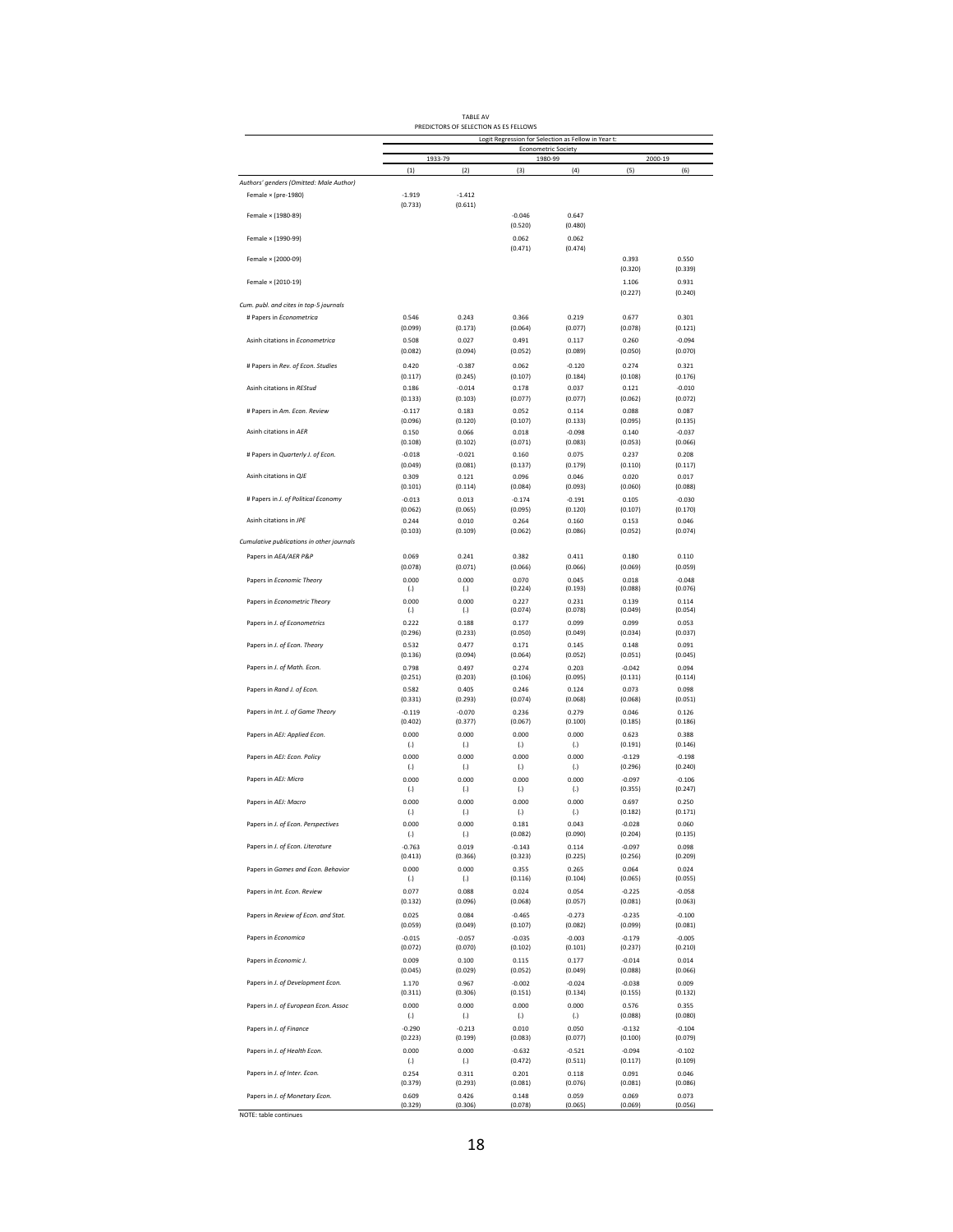|                                                                          |                     |                     | <b>Econometric Society</b> |                     |                  |                     |
|--------------------------------------------------------------------------|---------------------|---------------------|----------------------------|---------------------|------------------|---------------------|
|                                                                          |                     | 1933-79             | 1980-99                    |                     | 2000-19          |                     |
|                                                                          | (1)                 | (2)                 | (3)                        | (4)                 | (5)              | (6)                 |
|                                                                          |                     |                     |                            |                     |                  |                     |
| Papers in J. of Labor Econ.                                              | 0.000               | 0.000               | 0.669                      | 0.559               | $-0.144$         | $-0.021$            |
|                                                                          | (.)                 | (.)                 | (0.168)                    | (0.101)             | (0.150)          | (0.109)             |
| Papers in J. of Public Econ.                                             | $-0.019$<br>(0.435) | 0.092<br>(0.236)    | 0.147<br>(0.082)           | 0.125<br>(0.066)    | 0.001<br>(0.060) | $-0.016$<br>(0.054) |
| Papers in J. of Econ. History                                            | $-0.234$            | $-0.046$            | 0.097                      | 0.180               | 0.005            | 0.006               |
|                                                                          | (0.251)             | (0.253)             | (0.126)                    | (0.121)             | (0.168)          | (0.183)             |
| Papers in J. of Am. Stat. Assoc.                                         | 0.122               | 0.177               | $-0.015$                   | 0.101               | $-0.151$         | $-0.010$            |
|                                                                          | (0.031)             | (0.033)             | (0.067)                    | (0.045)             | (0.123)          | (0.067)             |
| Papers in Quantitative Economics.                                        | 0.000               | 0.000               | 0.000                      | 0.000               | 1.148            | 0.555               |
| Papers in Theoretical Economics.                                         | (.)<br>0.000        | (.)<br>0.000        | (.)<br>0.000               | (.)<br>0.000        | (0.210)<br>0.267 | (0.225)<br>0.011    |
|                                                                          | (.)                 | (.)                 | (.)                        | (.)                 | (0.208)          | (0.163)             |
| Levels of Top 5s<br>1 Top 5                                              |                     | $-0.237$            |                            | 1.905               |                  | 1.186               |
|                                                                          |                     | (0.274)             |                            | (0.592)             |                  | (0.682)             |
| 2 Top 5s                                                                 |                     | 0.519               |                            | 3.288               |                  | 2.943               |
| 3 Top 5s                                                                 |                     | (0.334)             |                            | (0.587)             |                  | (0.648)<br>2.975    |
|                                                                          |                     | 0.634<br>(0.396)    |                            | 3.785<br>(0.618)    |                  | (0.683)             |
| 4 Top 5s                                                                 |                     | 0.874               |                            | 3.745               |                  | 3.676               |
|                                                                          |                     | (0.468)             |                            | (0.657)             |                  | (0.715)             |
| 5 Top 5s                                                                 |                     | 0.995<br>(0.528)    |                            | 4.154<br>(0.679)    |                  | 3.837<br>(0.728)    |
| 6 Top 5s                                                                 |                     | 1.359               |                            | 4.093               |                  | 3.877               |
|                                                                          |                     | (0.573)             |                            | (0.713)             |                  | (0.776)             |
| 7 or More Top 5s                                                         |                     | 0.591               |                            | 4.066               |                  | 4.281               |
| 1 Cumulative Econometricas                                               |                     | (0.721)             |                            | (0.780)<br>0.485    |                  | (0.825)<br>1.123    |
|                                                                          |                     | 1.329<br>(0.245)    |                            | (0.306)             |                  | (0.327)             |
| 2 Cumulative Econometricas                                               |                     | 1.292               |                            | 0.780               |                  | 1.801               |
|                                                                          |                     | (0.410)             |                            | (0.379)             |                  | (0.410)             |
| 3+ Cumulative Econometricas                                              |                     | 1.081<br>(0.662)    |                            | 0.890<br>(0.478)    |                  | 1.662<br>(0.567)    |
| 1 Cumulative REStuds                                                     |                     | 0.761               |                            | 0.555               |                  | $-0.093$            |
|                                                                          |                     | (0.312)             |                            | (0.303)             |                  | (0.333)             |
| 2 Cumulative REStuds                                                     |                     | 1.974<br>(0.550)    |                            | 0.612<br>(0.456)    |                  | $-0.166$<br>(0.491) |
| 3+ Cumulative REStuds                                                    |                     | 3.000               |                            | 0.866               |                  | $-0.407$            |
| 1 Cumulative AER                                                         |                     | (0.899)<br>$-0.806$ |                            | (0.722)<br>0.112    |                  | (0.752)<br>$-0.105$ |
| 2 Cumulative AERs                                                        |                     | (0.258)             |                            | (0.288)             |                  | (0.311)             |
|                                                                          |                     | $-1.281$<br>(0.449) |                            | $-0.494$<br>(0.429) |                  | $-0.065$<br>(0.459) |
| 3+ Cumulative AERs                                                       |                     | $-1.723$            |                            | $-0.165$            |                  | $-0.088$            |
| 1 Cumulative QJE                                                         |                     | (0.627)<br>0.023    |                            | (0.610)<br>$-0.300$ |                  | (0.634)<br>$-0.479$ |
|                                                                          |                     | (0.230)             |                            | (0.323)             |                  | (0.372)             |
| 2 Cumulative QJEs                                                        |                     | 0.001               |                            | 0.236               |                  | $-0.956$            |
|                                                                          |                     | (0.409)             |                            | (0.474)             |                  | (0.542)             |
| 3+ Cumulative QJEs                                                       |                     | $-0.123$<br>(0.554) |                            | 0.035<br>(0.728)    |                  | $-0.986$<br>(0.675) |
| 1 Cumulative JPE                                                         |                     | $-0.265$            |                            | $-0.484$            |                  | 0.046               |
|                                                                          |                     | (0.228)             |                            | (0.340)             |                  | (0.353)             |
| 2 Cumulative JPEs                                                        |                     | $-0.380$            |                            | $-0.115$            |                  | 0.068               |
| 3+ Cumulative JPEs                                                       |                     | (0.371)<br>$-0.001$ |                            | (0.454)<br>0.167    |                  | (0.552)<br>0.670    |
|                                                                          |                     | (0.499)             |                            | (0.643)             |                  | (0.786)             |
| Levels of Top 5 Citations (Omitted: < 50 Percentile)<br>50-70 Percentile |                     | 0.441               |                            | $-0.121$            |                  | 1.141               |
|                                                                          |                     | (0.296)             |                            | (0.291)             |                  | (0.366)             |
| 70-80 Percentile                                                         |                     | 0.735               |                            | 0.541               |                  | 1.676               |
| 80-90 Percentile                                                         |                     | (0.355)<br>1.277    |                            | (0.326)<br>0.705    |                  | (0.385)<br>1.802    |
|                                                                          |                     | (0.376)             |                            | (0.350)             |                  | (0.425)             |
| 90-95 Percentile                                                         |                     | 1.733               |                            | 0.869               |                  | 1.857               |
| 95-97.5 Percentile                                                       |                     | (0.449)<br>2.099    |                            | (0.407)<br>1.269    |                  | (0.477)<br>2.203    |
|                                                                          |                     | (0.519)             |                            | (0.464)             |                  | (0.534)             |
| 97.5-99 Percentile                                                       |                     | 2.422               |                            | 1.500               |                  | 2.350               |
| 99+ Percentile                                                           |                     | (0.544)<br>2.727    |                            | (0.540)<br>1.982    |                  | (0.579)<br>1.907    |
|                                                                          |                     | (0.616)             |                            | (0.592)             |                  | (0.671)             |
| Years since first publication (Omitted: 0-9 Years)                       |                     |                     |                            |                     |                  |                     |
| 10-19                                                                    |                     | $-0.738$            |                            | $-0.793$            |                  | 0.095               |
|                                                                          |                     | (0.140)             |                            | (0.158)             |                  | (0.222)             |
| $20 - 29$                                                                |                     | $-1.468$<br>(0.259) |                            | $-1.963$<br>(0.258) |                  | $-0.778$<br>(0.265) |
| $30+$                                                                    |                     | $-2.435$            |                            | $-3.501$            |                  | $-2.000$            |
|                                                                          |                     | (0.435)             |                            | (0.678)             |                  | (0.326)             |
|                                                                          | 110,061             | 110,061             | 186,509                    | 186,509             | 352,725          | 352,725             |

PREDICTORS OF SELECTION AS ES FELLOWS -- CONTINUED

| gender are excluded from the sample. |  |
|--------------------------------------|--|

s 2, 4, and 6 of that Table. All models include year fixed effects. Economists with unknown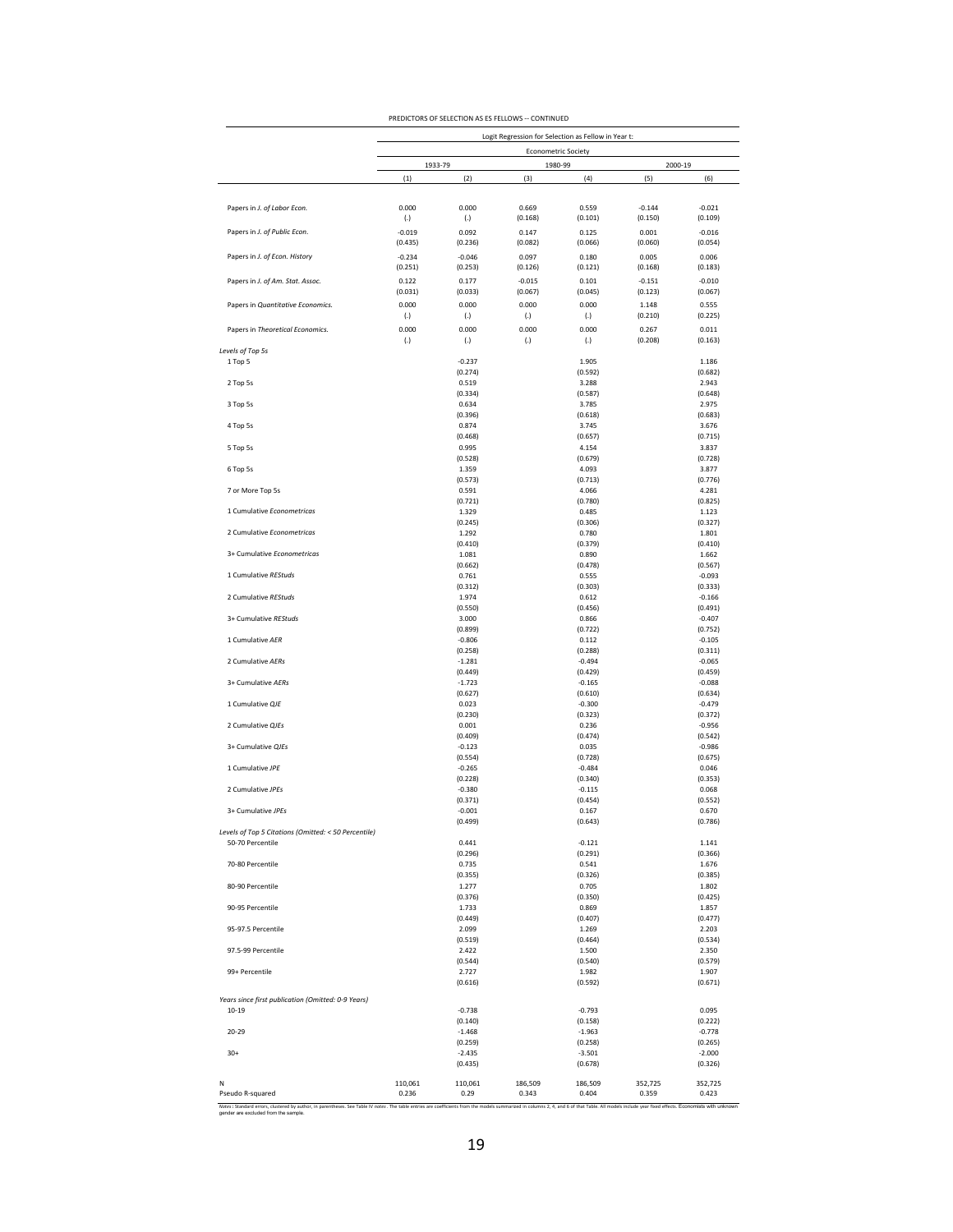|                                                                          |                     |                     |                     |                  | Logit Regression for Selection as Fellow in Year t: |                  |                  |                  |                  |
|--------------------------------------------------------------------------|---------------------|---------------------|---------------------|------------------|-----------------------------------------------------|------------------|------------------|------------------|------------------|
|                                                                          | (1)                 | (2)                 | (3)                 | (4)              | (5)                                                 | (6)              | (7)              | (8)              | (9)              |
| Authors' Gender (Omitted: Male Author)                                   |                     |                     |                     |                  |                                                     |                  |                  |                  |                  |
| Female $\times$ (pre-1980)                                               | $-1.412$<br>(0.611) | $-1.598$<br>(0.585) | $-1.247$<br>(0.623) |                  |                                                     |                  |                  |                  |                  |
| Female × (1980-89)                                                       |                     |                     |                     | 0.647<br>(0.480) | 0.657<br>(0.456)                                    | 0.670<br>(0.481) |                  |                  |                  |
| Female × (1990-99)                                                       |                     |                     |                     | 0.062<br>(0.474) | 0.115<br>(0.467)                                    | 0.075<br>(0.475) |                  |                  |                  |
| Female × (2000-09)                                                       |                     |                     |                     |                  |                                                     |                  | 0.550<br>(0.339) | 0.564<br>(0.329) | 0.550<br>(0.339) |
| Female × (2010-19)                                                       |                     |                     |                     |                  |                                                     |                  | 0.931<br>(0.240) | 0.945<br>(0.204) | 0.931<br>(0.240) |
| Full set of Controls                                                     | Yes                 | No                  | Yes                 | Yes              | No                                                  | Yes              | Yes              | No               | Yes              |
| Parsimonious set of controls<br>(Top 5 Publications and Top-5 Citations) | No                  | Yes                 | No                  | No               | Yes                                                 | No               | No               | Yes              | No               |
| Exclude Fellows elected before<br>First Publication in the Sample        | No                  | No                  | Yes                 | No               | No                                                  | Yes              | No               | No               | Yes              |
| N                                                                        | 110,061             | 110,061             | 108,438             | 186,509          | 186,509                                             | 186,502          | 352,725          | 352,725          | 352,725          |
| Pseudo R-squared                                                         | 0.290               | 0.159               | 0.316               | 0.404            | 0.271                                               | 0.406            | 0.423            | 0.323            | 0.423            |

TABLE AVI ROBUSTNESS TABLE FOR SELECTION AS FELLOWS

Notes: Standard errors, clustered by author, in parentheses. Table entries are logistic regression coefficients -- see Table VI notes. Models are estimated over all observations in the sample of actively-publishing economi set of controls as in Columns 3, 6, and 9 of Table IV. Columns 2, 5, and 8 contain a parsimonious specification including only indicators for 1, 2, 3,.... 7+ top 5, number of top-5s, and citations percentiles. Columns 3, 6 publication. All models include year fixed effects. Economists with unknown gender are excluded from the sample.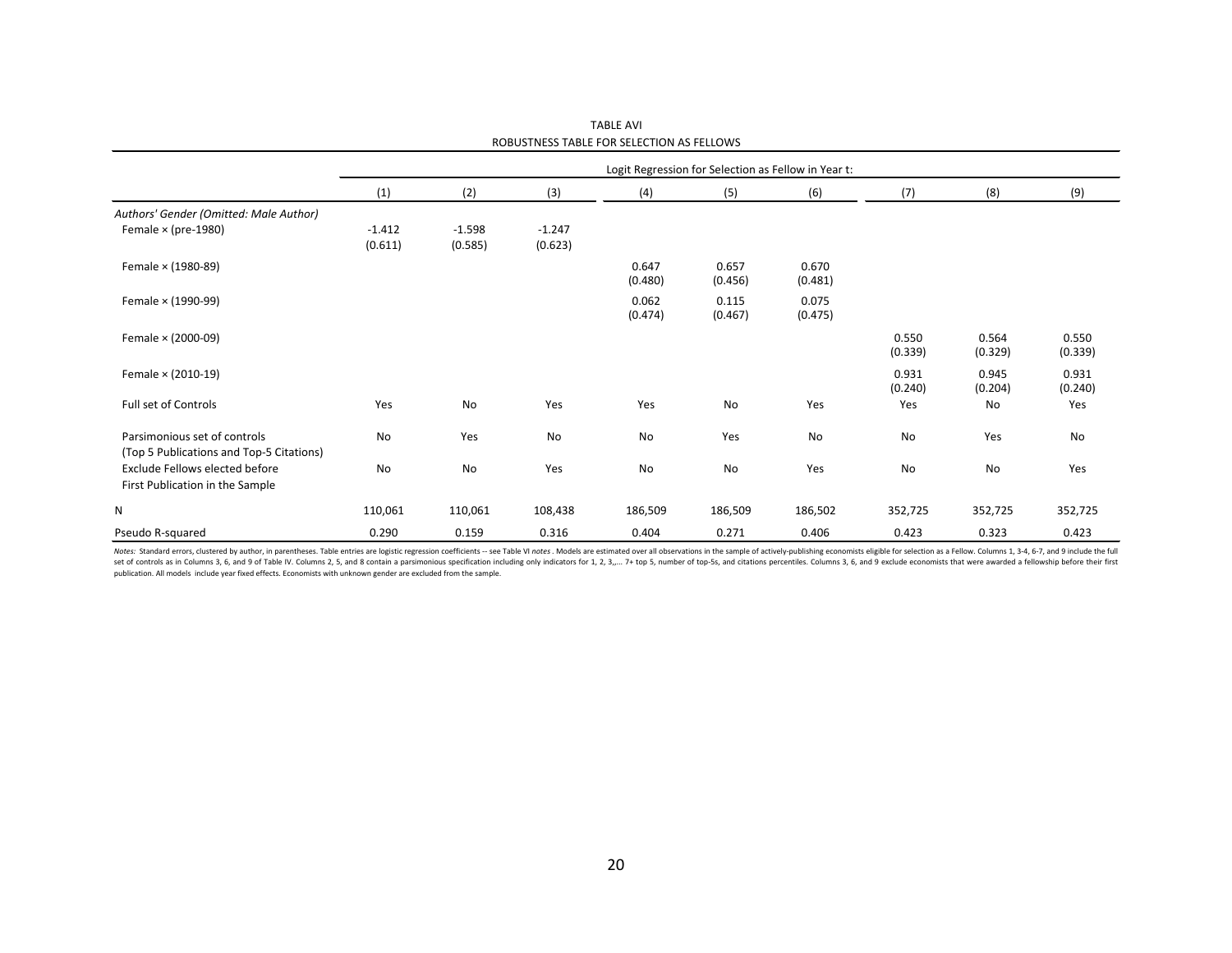|                                                                       |         |                  |          |           | Logit Regression for Selection as Econometric Society Fellow in Year t |         |                                      |         |
|-----------------------------------------------------------------------|---------|------------------|----------|-----------|------------------------------------------------------------------------|---------|--------------------------------------|---------|
|                                                                       |         | 2000-2019 Pooled |          | 2000-2009 | 2010-2019                                                              |         | 2000-2019 Pooled (Old Specification) |         |
|                                                                       | (1)     | (2)              | (3)      | (4)       | (5)                                                                    | (6)     | (7)                                  | (8)     |
| Predicted log odds of index                                           | 0.997   | 0.992            | 0.926    | 1.076     | 0.932                                                                  | 1.033   | 0.994                                | 0.556   |
| (Index from full set of controls)                                     | (0.029) | (0.032)          | (0.075)  | (0.047)   | (0.039)                                                                | (0.026) | (0.025)                              | (0.076) |
| Authors' genders (Omitted: Male Author)                               |         |                  |          |           |                                                                        |         |                                      |         |
| Female                                                                | 0.687   |                  |          |           |                                                                        | 0.803   |                                      |         |
|                                                                       | (0.193) |                  |          |           |                                                                        | (0.178) |                                      |         |
| Female × Levels of Percentiles of Index                               |         |                  |          |           |                                                                        |         |                                      |         |
| Female × (0-90 Percentile of Index)                                   |         | $-0.755$         | $-0.649$ | 0.000     | $-0.566$                                                               |         | $-0.884$                             | 0.156   |
|                                                                       |         | (1.000)          | (1.051)  | (.)       | (1.002)                                                                |         | (0.505)                              | (0.562) |
| Female × (90-95 Percentile of Index)                                  |         | 0.979            | 0.753    | 1.259     | 0.421                                                                  |         | 0.522                                | 0.602   |
|                                                                       |         | (0.463)          | (0.505)  | (0.736)   | (0.723)                                                                |         | (0.581)                              | (0.640) |
| Female × (95-97.5 Percentile of Index)                                |         | 0.828            | 0.962    | 0.086     | 1.254                                                                  |         | 1.521                                | 1.240   |
|                                                                       |         | (0.410)          | (0.451)  | (1.017)   | (0.423)                                                                |         | (0.383)                              | (0.427) |
| Female × (97.5-99 Percentile of Index)                                |         | 1.181            | 1.280    | 0.880     | 1.358                                                                  |         | 1.433                                | 0.816   |
|                                                                       |         | (0.303)          | (0.332)  | (0.579)   | (0.363)                                                                |         | (0.367)                              | (0.384) |
| Female × (99+ Percentile of Index)                                    |         | 0.466            | 0.431    | 0.434     | 0.489                                                                  |         | 1.519                                | 1.317   |
|                                                                       |         | (0.311)          | (0.304)  | (0.534)   | (0.381)                                                                |         | (0.320)                              | (0.285) |
| Levels of Percentiles of Index                                        |         |                  |          |           |                                                                        |         |                                      |         |
| 90-95 Percentile                                                      |         |                  | 0.525    |           |                                                                        |         |                                      | 1.681   |
|                                                                       |         |                  | (0.459)  |           |                                                                        |         |                                      | (0.406) |
| 95-97.5 Percentile                                                    |         |                  | 0.247    |           |                                                                        |         |                                      | 2.453   |
|                                                                       |         |                  | (0.497)  |           |                                                                        |         |                                      | (0.395) |
| 97.5-99 Percentile                                                    |         |                  | 0.352    |           |                                                                        |         |                                      | 3.267   |
|                                                                       |         |                  | (0.531)  |           |                                                                        |         |                                      | (0.416) |
| 99+ Percentile                                                        |         |                  | 0.619    |           |                                                                        |         |                                      | 3.634   |
|                                                                       |         |                  | (0.634)  |           |                                                                        |         |                                      | (0.538) |
| Index formed using full set of controls,<br>estimated only on males   | Yes     | Yes              | Yes      | Yes       | Yes                                                                    | No      | No                                   | No      |
| Index formed using shortened set of contro<br>estimated only on males | No      | No               | No       | No        | No                                                                     | Yes     | Yes                                  | Yes     |
| Ν                                                                     | 352,725 | 352,725          | 352,725  | 124,973   | 206,295                                                                | 352,725 | 352,725                              | 352,725 |
| Pseudo R-squared                                                      | 0.418   | 0.420            | 0.420    | 0.439     | 0.397                                                                  | 0.355   | 0.361                                | 0.378   |

ELECTION AS FELLOW, GENDER DIFFERENCES BY PERCENTILE OF THE CITATION-PUBLICATION INDEX TABLE AVII

Notes: Standard errors, clustered by author, in parentheses. Table entries are logistic regression coefficients. The index is obtained from a full regression as in Columns 3, 6, and 9 of Table IV run only on males (and thu index to form percentiles of this publication-citation index by placing people in the 0-90th percentile, 90-95th percentile, 90-9515, 97.5-99, and 99th percentile. The regression in Columns 1 and 6 include just the index a Columns 2, 4, 5, and 7 include also the female indicator interact with the various percentile indicators, so as to estimate the impact by gender for the various percentiles. Columns 3 and 8 include also the percentiles the percentile indicators should not be significant if the index is well specified. This is the case in Column 3 using the full set of controls, but not in Column 8 which uses the shorter set of controls used in Columns 2, 5, in the sample of actively-publishing economists eligible for selection as a Fellow. Economists with unknown gender are excluded from the sample.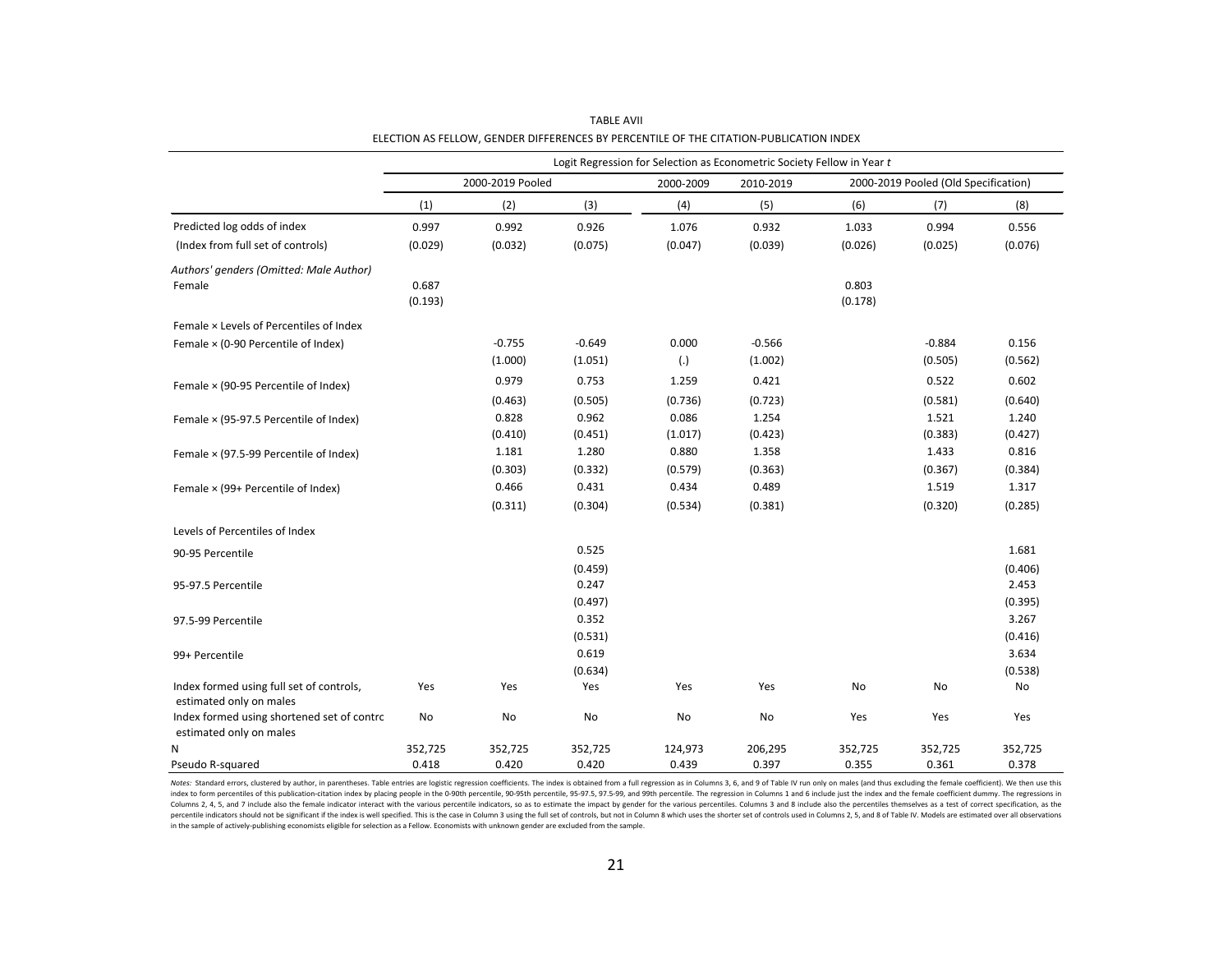|      |          | Female Share |          | <b>New Fellows</b> |        | <b>All Nominees</b> |        |        | <b>Committee Nominees</b> |        | <b>Fellow Nominees</b> | <b>Election Success Rate of Nominees</b> |                          |                  |           |
|------|----------|--------------|----------|--------------------|--------|---------------------|--------|--------|---------------------------|--------|------------------------|------------------------------------------|--------------------------|------------------|-----------|
|      | Active   |              |          |                    | Share  |                     | Share  |        | Share                     |        | Share                  |                                          |                          | Female by        | Female by |
|      | Scholars | w/ECA/RES    | $3+Top5$ | Number             | Female | Number              | Female | Number | Female                    | Number | Female                 | Male                                     |                          | Female Committee | Fellows   |
|      |          |              |          |                    |        |                     |        |        |                           |        |                        |                                          |                          |                  |           |
| 1990 | 0.087    | 0.047        | 0.021    | 22                 | 0.000  | 42                  | 0.024  |        |                           |        |                        | 0.537                                    | 0.000                    |                  |           |
| 1991 | 0.091    | 0.048        | 0.022    | 23                 | 0.087  | 49                  | 0.061  |        |                           |        |                        | 0.457                                    | 0.667                    |                  |           |
| 1992 | 0.095    | 0.050        | 0.023    | 15                 | 0.000  | 39                  | 0.026  |        |                           |        |                        | 0.395                                    | 0.000                    |                  |           |
| 1993 | 0.099    | 0.050        | 0.028    | 18                 | 0.000  | 47                  | 0.043  |        |                           |        |                        | 0.400                                    | 0.000                    |                  |           |
| 1994 | 0.101    | 0.052        | 0.032    | 18                 | 0.000  | 42                  | 0.000  |        |                           |        |                        | 0.429                                    | $\overline{\phantom{a}}$ |                  |           |
| 1995 | 0.105    | 0.050        | 0.031    | 16                 | 0.063  | 52                  | 0.038  | 10     | 0.000                     | 42     | 0.048                  | 0.300                                    | 0.500                    |                  | 0.500     |
| 1996 | 0.110    | 0.055        | 0.033    | 16                 | 0.000  | 50                  | 0.060  | 12     | 0.083                     | 38     | 0.053                  | 0.340                                    | 0.000                    | 0.000            | 0.000     |
| 1997 | 0.114    | 0.057        | 0.034    | 14                 | 0.071  | 51                  | 0.059  | 10     | 0.100                     | 41     | 0.049                  | 0.271                                    | 0.333                    | 1.000            | 0.000     |
| 1998 | 0.122    | 0.059        | 0.037    | 16                 | 0.063  | 39                  | 0.077  | 9      | 0.111                     | 30     | 0.067                  | 0.417                                    | 0.333                    | 1.000            | 0.000     |
| 1999 | 0.127    | 0.061        | 0.039    | 13                 | 0.000  | 48                  | 0.021  | 13     | 0.000                     | 35     | 0.029                  | 0.277                                    | 0.000                    |                  | 0.000     |
| 2000 | 0.130    | 0.064        | 0.041    | 14                 | 0.071  | 59                  | 0.068  | 11     | 0.091                     | 48     | 0.063                  | 0.236                                    | 0.250                    | 0.000            | 0.333     |
| 2001 | 0.136    | 0.067        | 0.046    | 10                 | 0.100  | 55                  | 0.073  | 12     | 0.083                     | 43     | 0.070                  | 0.176                                    | 0.250                    | 0.000            | 0.333     |
| 2002 | 0.139    | 0.067        | 0.048    | 17                 | 0.059  | 45                  | 0.022  | 19     | 0.000                     | 26     | 0.038                  | 0.364                                    | 1.000                    |                  | 1.000     |
| 2003 | 0.144    | 0.071        | 0.049    | 20                 | 0.050  | 52                  | 0.077  | 0      |                           | 0      |                        | 0.396                                    | 0.250                    |                  |           |
| 2004 | 0.150    | 0.073        | 0.050    | 15                 | 0.200  | 51                  | 0.098  | 24     | 0.125                     | 27     | 0.074                  | 0.261                                    | 0.600                    | 0.333            | 1.000     |
| 2005 | 0.156    | 0.073        | 0.053    | 14                 | 0.000  | 50                  | 0.020  | 14     | 0.000                     | 36     | 0.028                  | 0.286                                    | 0.000                    |                  | 0.000     |
| 2006 | 0.160    | 0.077        | 0.057    | 5                  | 0.000  | 55                  | 0.055  | 13     | 0.077                     | 42     | 0.048                  | 0.096                                    | 0.000                    | 0.000            | 0.000     |
| 2007 | 0.165    | 0.081        | 0.061    | 16                 | 0.063  | 50                  | 0.040  | 10     | 0.100                     | 40     | 0.025                  | 0.313                                    | 0.500                    | 1.000            | 0.000     |
| 2008 | 0.171    | 0.088        | 0.063    | 15                 | 0.067  | 61                  | 0.098  | 18     | 0.111                     | 43     | 0.093                  | 0.255                                    | 0.167                    | 0.500            | 0.000     |
| 2009 | 0.177    | 0.092        | 0.071    | 21                 | 0.095  | 56                  | 0.036  | 15     | 0.000                     | 41     | 0.049                  | 0.352                                    | 1.000                    |                  | 1.000     |
| 2010 | 0.181    | 0.098        | 0.075    | 16                 | 0.063  | 54                  | 0.056  | 15     | 0.067                     | 39     | 0.051                  | 0.294                                    | 0.333                    | 1.000            | 0.000     |
| 2011 | 0.184    | 0.102        | 0.079    | 16                 | 0.000  | 74                  | 0.054  | 11     | 0.000                     | 63     | 0.063                  | 0.229                                    | 0.000                    |                  | 0.000     |
| 2012 | 0.190    | 0.103        | 0.082    | 22                 | 0.182  | 77                  | 0.130  | 18     | 0.222                     | 59     | 0.102                  | 0.269                                    | 0.400                    | 0.500            | 0.333     |
| 2013 | 0.196    | 0.107        | 0.082    | 19                 | 0.211  | 60                  | 0.150  | 13     | 0.308                     | 47     | 0.106                  | 0.294                                    | 0.444                    | 0.750            | 0.200     |
| 2014 | 0.200    | 0.111        | 0.083    | 14                 | 0.143  | 50                  | 0.080  | 10     | 0.300                     | 40     | 0.025                  | 0.261                                    | 0.500                    | 0.667            | 0.000     |
| 2015 | 0.204    | 0.118        | 0.085    | 13                 | 0.077  | 69                  | 0.087  | 10     | 0.000                     | 59     | 0.102                  | 0.190                                    | 0.167                    |                  | 0.167     |
| 2016 | 0.208    | 0.118        | 0.090    | 16                 | 0.313  | 74                  | 0.149  | 18     | 0.444                     | 56     | 0.054                  | 0.175                                    | 0.455                    | 0.500            | 0.333     |
| 2017 | 0.211    | 0.121        | 0.087    | 20                 | 0.200  | 78                  | 0.090  | 13     | 0.231                     | 65     | 0.062                  | 0.225                                    | 0.571                    | 0.667            | 0.500     |
| 2018 | 0.216    | 0.123        | 0.088    | 22                 | 0.182  | 103                 | 0.146  | 21     | 0.238                     | 82     | 0.122                  | 0.205                                    | 0.267                    | 0.400            | 0.200     |
| 2019 | 0.219    | 0.128        | 0.092    | 14                 | 0.214  | 156                 | 0.141  | 47     | 0.149                     | 109    | 0.138                  | 0.082                                    | 0.136                    | 0.429            | 0.000     |

TABLE AVIII: ANNUAL NOMINATION AND ELECTION SUCCESS DATA, 1990-2019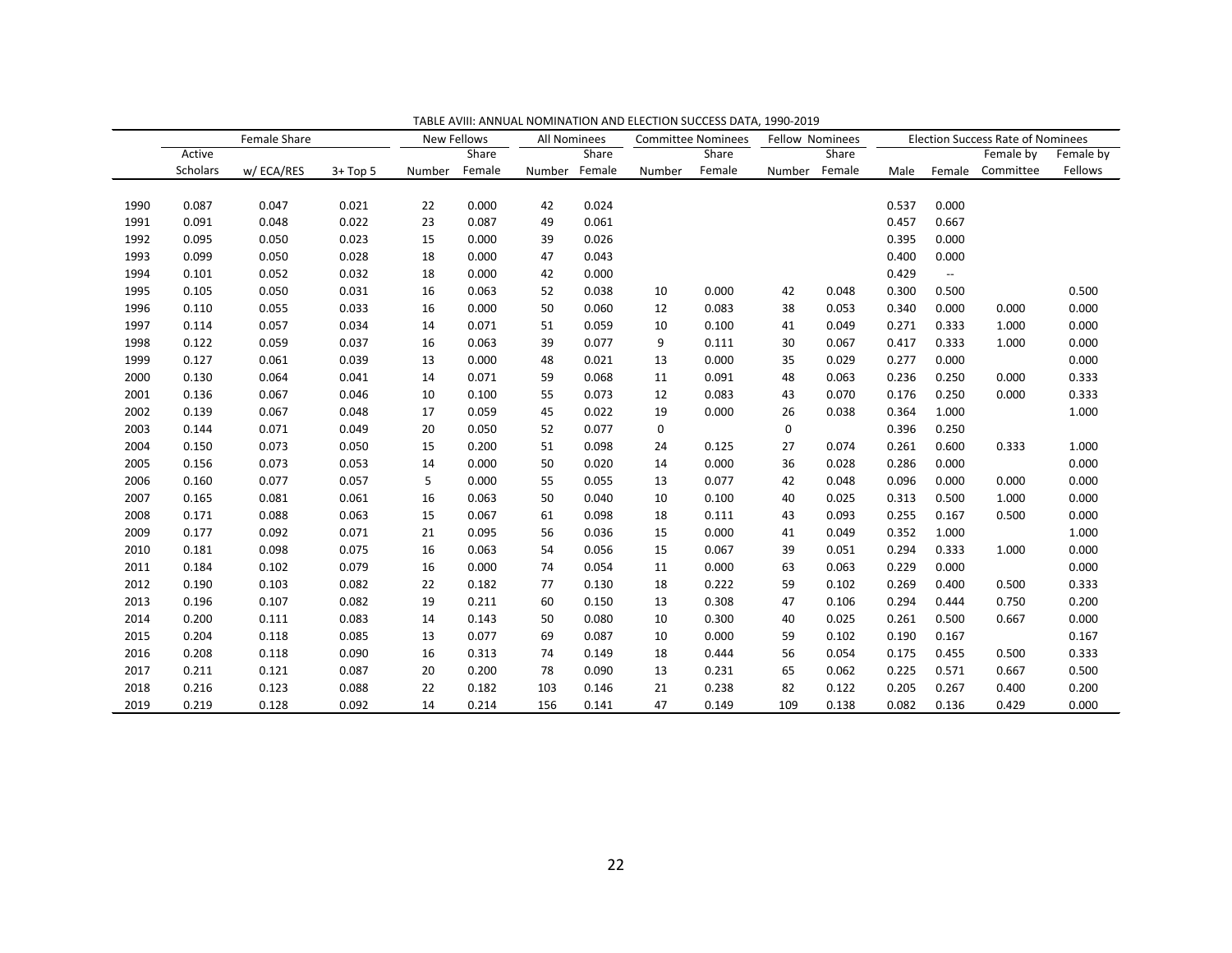|                                            | Logit Regression for Selection/Nomination as Econometric Society<br>Fellow in Year t |                         |                            |                          |  |  |  |  |  |
|--------------------------------------------|--------------------------------------------------------------------------------------|-------------------------|----------------------------|--------------------------|--|--|--|--|--|
|                                            | Selection as<br>Fellow                                                               | Nomination as<br>Fellow | Nomination by<br>Committee | Nomination by<br>Fellows |  |  |  |  |  |
|                                            | (1)                                                                                  | (2)                     | (3)                        | (4)                      |  |  |  |  |  |
| Authors' genders (Omitted: Male Author)    |                                                                                      |                         |                            |                          |  |  |  |  |  |
| Female × (1995-2005, except 2003)          | 0.878                                                                                | 0.497                   | 0.617                      | 0.426                    |  |  |  |  |  |
|                                            | (0.352)                                                                              | (0.259)                 | (0.386)                    | (0.286)                  |  |  |  |  |  |
| Female × (2006-11)                         | $-0.292$                                                                             | $-0.114$                | $-0.043$                   | $-0.136$                 |  |  |  |  |  |
|                                            | (0.485)                                                                              | (0.259)                 | (0.550)                    | (0.311)                  |  |  |  |  |  |
| Female × (2012-19)                         | 1.158                                                                                | 0.594                   | 1.209                      | 0.280                    |  |  |  |  |  |
|                                            | (0.257)                                                                              | (0.229)                 | (0.252)                    | (0.288)                  |  |  |  |  |  |
| Cum. publ. and citations in top-5 journals |                                                                                      |                         |                            |                          |  |  |  |  |  |
| # Papers in Econometrica                   | 0.343                                                                                | 0.270                   | 0.329                      | 0.187                    |  |  |  |  |  |
|                                            | (0.111)                                                                              | (0.109)                 | (0.114)                    | (0.119)                  |  |  |  |  |  |
| Asinh citations in Econometrica            | $-0.047$                                                                             | 0.043                   | $-0.037$                   | 0.072                    |  |  |  |  |  |
|                                            | (0.069)                                                                              | (0.051)                 | (0.073)                    | (0.059)                  |  |  |  |  |  |
| # Papers in Rev. of Econ. Studies          | 0.535                                                                                | 0.140                   | 0.436                      | 0.046                    |  |  |  |  |  |
|                                            | (0.162)                                                                              | (0.145)                 | (0.187)                    | (0.169)                  |  |  |  |  |  |
| Asinh citations in REStud                  | $-0.058$                                                                             | 0.023                   | $-0.110$                   | 0.072                    |  |  |  |  |  |
|                                            | (0.062)                                                                              | (0.048)                 | (0.065)                    | (0.055)                  |  |  |  |  |  |
|                                            |                                                                                      |                         |                            |                          |  |  |  |  |  |
| # Papers in Am. Econ. Review               | 0.013                                                                                | 0.058                   | $-0.138$                   | 0.115                    |  |  |  |  |  |
|                                            | (0.126)                                                                              | (0.082)                 | (0.141)                    | (0.083)                  |  |  |  |  |  |
| Asinh citations in AER                     | 0.011                                                                                | 0.137                   | 0.084                      | 0.151                    |  |  |  |  |  |
|                                            | (0.066)                                                                              | (0.054)                 | (0.078)                    | (0.065)                  |  |  |  |  |  |
| # Papers in Quarterly J. of Econ.          | 0.222                                                                                | 0.099                   | 0.242                      | 0.023                    |  |  |  |  |  |
|                                            | (0.113)                                                                              | (0.103)                 | (0.128)                    | (0.119)                  |  |  |  |  |  |
| Asinh citations in QJE                     | $-0.022$                                                                             | 0.050                   | 0.163                      | 0.013                    |  |  |  |  |  |
|                                            | (0.081)                                                                              | (0.072)                 | (0.115)                    | (0.080)                  |  |  |  |  |  |
| # Papers in J. of Pol. Economy             | $-0.146$                                                                             | $-0.253$                | $-0.164$                   | $-0.264$                 |  |  |  |  |  |
|                                            | (0.167)                                                                              | (0.147)                 | (0.178)                    | (0.170)                  |  |  |  |  |  |
| Asinh citations in JPE                     | 0.016                                                                                | 0.056                   | 0.006                      | 0.077                    |  |  |  |  |  |
|                                            | (0.067)                                                                              | (0.052)                 | (0.075)                    | (0.061)                  |  |  |  |  |  |
| Controls for publications in               | Yes                                                                                  | Yes                     | Yes                        | Yes                      |  |  |  |  |  |
| general interest/field journals            |                                                                                      |                         |                            |                          |  |  |  |  |  |
| Controls for levels of                     | Yes                                                                                  | Yes                     | Yes                        | Yes                      |  |  |  |  |  |
| Top 5 and Top 5 Citations                  |                                                                                      |                         |                            |                          |  |  |  |  |  |
| Controls for years since first publication | Yes                                                                                  | Yes                     | Yes                        | Yes                      |  |  |  |  |  |
| N                                          | 397,227                                                                              | 397,227                 | 397,227                    | 397,227                  |  |  |  |  |  |
| Pseudo R-squared                           | 0.431                                                                                | 0.439                   | 0.392                      | 0.418                    |  |  |  |  |  |

TABLE AIX NOMINATION AND ELECTION AS FELLOW

*Notes:* Standard errors, clustered by author, in parentheses. Table entries are logistic regression coefficients -- see Table VI *notes*. Models are estimated over all observations in the sample of actively-publishing economists eligible for nomination/selection as a Fellow. All models include year fixed effects. Economists with unknown gender are excluded from the sample.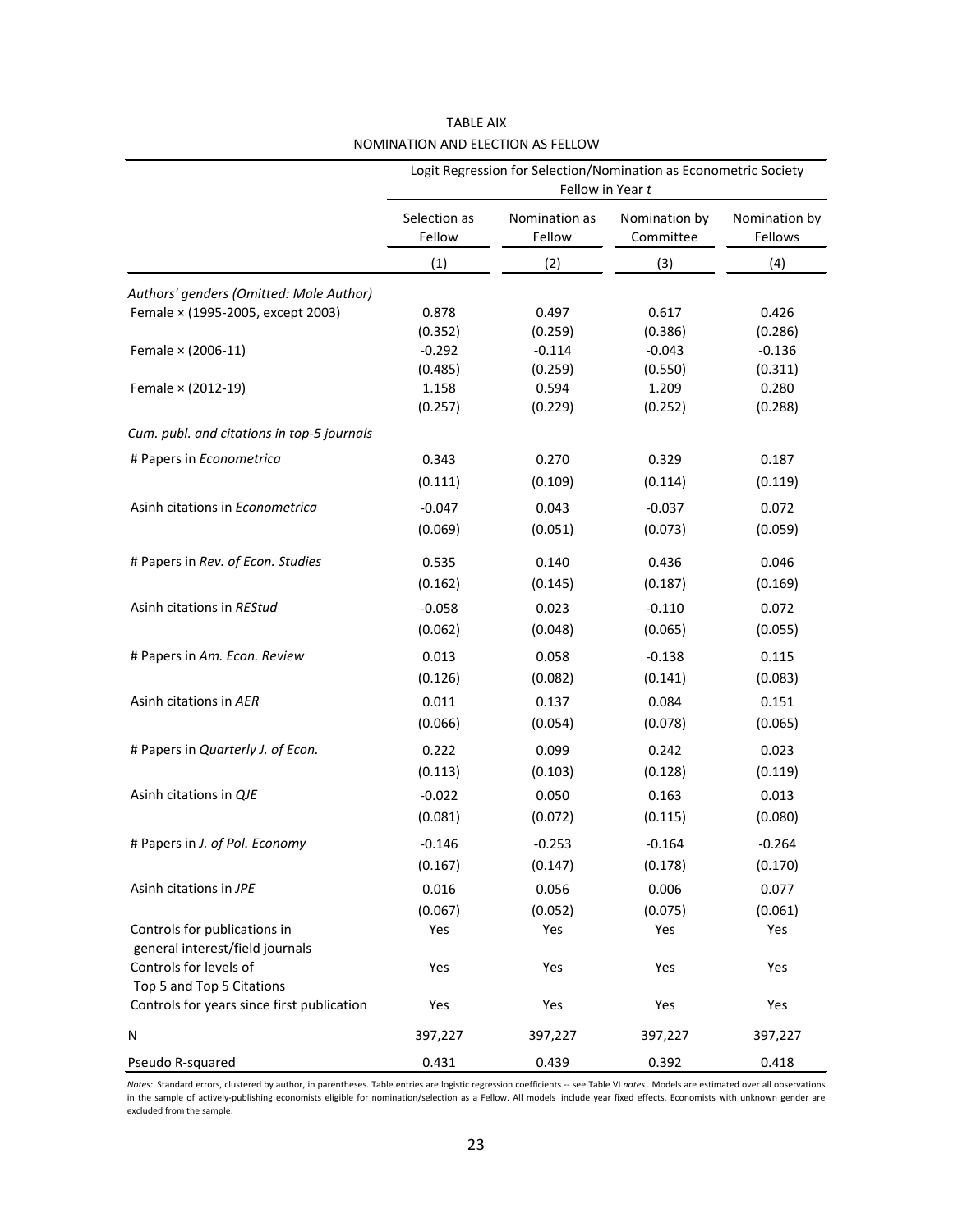|                                                            |          | Logit Model          | Poisson Model            |          | Poisson Model |           |  |  |
|------------------------------------------------------------|----------|----------------------|--------------------------|----------|---------------|-----------|--|--|
|                                                            |          | Selection as Fellow, | Number of Votes for      |          |               | Number of |  |  |
|                                                            |          | Cond. on Nomination  | Nominees                 |          | Endorsements  |           |  |  |
|                                                            | (1)      | (2)                  | (3)                      | (4)      | (5)           | (6)       |  |  |
| Authors' gender (Omitted: Male Author)                     |          |                      |                          |          |               |           |  |  |
| Female × (1995-2005, except 2003)                          | 0.752    | 0.878                | $\overline{\phantom{a}}$ | $-$      | $-0.007$      | $-0.001$  |  |  |
|                                                            | (0.381)  | (0.442)              |                          |          | (0.143)       | (0.147)   |  |  |
| Female × (2006-11)                                         | $-0.397$ | $-0.136$             | $-0.033$                 | 0.043    | $-0.272$      | $-0.256$  |  |  |
|                                                            | (0.579)  | (0.578)              | (0.094)                  | (0.086)  | (0.175)       | (0.168)   |  |  |
| Female × (2012-19)                                         | 0.822    | 1.068                | 0.147                    | 0.207    | 0.124         | 0.126     |  |  |
|                                                            | (0.365)  | (0.370)              | (0.043)                  | (0.048)  | (0.141)       | (0.140)   |  |  |
| Cumulative pubs. in top-5 journals                         |          |                      |                          |          |               |           |  |  |
| # Papers in Econometrica                                   | 0.143    | 0.133                | 0.049                    | 0.049    | $-0.037$      | $-0.035$  |  |  |
|                                                            | (0.154)  | (0.159)              | (0.023)                  | (0.022)  | (0.066)       | (0.065)   |  |  |
| Asinh citation in Econometrica                             | $-0.099$ | $-0.120$             | 0.005                    | $-0.002$ | $-0.055$      | $-0.057$  |  |  |
|                                                            | (0.079)  | (0.083)              | (0.014)                  | (0.014)  | (0.023)       | (0.023)   |  |  |
| # Papers in Rev. of Econ. Studies                          | 0.427    | 0.477                | 0.025                    | 0.038    | 0.076         | 0.085     |  |  |
|                                                            | (0.181)  | (0.183)              | (0.034)                  | (0.033)  | (0.067)       | (0.067)   |  |  |
| Asinh citation in REStud                                   | $-0.075$ | $-0.103$             | $-0.009$                 | $-0.011$ | 0.012         | 0.011     |  |  |
|                                                            | (0.070)  | (0.071)              | (0.014)                  | (0.013)  | (0.030)       | (0.030)   |  |  |
| # Papers in Am. Econ. Review                               | $-0.051$ | $-0.033$             | $-0.007$                 | $-0.004$ | $-0.031$      | $-0.025$  |  |  |
|                                                            | (0.149)  | (0.166)              | (0.021)                  | (0.022)  | (0.037)       | (0.036)   |  |  |
| Asinh citation in AER                                      | $-0.128$ | $-0.163$             | $-0.010$                 | $-0.020$ | 0.004         | 0.001     |  |  |
|                                                            | (0.080)  | (0.088)              | (0.014)                  | (0.014)  | (0.029)       | (0.029)   |  |  |
| # Papers in Quarterly J. of Econ.                          | 0.495    | 0.490                | 0.089                    | 0.081    | 0.037         | 0.033     |  |  |
|                                                            | (0.164)  | (0.181)              | (0.022)                  | (0.021)  | (0.067)       | (0.067)   |  |  |
| Asinh citation in QJE                                      | $-0.010$ | $-0.027$             | $-0.002$                 | $-0.009$ | $-0.096$      | $-0.098$  |  |  |
|                                                            | (0.085)  | (0.088)              | (0.016)                  | (0.015)  | (0.037)       | (0.037)   |  |  |
| # Papers in J. of Pol. Economy                             | 0.181    | 0.204                | $-0.044$                 | $-0.051$ | $-0.074$      | $-0.078$  |  |  |
|                                                            | (0.215)  | (0.232)              | (0.050)                  | (0.051)  | (0.073)       | (0.074)   |  |  |
| Asinh citation in JPE                                      | $-0.001$ | 0.001                | 0.011                    | 0.016    | $-0.027$      | $-0.023$  |  |  |
|                                                            | (0.083)  | (0.090)              | (0.012)                  | (0.011)  | (0.041)       | (0.040)   |  |  |
| Controls for Institutional Affiliation<br>× 3 Time Periods | No       | Yes                  | No                       | Yes      | No            | Yes       |  |  |
| N                                                          | 1,517    | 1,517                | 1,017                    | 1,017    | 1,057         | 1,057     |  |  |
| Pseudo R-squared                                           | 0.151    | 0.179                | 0.194                    | 0.259    | 0.123         | 0.125     |  |  |

TABLE AX NOMINATION AND ELECTION TO FELLOWS, ADDITIONAL EVIDENCE

*Notes:* Standard errors, clustered by author, in parentheses. Table entries are logistic or Poisson regression coefficients -- see Table VI *notes*. All models include controls for publications in general interest/field journals, year fixed effects, and additional control variables obtained from the nomination forms. The models in Columns 2, 4, and 6 also include controls for institutional affiliation, interacted with indicators for the 3 time periods, as in Table IX. Models are estimated over the set of individuals nominated as an Econometric Society fellow only. The percent with unknown gender is 0 in the sample.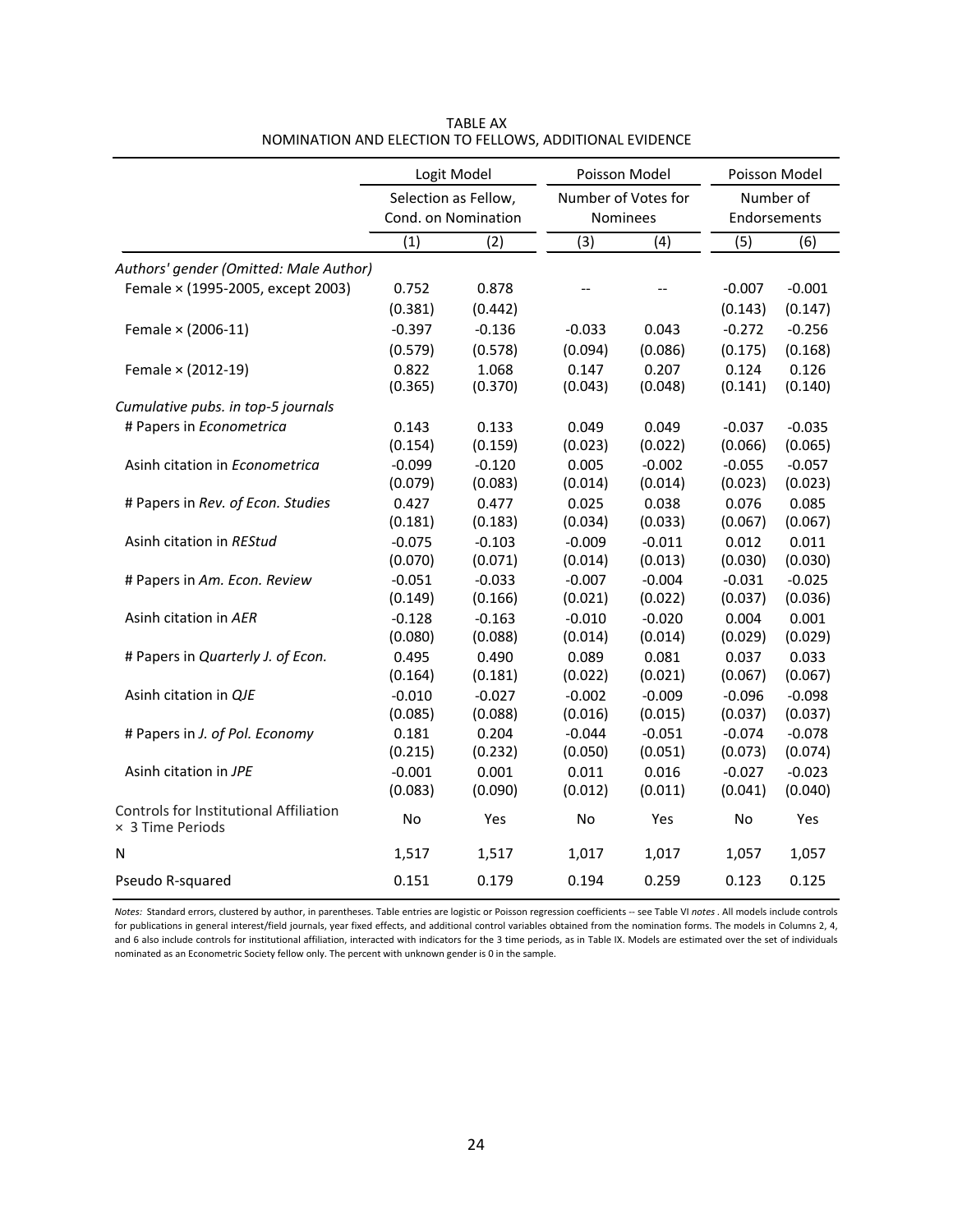| Logit of Election to ES Fellow, Conditional on Nomination |          |                 |                                   |                 | Logit of Female Gender, Conditional on Nomination |          |                 |       |                 |
|-----------------------------------------------------------|----------|-----------------|-----------------------------------|-----------------|---------------------------------------------------|----------|-----------------|-------|-----------------|
|                                                           | Logit    | Standard Pseudo |                                   | No. of          |                                                   | Logit    | Standard Pseudo |       | No. of          |
|                                                           | Coeff.   | Error           | $R -$                             | <b>Mentions</b> |                                                   | Coeff.   | Error           | $R-$  | <b>Mentions</b> |
|                                                           | (1)      | (2)             | (3)                               | (4)             |                                                   | (5)      | (6)             | (7)   | (8)             |
| <b>Positive Predictors</b>                                |          |                 |                                   |                 | <b>Positive Predictors</b>                        |          |                 |       |                 |
| competition                                               | 1.374    | 0.323           | 0.089                             | 46              | present                                           | 2.187    | 0.584           | 0.199 | 48              |
| control                                                   | 1.519    | 0.376           | 0.085                             | 23              | measurement                                       | 2.847    | 0.944           | 0.196 | 21              |
| source                                                    | 1.335    | 0.395           | 0.084                             | 28              | error                                             | 2.280    | 0.725           | 0.194 | 36              |
| quantitative                                              | 1.301    | 0.501           | 0.083                             | 28              | method                                            | 1.130    | 0.387           | 0.187 | 237             |
| influential                                               | 0.618    | 0.235           | 0.082                             | 144             | experiment                                        | 1.626    | 0.424           | 0.187 | 62              |
| repeat                                                    | 0.964    | 0.277           | 0.082                             | 46              | approach                                          | 1.247    | 0.477           | 0.182 | 122             |
| imperfect                                                 | 1.094    | 0.422           | 0.081                             | 29              | identification                                    | 1.501    | 0.628           | 0.180 | 70              |
| condition                                                 | 0.813    | 0.334           | 0.081                             | 57              | factor                                            | 1.544    | 0.643           | 0.180 | 58              |
| derive                                                    | 1.090    | 0.387           | 0.081                             | 29              | parameter                                         | 1.704    | 0.775           | 0.177 | 54              |
| context                                                   | 0.961    | 0.349           | 0.081                             | 37              | application                                       | 0.952    | 0.446           | 0.177 | 181             |
| efficient                                                 | 0.831    | 0.321           | 0.081                             | 50              | expect                                            | 1.865    | 0.867           | 0.176 | 22              |
| macroeconomic                                             | 0.536    | 0.225           | 0.081                             | 137             | multiple                                          | 1.414    | 0.756           | 0.176 | 56              |
| restriction                                               | 0.979    | 0.385           | 0.080                             | 32              | important                                         | 0.702    | 0.305           | 0.175 | 390             |
| public                                                    | 0.599    | 0.290           | 0.080                             | 99              | experimental                                      | 1.118    | 0.617           | 0.174 | 68              |
| bound                                                     | 0.961    | 0.405           | 0.080                             | 27              | random                                            | 1.672    | 1.037           | 0.173 | 32              |
| <b>Negative Predictors</b>                                |          |                 |                                   |                 | <b>Negative Predictors</b>                        |          |                 |       |                 |
| panel                                                     | $-1.204$ | 0.453           | 0.083                             | 66              | financial                                         | $-1.578$ | 0.677           | 0.180 | 135             |
| alternative                                               | $-1.241$ | 0.524           | 0.083                             | 54              | highly                                            | $-1.675$ | 0.918           | 0.172 | 68              |
| climate                                                   | $-2.209$ | 0.899           | 0.082                             | 20              | foundation                                        | $-1.569$ | 0.784           | 0.171 | 76              |
| test                                                      | $-0.700$ | 0.310           | 0.081                             | 120             | matching                                          | $-1.324$ | 0.923           | 0.171 | 84              |
| unique                                                    | $-1.792$ | 0.839           | 0.081                             | 20              | society                                           |          |                 | 0.170 | 53              |
| nonlinear                                                 | $-1.102$ | 0.460           | 0.081                             | 58              | dynamic                                           | $-0.704$ | 0.481           | 0.170 | 266             |
| deep                                                      | $-1.202$ | 0.615           | 0.081                             | 45              | analyze                                           | $-1.064$ | 0.535           | 0.170 | 116             |
| theoretically                                             | $-1.544$ | 0.711           | 0.081                             | 28              | pioneer                                           | $-0.985$ | 0.540           | 0.169 | 118             |
| history                                                   | $-1.924$ | 1.143           | 0.081                             | 23              | rule                                              | $-1.831$ | 1.073           | 0.169 | 58              |
| experimental                                              | $-0.852$ | 0.383           | 0.080                             | 68              | incentive                                         | $-1.060$ | 0.718           | 0.169 | 78              |
| trading                                                   | $-1.206$ | 0.559           | 0.080                             | 38              | minimum                                           | $\cdot$  | $\cdot$         | 0.169 | 21              |
| set                                                       | $-0.747$ | 0.359           | 0.080                             | 89              | hold                                              |          |                 | 0.168 | 27              |
| evaluation                                                | $-1.112$ | 0.502           | 0.080                             | 41              | agent                                             | $-1.024$ | 0.649           | 0.168 | 95              |
| understand                                                | $-1.007$ | 0.538           | 0.080                             | 54              | government                                        | $-1.812$ | 1.117           | 0.168 | 36              |
| change                                                    | $-0.602$ | 0.309           | 0.080                             | 114             | form                                              | $-1.356$ | 0.746           | 0.168 | 65              |
| Pseudo R-2 w/o word controls                              |          |                 | 0.075                             |                 | Pseudo R-2 w/o word controls                      |          |                 | 0.161 |                 |
| <b>Number of Positive Samples</b>                         |          | 229             | <b>Number of Positive Samples</b> |                 |                                                   |          | 105             |       |                 |
| <b>Number of Negative Samples</b>                         |          |                 |                                   | 788             | <b>Number of Negative Samples</b>                 |          |                 |       | 912             |

TABLE AXI WORDS PREDICTIVE OF ELECTION AND OF ECONOMIST GENDER, NOMINATION STATEMENTS

*Notes:* The sample used is all 1,017 nominations from 2006 to 2019, as the nominating statements are not available for earlier years. We identify all word lemmas used in at least 20 nominating statements, resulting in 567 words after dropping stop words (such as "she" and "the"). For each of these 567 words, we run a logit regression of the relevant dependent variable on an indicator for whether the word is used, as well as controls for cumulative number of publications in each of the top-5 journals, asinh of cumulative citations in each of the top-5 journals, and year fixed effects. We report the 15 most predictive words, in a positive and negative direction, of the dependent variable, sorted by pseudo R-squared. Standard errors are clustered by author.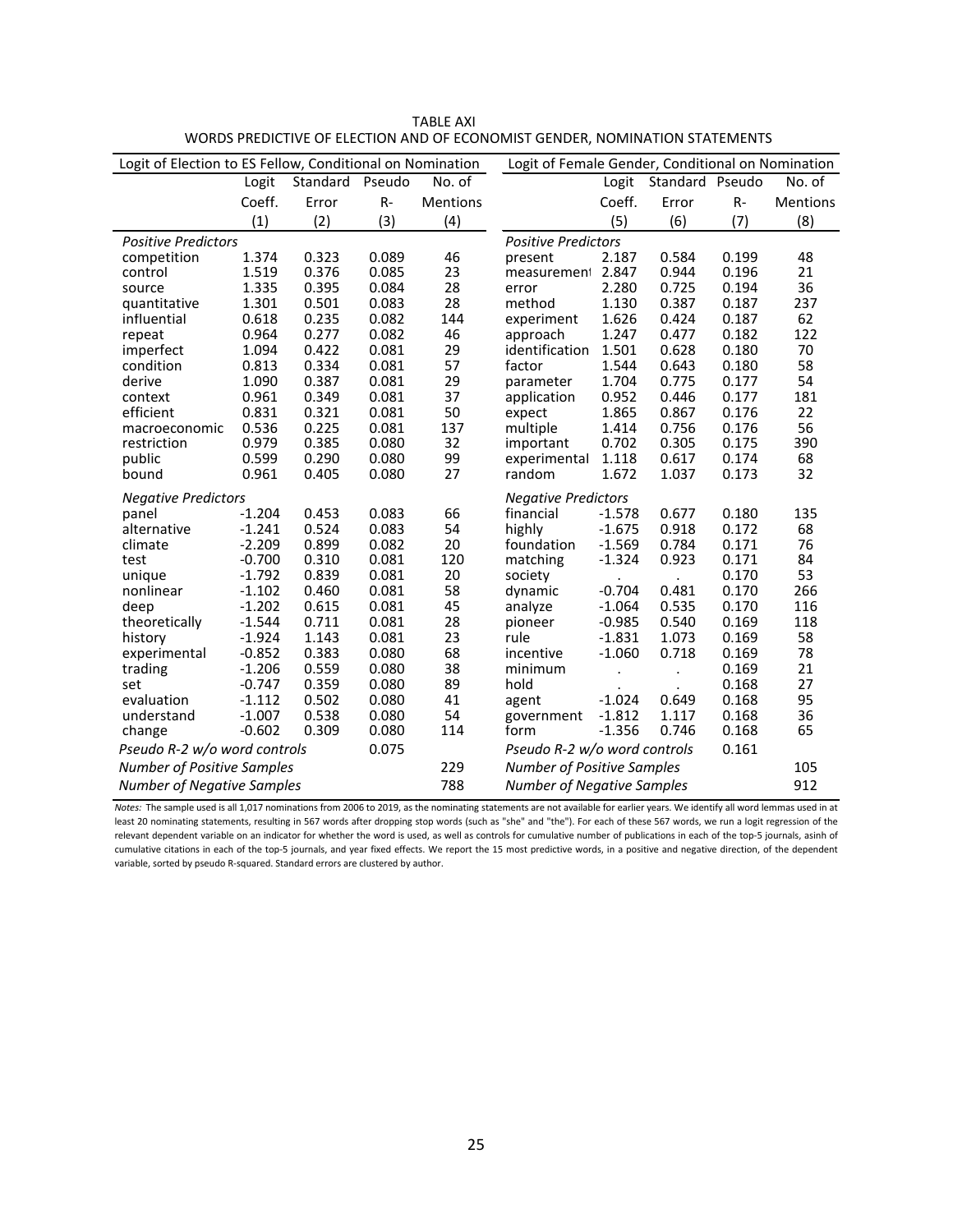|                                                   | Logit Regression for Selection/Nomination as Econometric Society Fellow in | Logit Regression for Selection as |               |               |               |                           |               |
|---------------------------------------------------|----------------------------------------------------------------------------|-----------------------------------|---------------|---------------|---------------|---------------------------|---------------|
|                                                   |                                                                            |                                   | Year t        |               |               | AAAS/NAS Fellow in Year t |               |
|                                                   |                                                                            |                                   | Nomination as | Nomination by | Nomination by | Selection as              | Selection as  |
|                                                   |                                                                            | Selection as Fellow of ES:        | Fellow of ES: | Fellow:       | Committee:    | Fellow of AAAS:           | Fellow of NAS |
|                                                   | (1)                                                                        | (2)                               | (3)           | (4)           | (5)           | (6)                       | (7)           |
| Authors' Gender (Omitted: Male Author)            |                                                                            |                                   |               |               |               |                           |               |
| Female × (1990-99)                                | 0.415                                                                      | 0.487                             | 0.885         | 0.841         | 1.114         | 1.033                     | $-1.030$      |
|                                                   | (0.461)                                                                    | (0.446)                           | (0.329)       | (0.444)       | (0.641)       | (0.687)                   | (1.372)       |
| Female × (2000-09)                                | 0.373                                                                      | 0.592                             | 0.446         | 0.291         | 0.527         | 1.106                     | 0.812         |
|                                                   | (0.327)                                                                    | (0.362)                           | (0.284)       | (0.314)       | (0.502)       | (0.431)                   | (0.955)       |
| Female × (2010-19)                                | 0.866                                                                      | 1.112                             | 0.634         | 0.338         | 1.072         | 1.909                     | 0.014         |
|                                                   | (0.221)                                                                    | (0.284)                           | (0.274)       | (0.339)       | (0.265)       | (0.320)                   | (1.590)       |
| <b>Measures of Coauthorhip</b>                    |                                                                            |                                   |               |               |               |                           |               |
| All Journals Papers Index                         | 0.977                                                                      | 0.969                             | 0.997         | 1.025         | 0.948         | 0.977                     | 0.932         |
|                                                   | (0.076)                                                                    | (0.078)                           | (0.058)       | (0.059)       | (0.074)       | (0.045)                   | (0.124)       |
| All Journals Papers Index, Single-Authored Papers | 0.080                                                                      | 0.040                             | $-0.055$      | $-0.159$      | 0.083         | 0.063                     | 0.083         |
|                                                   | (0.128)                                                                    | (0.131)                           | (0.104)       | (0.119)       | (0.130)       | (0.072)                   | (0.118)       |
| Remaining Index                                   | 1.003                                                                      | 0.997                             | 0.990         | 0.988         | 0.990         | 0.968                     | 0.912         |
|                                                   | (0.049)                                                                    | (0.053)                           | (0.042)       | (0.046)       | (0.053)       | (0.100)                   | (0.120)       |
| Measures of Coauthorship interacted with Female   |                                                                            |                                   |               |               |               |                           |               |
| All Journals Papers Index*Female                  |                                                                            | 0.181                             | 0.247         | 0.213         | 0.265         | $-0.082$                  | 0.344         |
|                                                   |                                                                            | (0.291)                           | (0.198)       | (0.223)       | (0.177)       | (0.177)                   | (0.234)       |
| All Journals Papers Index, Single-Authored Papers |                                                                            | 1.053                             | 0.054         | $-0.154$      | $-0.241$      | 0.322                     | 0.815         |
| * Female                                          |                                                                            | (0.509)                           | (0.357)       | (0.376)       | (0.361)       | (0.265)                   | (0.484)       |
| Remaining Index*Female                            |                                                                            | 0.019                             | 0.065         | 0.117         | 0.065         | 0.239                     | 0.573         |
|                                                   |                                                                            | (0.174)                           | (0.119)       | (0.136)       | (0.132)       | (0.226)                   | (0.292)       |
| N                                                 | 461,345                                                                    | 461,345                           | 461,341       | 397,227       | 397,227       | 470,263                   | 475,238       |
| Pseudo R-squared                                  | 0.420                                                                      | 0.420                             | 0.428         | 0.418         | 0.393         | 0.450                     | 0.457         |

EFFECT OF COAUTHORSHIP ON PROBABILITY OF SELECTION AND NOMINATION AS ES FELLOW TABLE AXII

Notes: Standard errors, clustered by author, in parentheses. Table entries are logistic regression coefficients in models for selection as a Fellow of the Econometric Society. We generate an index running a logistic regres including all the controls as in Columns 9 of Table IV, except running it over the sample 1990-2019. We decompose the index into a journal-related portion (the controls used in Column 8 of Table IV) and the additional cont index, we recompute it only for single-authored papers. Economists with unknown gender are excluded from the sample.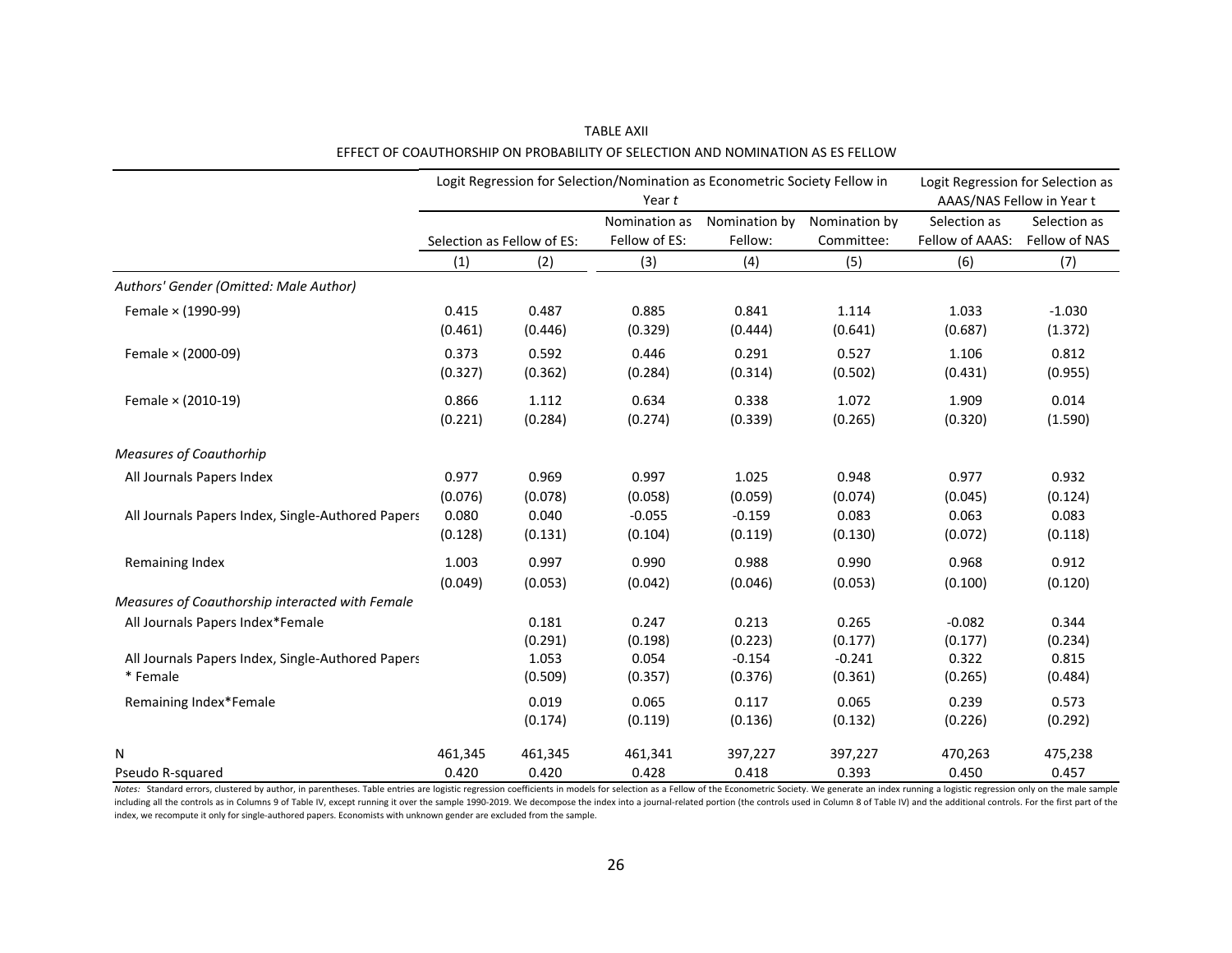|                                                               | Characteristics of Elected Fellows in Year of Election |           |                          |        |           |                |             |           |            |  |
|---------------------------------------------------------------|--------------------------------------------------------|-----------|--------------------------|--------|-----------|----------------|-------------|-----------|------------|--|
|                                                               |                                                        | 1931-1979 |                          |        | 1980-2000 |                |             | 2000-2019 |            |  |
|                                                               | All                                                    | Male      | Female                   | All    | Male      | Female         | All         | Male      | Female     |  |
|                                                               | (1)                                                    | (2)       | (3)                      | (4)    | (5)       | (6)            | (7)         | (8)       | (9)        |  |
| Panel A: AAAS (1931-2019)                                     |                                                        |           |                          |        |           |                |             |           |            |  |
| Percent Female                                                | 1.43                                                   | 0         | 100                      | 2.90   | 0         | 100            | 15.57       | 0         | 100        |  |
| Cum. publications in top-5 journals                           |                                                        |           |                          |        |           |                |             |           |            |  |
| Econometrica                                                  | 1.22                                                   | 1.23      | 0.67                     | 2.82   | 2.90      | 0.25           | 2.99        | 3.27      | 1.50       |  |
| REStud                                                        | 0.65                                                   | 0.63      | 2.33                     | 1.75   | 1.78      | 0.75           | 1.57        | 1.78      | 0.46       |  |
| <b>AER</b>                                                    | 1.40                                                   | 1.41      | 1.33                     | 1.99   | 2.01      | 1.00           | 2.31        | 2.40      | 1.81       |  |
| <b>QJE</b>                                                    | 1.51                                                   | 1.51      | 1.67                     | 1.45   | 1.44      | 1.75           | 2.47        | 2.51      | 2.23       |  |
| JPE                                                           | 1.67                                                   | 1.69      | 0                        | 2.04   | 2.05      | 1.50           | 1.86        | 1.99      | 1.12       |  |
| Cum. citations in top-5 journals                              |                                                        |           |                          |        |           |                |             |           |            |  |
| Econometrica                                                  | 11.33                                                  | 11.39     | 7.67                     | 140.28 | 144.07    | 13.00          | 278.69      | 309.01    | 114.27     |  |
| REStud                                                        | 2.76                                                   | 2.72      | 5.33                     | 41.04  | 42.21     | 1.75           | 107.04      | 122.97    | 20.62      |  |
| <b>AER</b>                                                    | 7.40                                                   | 7.21      | 20.33                    | 85.98  | 88.01     | 17.75          | 211.92      | 209.65    | 224.23     |  |
| <b>QJE</b>                                                    | 3.38                                                   | 3.27      | 11.00                    | 34.77  | 34.94     | 29.00          | 268.20      | 270.40    | 256.27     |  |
| JPE                                                           | 5.05                                                   | 5.12      | $\mathbf 0$              | 95.42  | 97.23     | 34.75          | 212.74      | 228.45    | 127.54     |  |
| Cum. publications in field journals                           |                                                        |           |                          |        |           |                |             |           |            |  |
| Theory (JET+ET+GEB+IJGT+JMaE)                                 | 0.17                                                   | 0.17      | 0                        | 2.15   | 2.20      | 0.50           | 3.58        | 4.04      | 1.12       |  |
| Econometrics (EcT+JEc+JASA)<br><b>Empirical Micro</b>         | 0.58                                                   | 0.57      | 0.67                     | 1.64   | 1.69      | 0              | 1.29        | 1.29      | 1.27       |  |
| (AEJApplied/Policy+JoLE+JEH+JHE+JPu                           | 0.25                                                   | 0.25      | 0.33                     | 1.66   | 1.63      | 2.50           | 2.12        | 1.96      | 3.00       |  |
| Number of years since first publication                       | 19.01                                                  | 19.05     | 16.33                    | 22.51  | 22.57     | 20.75          | 22.89       | 23.18     | 21.31      |  |
| Number of Observations                                        | 210                                                    | 207       | 3                        | 138    | 134       | 4              | 167         | 141       | 26         |  |
| Panel B: NAS (1968-2019)                                      |                                                        |           |                          |        |           |                |             |           |            |  |
| Percent Female                                                | 0                                                      | 0         | $\overline{\phantom{a}}$ | 5.13   | 0         | 100            | 14.29       | 0         | 100        |  |
| Cum. publications in top-5 journals                           |                                                        |           |                          |        |           |                |             |           |            |  |
| Econometrica                                                  | 4.56                                                   | 4.56      | $\qquad \qquad -$        | 3.10   | 3.27      | 0              | 4.06        | 4.45      | 1.71       |  |
| REStud                                                        | 1.89                                                   | 1.89      | $\overline{\phantom{a}}$ | 2.05   | 2.14      | 0.50           | 3.08        | 3.43      | 1.00       |  |
| <b>AER</b>                                                    | 2.78                                                   | 2.78      | $\overline{\phantom{a}}$ | 2.59   | 2.68      | 1.00           | 4.10        | 4.19      | 3.57       |  |
| <b>QJE</b>                                                    | 1.59                                                   | 1.59      | $\overline{\phantom{a}}$ | 1.54   | 1.57      | 1.00           | 3.49        | 3.36      | 4.29       |  |
| JPE                                                           | 3.48                                                   | 3.48      | $\qquad \qquad -$        | 2.23   | 2.27      | 1.50           | 3.16        | 3.43      | 1.57       |  |
| Cum. citations in top-5 journals                              |                                                        |           |                          |        |           |                |             |           |            |  |
| Econometrica                                                  | 91.30                                                  | 91.30     | $\overline{\phantom{a}}$ | 191.85 | 202.22    | 0              | 598.94      | 668.12    | 183.86     |  |
| REStud                                                        | 15.78                                                  | 15.78     | --                       | 55.74  | 58.76     | 0              | 320.18      | 366.10    | 44.71      |  |
| AER                                                           | 36.41                                                  | 36.41     | --                       | 151.28 | 148.46    | 203.5          | 567.67      | 598.93    | 380.14     |  |
| $\mathsf{QJE}$                                                | 12.33                                                  | 12.33     | $\overline{\phantom{a}}$ | 51.21  | 53.05     | 17.00          | 656.76      | 629.36    | 821.14     |  |
| JPE                                                           | 49.67                                                  | 49.67     | ۰.                       | 133.03 | 138.43    | 33.00          | 595.16      | 671.00    | 140.14     |  |
| Cum. publications in field journals                           |                                                        |           |                          |        |           |                |             |           |            |  |
| Theory (JET+ET+GEB+IJGT+JMaE)                                 | 0.74                                                   | 0.74      | --                       | 3.28   | 3.46      | $\pmb{0}$      | 4.71        | 5.38      | 0.71       |  |
| Econometrics (EcT+JEc+JASA)                                   | 1.11                                                   | 1.11      | --                       | 0.82   | 0.86      | 0              | 1.33        | 1.55      | 0          |  |
| <b>Empirical Micro</b><br>(AEJApplied/Policy+JoLE+JEH+JHE+JPu | 0.37                                                   | 0.37      |                          | 1.36   | 1.38      | 1.00           | 3.61        | 2.67      | 9.29       |  |
| Number of years since first publication                       | 27.11                                                  | 27.11     |                          | 30.38  | 30.76     | 23.50          |             | 34.86     |            |  |
| Number of Authors                                             | 27                                                     | 27        | --<br>--                 | 39     | 37        | $\overline{2}$ | 33.16<br>49 | 42        | 23.00<br>7 |  |

TABLE AXIII (a) SUMMARY STATISTICS FOR ELECTED FELLOWS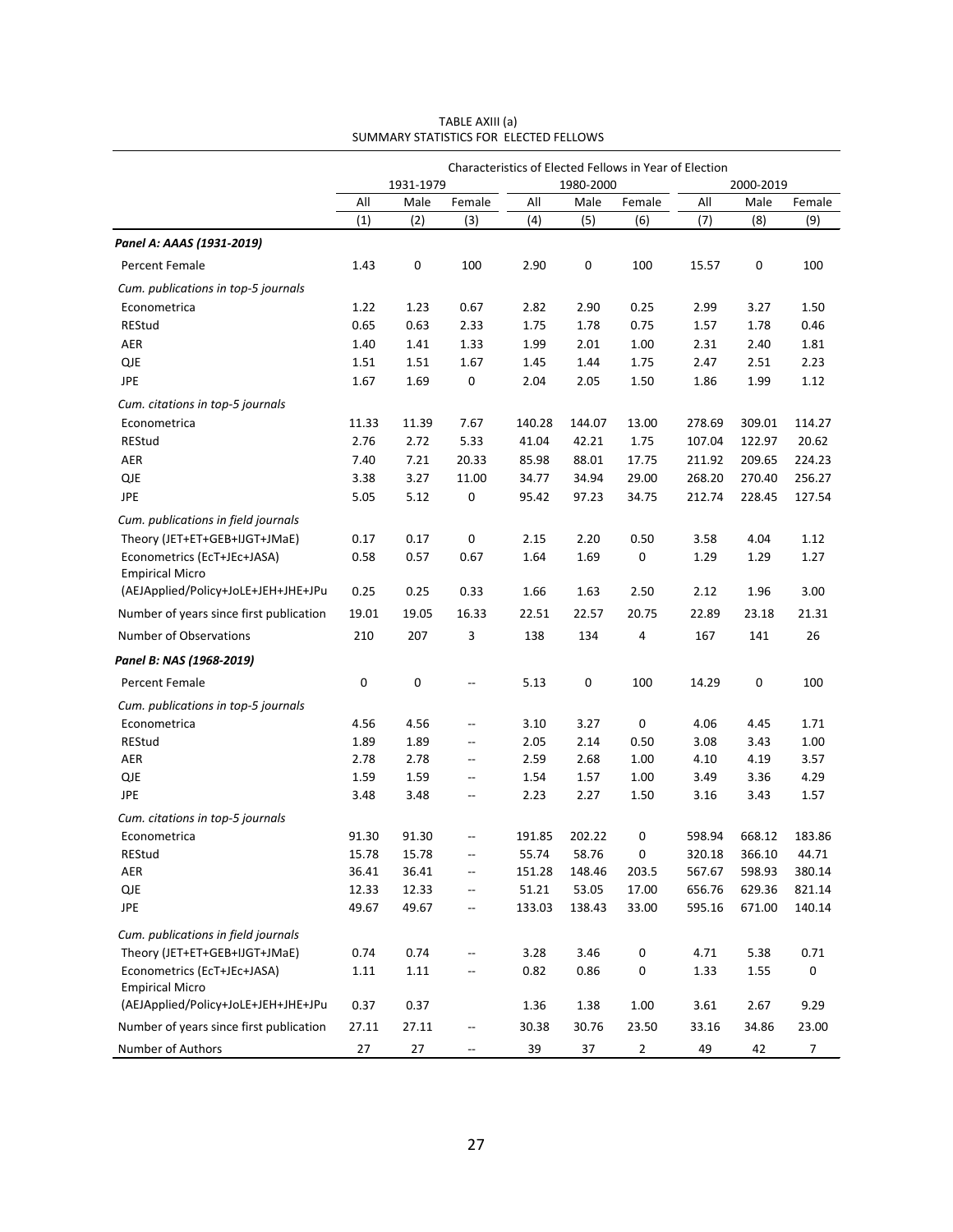|                                                       |                | 1931-1979                |                          |        | 1980-2000 | Characteristics of Elected Fellows in Year of Election |        | 2000-2019 |           |
|-------------------------------------------------------|----------------|--------------------------|--------------------------|--------|-----------|--------------------------------------------------------|--------|-----------|-----------|
|                                                       | All            | Male                     | Female                   | All    | Male      | Female                                                 | All    | Male      | Female    |
|                                                       | (1)            | (2)                      | (3)                      | (4)    | (5)       | (6)                                                    | (7)    | (8)       | (9)       |
| Panel C: AEAF (1965-2019)                             |                |                          |                          |        |           |                                                        |        |           |           |
| Percent Female                                        | 2.78           | 0                        | 100                      | 6.38   | 0         | 100                                                    | 7.32   | 0         | 100       |
| Cum. publications in top-5 journals                   |                |                          |                          |        |           |                                                        |        |           |           |
| Econometrica                                          | 2.25           | 2.31                     | 0                        | 1.96   | 2.09      | 0                                                      | 3.51   | 3.75      | 0.50      |
| REStud                                                | 0.83           | 0.86                     | 0                        | 1.04   | 1.09      | 0.33                                                   | 1.71   | 1.78      | 0.83      |
| <b>AER</b>                                            | 3.67           | 3.74                     | 1.00                     | 2.74   | 2.80      | 2.00                                                   | 3.73   | 3.91      | 1.50      |
| <b>QJE</b>                                            | 2.33           | 2.40                     | $\pmb{0}$                | 1.38   | 1.45      | 0.33                                                   | 2.33   | 2.32      | 2.50      |
| <b>JPE</b>                                            | 3.36           | 3.40                     | 2.00                     | 2.70   | 2.77      | 1.67                                                   | 3.30   | 3.45      | 1.50      |
| Cum. citations in top-5 journals                      |                |                          |                          |        |           |                                                        |        |           |           |
| Econometrica                                          | 39.44          | 40.57                    | 0                        | 86.77  | 92.68     | 0                                                      | 912.02 | 978.22    | 73.50     |
| REStud                                                | 6.75           | 6.94                     | 0                        | 26.19  | 27.95     | 0.33                                                   | 178.00 | 189.97    | 26.33     |
| <b>AER</b>                                            | 35.39          | 36.17                    | 8.00                     | 95.19  | 90.84     | 159.00                                                 | 534.65 | 569.26    | 96.17     |
| <b>QJE</b>                                            | 11.58          | 11.91                    | 0                        | 50.36  | 53.11     | 10.00                                                  | 323.78 | 319.64    | 376.17    |
| JPE                                                   | 22.58          | 23.00                    | 8.00                     | 130.19 | 137.43    | 24.00                                                  | 593.5  | 623.76    | 210.17    |
| Cum. publications in field journals                   |                |                          |                          |        |           |                                                        |        |           |           |
| Theory (JET+ET+GEB+IJGT+JMaE)                         | 0.14           | 0.14                     | 0                        | 0.89   | 0.95      | 0                                                      | 2.90   | 3.05      | 1.00      |
| Econometrics (EcT+JEc+JASA)<br><b>Empirical Micro</b> | 0.92           | 0.89                     | 2.00                     | 0.47   | 0.50      | 0                                                      | 2.38   | 2.49      | 1.00      |
| (AEJApplied/Policy+JoLE+JEH+JHE+JPu                   | 0.39           | 0.40                     | 0                        | 0.79   | 0.70      | 2.00                                                   | 2.84   | 2.75      | 4.00      |
| Number of years since first publication               | 33.42          | 33.71                    | 23.00                    | 37.19  | 37.59     | 31.33                                                  | 42.01  | 42.34     | 37.83     |
| Number of Observations                                | 36             | 35                       | $\mathbf 1$              | 47     | 44        | 3                                                      | 82     | 76        | 6         |
| Panel D: Sloan (1981-2019)                            |                |                          |                          |        |           |                                                        |        |           |           |
| Percent Female                                        | --             | --                       | $\overline{a}$           | 11.03  | 0         | 100                                                    | 20.00  | 0         | 100       |
| Cum. publications in top-5 journals                   |                |                          |                          |        |           |                                                        |        |           |           |
| Econometrica                                          | $-$            | $-$                      | $\qquad \qquad -$        | 0.89   | 0.95      | 0.44                                                   | 0.6    | 0.69      | 0.25      |
| REStud                                                |                | $\overline{a}$           | $\overline{a}$           | 0.45   | 0.48      | 0.19                                                   | 0.25   | 0.27      | 0.16      |
| <b>AER</b>                                            | $-$            | $-$                      | $\overline{\phantom{a}}$ | 0.71   | 0.73      | 0.56                                                   | 0.96   | 0.96      | 0.97      |
| <b>QJE</b>                                            | $\overline{a}$ | $-$                      | $\overline{a}$           | 0.66   | 0.70      | 0.38                                                   | 0.84   | 0.82      | 0.91      |
| JPE                                                   |                | $\overline{a}$           | $\overline{\phantom{a}}$ | 0.63   | 0.64      | 0.63                                                   | 0.47   | 0.42      | 0.66      |
| Cum. citations in top-5 journals                      |                |                          |                          |        |           |                                                        |        |           |           |
| Econometrica                                          |                |                          | $\overline{a}$           | 6.30   | 6.36      | 5.75                                                   | 6.16   | 6.45      | 5.03      |
| REStud                                                |                | --                       | --                       | 2.10   | 2.32      | 0.38                                                   | 2.64   | 2.89      | 1.66      |
| AER                                                   |                | --                       | --                       | 4.91   | 5.03      | 3.94                                                   | 10.87  | 10.62     | 11.88     |
| <b>QJE</b>                                            |                | --                       | --                       | 5.23   | 5.71      | 1.44                                                   | 15.73  | 15.79     | 15.50     |
| <b>JPE</b>                                            |                | $\overline{\phantom{0}}$ | $\overline{\phantom{a}}$ | 6.06   | 6.25      | 4.56                                                   | 6.33   | 6.04      | 7.47      |
| Cum. publications in field journals                   |                |                          |                          |        |           |                                                        |        |           |           |
| Theory (JET+ET+GEB+IJGT+JMaE)                         |                | --                       | --                       | 0.80   | 0.84      | 0.44                                                   | 0.55   | 0.69      | $\pmb{0}$ |
| Econometrics (EcT+JEc+JASA)                           | --             | --                       | --                       | 0.41   | 0.46      | 0                                                      | 0.30   | 0.31      | 0.25      |
| <b>Empirical Micro</b>                                |                |                          |                          |        |           |                                                        |        |           |           |
| (AEJApplied/Policy+JoLE+JEH+JHE+JPu                   | $\overline{a}$ | --                       | $\overline{\phantom{a}}$ | 0.54   | 0.53      | 0.56                                                   | 0.57   | 0.52      | 0.78      |
| Number of years since first publication               | --             | --                       | --                       | 4.28   | 4.42      | 3.13                                                   | 4.41   | 4.45      | 4.25      |
| Number of Authors                                     |                |                          | $\overline{\phantom{a}}$ | 145    | 129       | 16                                                     | 160    | 128       | 32        |

TABLE AXIII (b) SUMMARY STATISTICS FOR ELECTED FELLOWS

Notes : Table presents characteristics of "actively publishing" economists who were elected as Fellows of the AAAS (panel A), NAS (panel B), AEA (panel C) and Sloan Foundation (panel D) as of the year<br>of their election. Se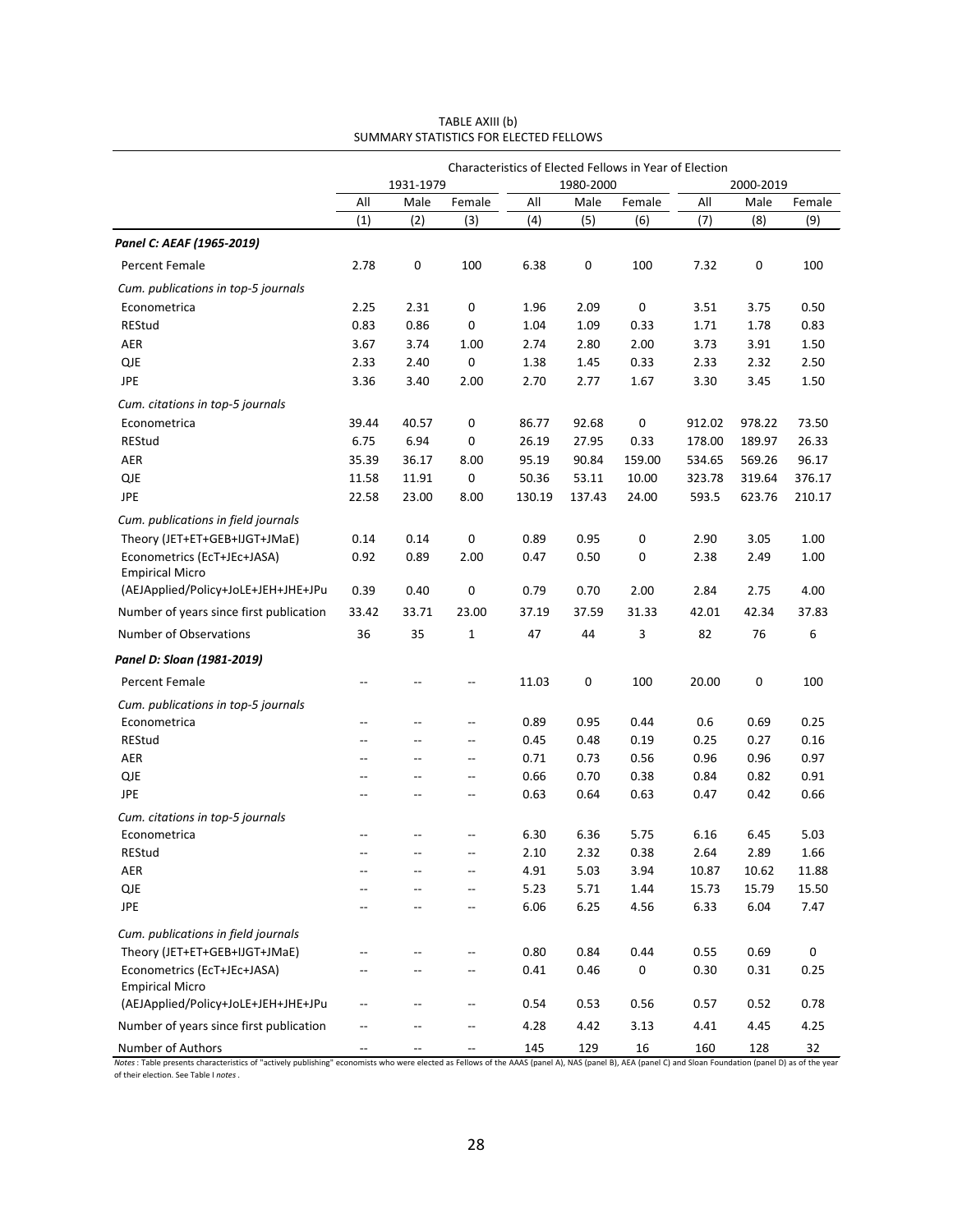|                                                                    |                     |                             |                             | PREDICTORS OF SELECTION AS AAAS AND NAS FELLOWS |                     |                     |                                                     |                     |                     |                             |                     |                     |
|--------------------------------------------------------------------|---------------------|-----------------------------|-----------------------------|-------------------------------------------------|---------------------|---------------------|-----------------------------------------------------|---------------------|---------------------|-----------------------------|---------------------|---------------------|
|                                                                    |                     |                             |                             | AAAS                                            |                     |                     | Logit Regression for Selection as Fellow in Year t: |                     |                     | <b>NAS</b>                  |                     |                     |
|                                                                    | (1)                 | 1931-79<br>(2)              | (3)                         | 1980-99<br>(4)                                  | (5)                 | 2000-19<br>(6)      | (7)                                                 | 1933-79<br>(8)      | (9)                 | 1980-99<br>(10)             | (11)                | 2000-19<br>(12)     |
| Authors' genders (Omitted: Male Author)                            |                     |                             |                             |                                                 |                     |                     |                                                     |                     |                     |                             |                     |                     |
| Female × (pre-1980)                                                | $-0.867$<br>(0.547) | $-0.787$<br>(0.523)         |                             |                                                 |                     |                     | 0.000<br>$\left( . \right)$                         | 0.000<br>(.)        |                     |                             |                     |                     |
| Female × (1980-89)                                                 |                     |                             | $-0.170$                    | 0.375                                           |                     |                     |                                                     |                     | 0.490               | 1.280                       |                     |                     |
| Female × (1990-99)                                                 |                     |                             | (0.987)<br>0.543            | (1.012)<br>1.146                                |                     |                     |                                                     |                     | (1.164)<br>0.346    | (1.331)<br>1.017            |                     |                     |
|                                                                    |                     |                             | (0.707)                     | (0.689)                                         |                     |                     |                                                     |                     | (1.101)             | (0.740)                     |                     |                     |
| Female × (2000-09)                                                 |                     |                             |                             |                                                 | 1.005<br>(0.446)    | 1.351<br>(0.461)    |                                                     |                     |                     |                             | 1.822<br>(0.791)    | 3.173<br>(0.763)    |
| Female × (2010-19)                                                 |                     |                             |                             |                                                 | 2.128               | 2.106               |                                                     |                     |                     |                             | 2.121               | 2.849               |
|                                                                    |                     |                             |                             |                                                 | (0.337)             | (0.347)             |                                                     |                     |                     |                             | (0.620)             | (0.781)             |
| Cum. publ. and cites in top-5 journals<br># Papers in Econometrica | 0.181               | 0.155                       | 0.029                       | $-0.020$                                        | 0.259               | 0.254               | 0.016                                               | $-0.113$            | $-0.055$            | $-0.001$                    | 0.070               | $-0.015$            |
|                                                                    | (0.057)             | (0.094)                     | (0.093)                     | (0.099)                                         | (0.060)             | (0.080)             | (0.117)                                             | (0.149)             | (0.103)             | (0.137)                     | (0.086)             | (0.098)             |
| Asinh citations in Econometrica                                    | 0.384<br>(0.086)    | 0.112<br>(0.096)            | 0.378<br>(0.074)            | 0.211<br>(0.071)                                | 0.245<br>(0.057)    | 0.126<br>(0.046)    | 0.882<br>(0.235)                                    | 0.675<br>(0.319)    | 0.452               | 0.262                       | 0.282               | 0.140<br>(0.096)    |
| # Papers in Rev. of Econ. Studies                                  | 0.058               | 0.017                       | $-0.013$                    | $-0.071$                                        | 0.059               | 0.123               | $-0.034$                                            | $-0.065$            | (0.143)<br>$-0.094$ | (0.125)<br>$-0.041$         | (0.112)<br>$-0.063$ | $-0.026$            |
|                                                                    | (0.091)             | (0.102)                     | (0.156)                     | (0.114)                                         | (0.107)             | (0.103)             | (0.176)                                             | (0.197)             | (0.151)             | (0.107)                     | (0.104)             | (0.087)             |
| Asinh citations in REStud                                          | 0.268<br>(0.139)    | 0.167<br>(0.114)            | 0.272<br>(0.108)            | 0.213<br>(0.079)                                | 0.157<br>(0.076)    | 0.051<br>(0.065)    | 0.394<br>(0.197)                                    | 0.290<br>(0.212)    | 0.204<br>(0.148)    | 0.132<br>(0.132)            | 0.357<br>(0.144)    | 0.207<br>(0.134)    |
| # Papers in Am. Econ. Review                                       | 0.011               | 0.047                       | 0.139                       | 0.100                                           | 0.163               | 0.205               | $-0.185$                                            | $-0.253$            | 0.065               | 0.209                       | 0.112               | 0.131               |
|                                                                    | (0.073)             | (0.100)                     | (0.122)                     | (0.111)                                         | (0.084)             | (0.090)             | (0.203)                                             | (0.213)             | (0.150)             | (0.177)                     | (0.086)             | (0.083)             |
| Asinh citations in AER                                             | 0.308<br>(0.099)    | 0.077<br>(0.090)            | $-0.028$<br>(0.094)         | $-0.166$<br>(0.083)                             | 0.087<br>(0.067)    | $-0.050$<br>(0.053) | 0.319<br>(0.272)                                    | 0.230<br>(0.256)    | 0.141<br>(0.192)    | $-0.098$<br>(0.143)         | $-0.024$<br>(0.130) | $-0.222$<br>(0.120) |
| # Papers in Quarterly J. of Econ.                                  | 0.176               | 0.164                       | $-0.085$                    | $-0.082$                                        | 0.283               | 0.254               | $-0.340$                                            | $-0.192$            | $-0.576$            | $-0.328$                    | $-0.110$            | $-0.065$            |
| Asinh citations in QJE                                             | (0.050)<br>0.023    | (0.089)<br>$-0.107$         | (0.155)<br>0.271            | (0.142)<br>0.138                                | (0.081)<br>0.212    | (0.102)<br>0.042    | (0.263)<br>0.305                                    | (0.227)<br>0.078    | (0.319)<br>0.393    | (0.302)<br>0.174            | (0.137)<br>0.221    | (0.123)<br>0.047    |
|                                                                    | (0.126)             | (0.110)                     | (0.104)                     | (0.088)                                         | (0.066)             | (0.058)             | (0.247)                                             | (0.277)             | (0.184)             | (0.177)                     | (0.119)             | (0.107)             |
| # Papers in J. of Political Economy                                | 0.051<br>(0.034)    | 0.051<br>(0.047)            | $-0.066$<br>(0.085)         | $-0.089$<br>(0.094)                             | 0.162<br>(0.068)    | 0.176<br>(0.077)    | 0.250<br>(0.071)                                    | 0.177               | 0.104<br>(0.098)    | 0.167                       | 0.071<br>(0.102)    | 0.018<br>(0.096)    |
| Asinh citations in JPE                                             | 0.104               | $-0.077$                    | 0.311                       | 0.124                                           | 0.155               | 0.016               | $-0.011$                                            | (0.078)<br>$-0.096$ | 0.011               | (0.142)<br>$-0.115$         | 0.250               | 0.088               |
| Cumulative publications in other Journals                          | (0.096)             | (0.085)                     | (0.076)                     | (0.072)                                         | (0.063)             | (0.053)             | (0.207)                                             | (0.209)             | (0.148)             | (0.115)                     | (0.148)             | (0.119)             |
| Papers in AEA P&P                                                  | 0.391               | 0.355                       | 0.602                       | 0.526                                           | 0.241               | 0.238               | 0.553                                               | 0.374               | 0.412               | 0.266                       | 0.260               | 0.229               |
|                                                                    | (0.061)             | (0.064)                     | (0.072)                     | (0.072)                                         | (0.052)             | (0.048)             | (0.171)                                             | (0.192)             | (0.120)             | (0.116)                     | (0.056)             | (0.051)             |
| Papers in Economic Theory                                          | 0.000               | 0.000                       | $-0.085$<br>(0.373)         | $-0.232$<br>(0.343)                             | $-0.181$<br>(0.142) | $-0.169$<br>(0.125) | 0.000                                               | 0.000               | $-0.523$<br>(0.766) | $-0.330$<br>(0.570)         | 0.169<br>(0.142)    | 0.100<br>(0.152)    |
| Papers in Econometric Theory                                       | (.)<br>0.000        | (.)<br>0.000                | 0.053                       | 0.031                                           | $-0.083$            | $-0.194$            | (.)<br>0.000                                        | (.)<br>0.000        | 0.000               | 0.000                       | $-1.000$            | $-1.176$            |
|                                                                    | $\left( . \right)$  | $\left( .\right)$           | (0.055)                     | (0.043)                                         | (0.165)             | (0.153)             | (.)                                                 | (.)                 | (.)                 | $\left( . \right)$          | (0.537)             | (0.446)             |
| Papers in J. of Econometrics                                       | 0.050<br>(0.311)    | $-0.049$<br>(0.349)         | 0.164<br>(0.078)            | 0.109<br>(0.051)                                | 0.061<br>(0.064)    | $-0.003$<br>(0.059) | 0.000<br>(.)                                        | 0.000<br>(.)        | $-0.090$<br>(0.166) | $-0.151$<br>(0.158)         | 0.203<br>(0.077)    | 0.166<br>(0.083)    |
| Papers in J. of Econ. Theory                                       | $-0.572$            | $-0.436$                    | 0.078                       | 0.090                                           | 0.072               | 0.060               | $-0.189$                                            | $-0.106$            | 0.100               | 0.126                       | 0.122               | 0.070               |
| Papers in J. of Math. Econ.                                        | (0.257)<br>1.245    | (0.215)<br>1.076            | (0.067)<br>0.292            | (0.056)<br>0.315                                | (0.045)<br>0.036    | (0.038)<br>0.001    | (0.299)<br>1.072                                    | (0.264)<br>1.001    | (0.080)<br>0.353    | (0.072)<br>0.334            | (0.069)<br>$-0.108$ | (0.066)<br>$-0.046$ |
|                                                                    | (0.273)             | (0.269)                     | (0.127)                     | (0.125)                                         | (0.152)             | (0.091)             | (0.280)                                             | (0.293)             | (0.094)             | (0.083)                     | (0.193)             | (0.164)             |
| Papers in Rand J. of Econ.                                         | 0.416<br>(0.286)    | 0.389<br>(0.252)            | 0.193<br>(0.113)            | 0.178<br>(0.120)                                | $-0.202$<br>(0.107) | $-0.142$<br>(0.079) | $-0.223$<br>(0.722)                                 | 0.044<br>(0.565)    | 0.325<br>(0.125)    | 0.209<br>(0.131)            | $-0.114$<br>(0.079) | $-0.045$<br>(0.078) |
| Papers in Int. J. of Game Theory                                   | 0.078               | 0.122                       | 0.202                       | 0.128                                           | 0.041               | 0.024               | 0.500                                               | 0.441               | 0.037               | $-0.085$                    | 0.288               | 0.180               |
|                                                                    | (0.253)             | (0.262)                     | (0.108)                     | (0.086)                                         | (0.220)             | (0.118)             | (0.273)                                             | (0.289)             | (0.209)             | (0.160)                     | (0.140)             | (0.144)             |
| Papers in AEJ: Applied Econ.                                       | 0.000<br>(.)        | 0.000<br>(.)                | 0.000<br>(.)                | 0.000<br>(.)                                    | 0.483<br>(0.189)    | 0.391<br>(0.195)    | 0.000<br>(.)                                        | 0.000<br>(.)        | 0.000<br>(.)        | 0.000<br>(.)                | 0.156<br>(0.286)    | 0.150<br>(0.304)    |
| Papers in AEJ: Econ. Policy                                        | 0.000               | 0.000                       | 0.000                       | 0.000                                           | 0.568               | 0.258               | 0.000                                               | 0.000               | 0.000               | 0.000                       | 0.622               | 0.360               |
| Papers in AEJ: Micro                                               | (.)<br>0.000        | $\left( .\right)$<br>0.000  | (.)<br>0.000                | (.)<br>0.000                                    | (0.381)<br>$-0.247$ | (0.428)<br>$-0.322$ | $\left( .\right)$<br>0.000                          | (.)<br>0.000        | (.)<br>0.000        | $\left( . \right)$<br>0.000 | (0.353)<br>0.208    | (0.322)<br>0.200    |
|                                                                    | (.)                 | (.)                         | (.)                         | (.)                                             | (0.258)             | (0.257)             | (.)                                                 | (.)                 | (.)                 | (.)                         | (0.284)             | (0.306)             |
| Papers in AEJ: Macro                                               | 0.000<br>(.)        | 0.000<br>$\left( . \right)$ | 0.000<br>$\left( . \right)$ | 0.000<br>(.)                                    | 0.725<br>(0.291)    | 0.375<br>(0.266)    | 0.000<br>$\left( . \right)$                         | 0.000<br>(.)        | 0.000<br>(.)        | 0.000<br>$\left( . \right)$ | $-0.903$<br>(0.732) | $-0.731$<br>(0.784) |
| Papers in J. of Econ. Perspectives                                 | 0.000               | 0.000                       | 0.041                       | 0.094                                           | 0.353               | 0.324               | 0.000                                               | 0.000               | $-0.187$            | 0.182                       | 0.163               | 0.105               |
|                                                                    | $\left( . \right)$  | (.)                         | (0.132)                     | (0.093)                                         | (0.087)             | (0.072)             | (.)                                                 | $\left( . \right)$  | (0.500)             | (0.255)                     | (0.054)             | (0.057)             |
| Papers in J. of Econ. Literature                                   | 0.516<br>(0.490)    | 0.929<br>(0.410)            | 0.259<br>(0.252)            | 0.061<br>(0.233)                                | 0.117<br>(0.207)    | 0.129<br>(0.170)    | $-1.906$<br>(0.805)                                 | $-2.281$<br>(0.847) | 0.824<br>(0.374)    | 0.583<br>(0.311)            | 0.595<br>(0.284)    | 0.572<br>(0.256)    |
| Papers in Games and Econ. Behavior                                 | 0.000               | 0.000                       | 0.141                       | 0.147                                           | 0.147               | 0.101               | 0.000                                               | 0.000               | 0.269               | 0.352                       | $-0.061$            | $-0.019$            |
| Papers in Int. Econ. Review                                        | (.)<br>0.061        | (.)<br>0.108                | (0.169)<br>$-0.172$         | (0.182)<br>$-0.126$                             | (0.073)<br>$-0.602$ | (0.062)<br>$-0.389$ | (.)<br>0.172                                        | (.)<br>0.256        | (0.294)<br>0.077    | (0.240)<br>0.102            | (0.095)<br>$-0.250$ | (0.091)<br>$-0.260$ |
|                                                                    | (0.119)             | (0.116)                     | (0.098)                     | (0.090)                                         | (0.152)             | (0.113)             | (0.234)                                             | (0.281)             | (0.199)             | (0.224)                     | (0.195)             | (0.164)             |
| Papers in Review of Econ. and Stat.                                | $-0.038$<br>(0.051) | $-0.009$<br>(0.047)         | $-0.336$<br>(0.131)         | $-0.319$<br>(0.114)                             | $-0.195$<br>(0.094) | $-0.164$<br>(0.084) | 0.120<br>(0.077)                                    | 0.132<br>(0.083)    | $-0.161$<br>(0.151) | $-0.210$<br>(0.153)         | $-0.468$<br>(0.173) | $-0.356$<br>(0.128) |
| Papers in Economica                                                | 0.093               | 0.068                       | 0.095                       | $-0.072$                                        | $-0.315$            | $-0.304$            | 0.096                                               | 0.003               | 0.098               | $-0.088$                    | 0.241               | 0.158               |
|                                                                    | (0.068)             | (0.072)                     | (0.118)                     | (0.123)                                         | (0.242)             | (0.228)             | (0.128)                                             | (0.148)             | (0.140)             | (0.134)                     | (0.209)             | (0.177)             |
| Papers in Economic J.                                              | 0.118<br>(0.028)    | 0.127<br>(0.030)            | 0.077<br>(0.083)            | 0.084<br>(0.082)                                | 0.097<br>(0.086)    | 0.103<br>(0.063)    | 0.161<br>(0.113)                                    | 0.092<br>(0.099)    | 0.212<br>(0.089)    | 0.145<br>(0.107)            | $-0.005$<br>(0.081) | $-0.031$<br>(0.062) |
| Papers in J. of Development Econ.                                  | $-0.104$            | $-0.172$                    | 0.256                       | 0.243                                           | $-0.139$            | $-0.164$            | 0.000                                               | 0.000               | $-0.157$            | $-0.673$                    | 0.137               | 0.047               |
|                                                                    | (0.646)             | (0.638)                     | (0.175)                     | (0.177)                                         | (0.108)             | (0.116)             | (.)                                                 | (.)                 | (0.468)             | (0.447)                     | (0.177)             | (0.174)             |
| Papers in J. of European Econ. Assoc                               | 0.000<br>(.)        | 0.000<br>$\left( . \right)$ | 0.000<br>(.)                | 0.000<br>(.)                                    | 0.052<br>(0.084)    | 0.098<br>(0.072)    | 0.000<br>(.)                                        | 0.000<br>(.)        | 0.000<br>(.)        | 0.000<br>(.)                | 0.056<br>(0.138)    | 0.080<br>(0.130)    |
| Papers in J. of Finance                                            | $-0.241$            | $-0.232$                    | 0.079                       | 0.051                                           | 0.148               | 0.111               | $-0.901$                                            | $-1.145$            | $-0.167$            | $-0.231$                    | $-0.018$            | $-0.044$            |
| Papers in J. of Health Econ.                                       | (0.186)<br>0.000    | (0.172)<br>0.000            | (0.078)<br>0.296            | (0.088)<br>0.262                                | (0.040)<br>$-0.129$ | (0.041)<br>$-0.146$ | (0.760)<br>0.000                                    | (0.810)<br>0.000    | (0.248)<br>0.000    | (0.317)<br>0.000            | (0.074)<br>0.028    | (0.069)<br>$-0.010$ |
|                                                                    | (.)                 | (.)                         | (0.098)                     | (0.107)                                         | (0.118)             | (0.117)             | (.)                                                 | (.)                 | (.)                 | (.)                         | (0.089)             | (0.080)             |
| Papers in J. of Inter. Econ.                                       | 0.093<br>(0.264)    | 0.155<br>(0.252)            | 0.223<br>(0.081)            | 0.199<br>(0.087)                                | 0.122<br>(0.063)    | 0.100<br>(0.062)    | 0.000<br>(.)                                        | 0.000<br>(.)        | $-0.376$<br>(0.367) | $-0.513$<br>(0.413)         | 0.170<br>(0.155)    | 0.164<br>(0.113)    |
| Papers in J. of Monetary Econ.                                     | 0.000               | 0.000                       | $-0.000$                    | 0.084                                           | $-0.035$            | $-0.021$            | 0.000                                               | 0.000               | $-0.100$            | $-0.037$                    | $-0.185$            | $-0.140$            |
|                                                                    | (.)                 | (.)                         | (0.097)                     | (0.092)                                         | (0.064)             | (0.057)             | (.)                                                 | (.)                 | (0.238)             | (0.285)                     | (0.118)             | (0.117)             |

TABLE AXIV

29

NOTE: table continues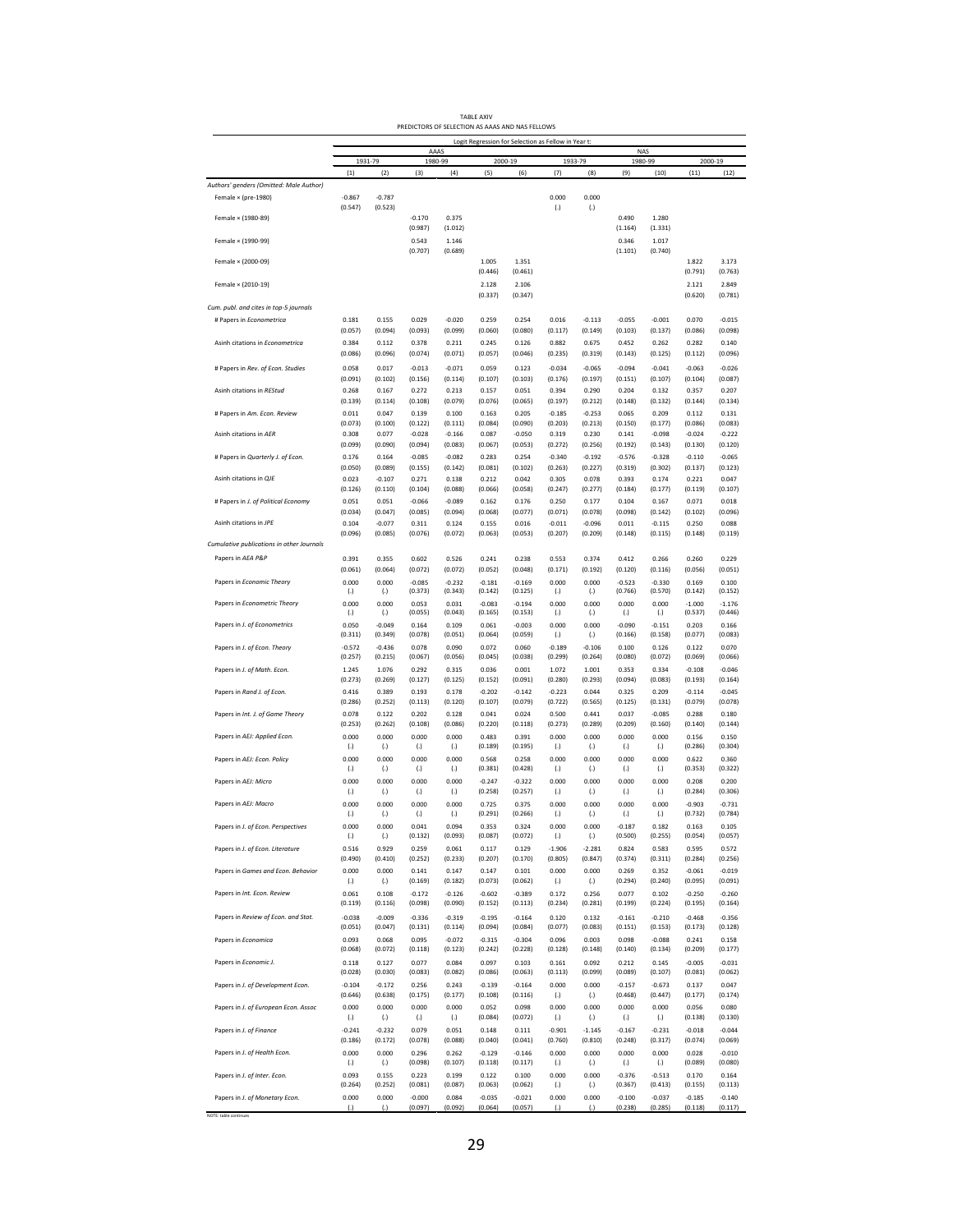|                                                |                     |                     |                     | AAAS             |                     |                     | <b>NAS</b>       |                  |                     |                  |                     |                     |  |
|------------------------------------------------|---------------------|---------------------|---------------------|------------------|---------------------|---------------------|------------------|------------------|---------------------|------------------|---------------------|---------------------|--|
|                                                |                     | 1931-79             |                     | 1980-99          |                     | 2000-19             |                  | 1933-79          |                     | 1980-99          |                     | 2000-19             |  |
|                                                | (1)                 | (2)                 | (3)                 | (4)              | (5)                 | (6)                 | (7)              | (8)              | (9)                 | (10)             | (11)                | (12)                |  |
| Papers in J. of Labor Econ.                    | 0.000               | 0.000               | 0.323               | 0.388            | 0.040               | 0.022               | 0.000            | 0.000            | 0.073               | 0.187            | 0.085               | $-0.005$            |  |
|                                                | (.)                 | (.)                 | (0.223)             | (0.205)          | (0.099)             | (0.103)             | (.)              | (.)              | (0.278)             | (0.189)          | (0.136)             | (0.142)             |  |
| Papers in J. of Public Econ.                   | 0.038<br>(0.194)    | 0.314<br>(0.172)    | $-0.049$<br>(0.133) | 0.048<br>(0.097) | $-0.087$<br>(0.084) | $-0.068$<br>(0.073) | 0.000<br>(.)     | 0.000<br>(.)     | $-0.030$<br>(0.134) | 0.073<br>(0.135) | $-0.094$<br>(0.086) | $-0.097$<br>(0.075) |  |
| Papers in J. of Econ. History                  | 0.350<br>(0.091)    | 0.344<br>(0.090)    | 0.384<br>(0.083)    | 0.400<br>(0.085) | 0.178<br>(0.066)    | 0.200<br>(0.072)    | 0.779<br>(0.186) | 0.835<br>(0.218) | 0.283<br>(0.187)    | 0.202<br>(0.317) | 0.321<br>(0.089)    | 0.263<br>(0.088)    |  |
| Papers in J. of Am. Stat. Assoc.               | $-0.015$<br>(0.060) | $-0.020$<br>(0.058) | 0.186<br>(0.037)    | 0.125<br>(0.049) | 0.126<br>(0.060)    | 0.135<br>(0.095)    | 0.127<br>(0.118) | 0.058<br>(0.130) | 0.165<br>(0.058)    | 0.043<br>(0.110) | 0.069<br>(0.107)    | 0.057<br>(0.120)    |  |
| Papers in Quantitative Economics.              | 0.000<br>(.)        | 0.000<br>(.)        | 0.000<br>(.)        | 0.000<br>(.)     | $-0.421$<br>(0.988) | $-0.307$<br>(0.832) | 0.000<br>(.)     | 0.000<br>(.)     | 0.000<br>(.)        | 0.000<br>(.)     | $-0.171$<br>(0.475) | $-0.098$<br>(0.488) |  |
| Papers in Theoretical Economics.               | 0.000<br>(.)        | 0.000<br>(.)        | 0.000<br>(.)        | 0.000<br>(.)     | 0.488<br>(0.218)    | 0.426<br>(0.195)    | 0.000<br>(.)     | 0.000<br>(.)     | 0.000<br>(.)        | 0.000<br>(.)     | $-0.258$<br>(0.399) | $-0.205$<br>(0.395) |  |
| Levels of Top 5s                               |                     |                     |                     |                  |                     |                     |                  |                  |                     |                  |                     |                     |  |
| 4-5 Top 5s                                     |                     | 0.421               |                     | 0.324            |                     | 0.372               |                  | 0.000            |                     | $-0.261$         |                     | 3.101               |  |
|                                                |                     | (0.321)             |                     | (0.498)          |                     | (0.500)             |                  | (.)              |                     | (0.965)          |                     | (0.880)             |  |
| 6-7 Top 5s                                     |                     | 0.595               |                     | 0.063            |                     | 0.591               |                  | 0.496            |                     | 1.298            |                     | 2.207               |  |
|                                                |                     | (0.415)             |                     | (0.602)          |                     | (0.548)             |                  | (1.080)          |                     | (0.819)          |                     | (1.308)             |  |
| 8-9 Top 5s                                     |                     | 0.434               |                     | 0.628            |                     | 0.638               |                  | 0.020            |                     | $-0.170$         |                     | 3.840               |  |
|                                                |                     | (0.537)             |                     | (0.654)          |                     | (0.644)             |                  | (1.048)          |                     | (1.081)          |                     | (1.024)             |  |
| 10-11 Top 5s                                   |                     | 0.140               |                     | 0.135            |                     | 0.703               |                  | 0.573            |                     | 0.305            |                     | 4.609               |  |
|                                                |                     | (0.700)             |                     | (0.769)          |                     | (0.737)             |                  | (1.173)          |                     | (1.091)          |                     | (1.178)             |  |
| 12-13 Top 5s                                   |                     | $-0.194$            |                     | 0.919            |                     | 1.020               |                  | 0.539            |                     | $-0.295$         |                     | 4.692               |  |
|                                                |                     | (0.817)             |                     | (0.856)          |                     | (0.849)             |                  | (1.489)          |                     | (1.185)          |                     | (1.136)             |  |
| 14-15 Top 5s                                   |                     | $-0.622$            |                     | 0.397            |                     | 0.498               |                  | 1.670            |                     | 0.652            |                     | 3.330               |  |
|                                                |                     | (1.065)             |                     | (1.060)          |                     | (0.964)             |                  | (1.418)          |                     | (1.483)          |                     | (1.380)             |  |
| 16 or More Top 5s                              |                     | $-0.022$            |                     | 0.590            |                     | $-0.124$            |                  | 1.497            |                     | $-1.798$         |                     | 4.707               |  |
|                                                |                     | (1.208)             |                     | (1.272)          |                     | (1.226)             |                  | (1.692)          |                     | (2.188)          |                     | (1.522)             |  |
| Levels of Top 5 Citations (Omitted: < 50 Perce |                     |                     |                     |                  |                     |                     |                  |                  |                     |                  |                     |                     |  |
| 50-70 Percentile                               |                     | $-0.010$            |                     | 0.964            |                     | 2.925               |                  | 14.103           |                     | 0.881            |                     | 0.000               |  |
|                                                |                     | (0.373)             |                     | (0.591)          |                     | (1.253)             |                  | (2.119)          |                     | (1.296)          |                     | (.)                 |  |
| 70-80 Percentile                               |                     | 0.746               |                     | 1.069            |                     | 3.062               |                  | 0.000            |                     | 1.674            |                     | 0.000               |  |
|                                                |                     | (0.382)             |                     | (0.668)          |                     | (1.326)             |                  | (.)              |                     | (1.146)          |                     | (.)                 |  |
| 80-90 Percentile                               |                     | 0.709               |                     | 0.269            |                     | 4.534               |                  | 0.000            |                     | 2.079            |                     | 0.789               |  |
|                                                |                     | (0.371)             |                     | (0.868)          |                     | (1.128)             |                  | (.)              |                     | (0.934)          |                     | (1.098)             |  |
| 90-95 Percentile                               |                     | 1.091               |                     | 1.853            |                     | 5.207               |                  | 13.924           |                     | 1.336            |                     | 0.511               |  |
|                                                |                     | (0.421)             |                     | (0.664)          |                     | (1.127)             |                  | (1.893)          |                     | (1.119)          |                     | (0.954)             |  |
| 95-97.5 Percentile                             |                     | 1.541               |                     | 2.730            |                     | 5.252               |                  | 14.889           |                     | 1.330            |                     | 0.642               |  |
|                                                |                     | (0.446)             |                     | (0.620)          |                     | (1.164)             |                  | (1.758)          |                     | (1.215)          |                     | (1.105)             |  |
| 97.5-99 Percentile                             |                     | 1.862               |                     | 2.697            |                     | 5.209               |                  | 13.548           |                     | 2.431            |                     | 1.932               |  |
|                                                |                     | (0.489)             |                     | (0.653)          |                     | (1.184)             |                  | (2.148)          |                     | (1.162)          |                     | (0.942)             |  |
| 99+ Percentile                                 |                     | 2.207               |                     | 3.619            |                     | 5.860               |                  | 15.202           |                     | 3.912            |                     | 2.232               |  |
|                                                |                     | (0.540)             |                     | (0.657)          |                     | (1.207)             |                  | (2.312)          |                     | (1.094)          |                     | (1.103)             |  |
| Years since first publication                  |                     |                     |                     |                  |                     |                     |                  |                  |                     |                  |                     |                     |  |
| 20-29                                          |                     | 0.596               |                     | 0.411            |                     | $-0.241$            |                  |                  |                     |                  |                     |                     |  |
|                                                |                     | (0.200)             |                     | (0.241)          |                     | (0.222)             |                  |                  |                     |                  |                     |                     |  |
| $30+$                                          |                     | $-0.369$            |                     | 1.261            |                     | $-0.716$            |                  | 0.771            |                     | 1.638            |                     | 0.999               |  |
|                                                |                     | (0.339)             |                     | (0.326)          |                     | (0.295)             |                  | (0.832)          |                     | (0.480)          |                     | (0.426)             |  |
| N                                              | 114,881             | 114,881             | 190,612             | 190,612          | 359,190             | 359,190             | 47,138           | 41,014           | 185,330             | 185,330          | 362,778             | 332,039             |  |
| Pseudo R-squared                               | 0.200               | 0.221               | 0.382               | 0.415            | 0.450               | 0.486               | 0.511            | 0.542            | 0.302               | 0.387            | 0.449               | 0.486               |  |

| PREDICTORS OF SELECTION AS AAAS AND NAS FELLOWS -- CONTINUED |
|--------------------------------------------------------------|
|--------------------------------------------------------------|

Notes: Standard errors, dustered by author, in parentheses. See Table X notes. The table entries are coefficients from the models summarized in columns 4 and 6 of that Table. All models include year fixed effects. Economis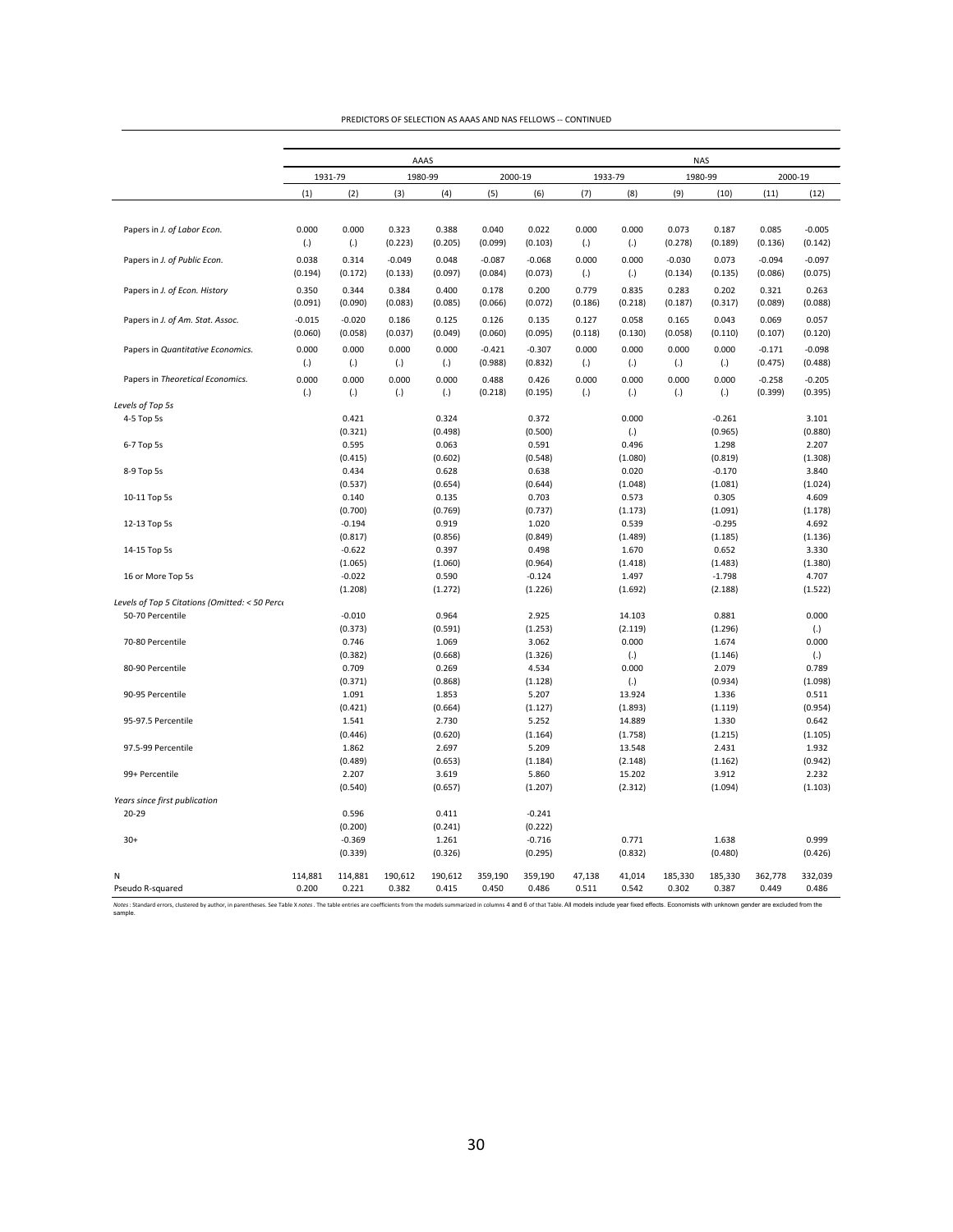|                                            |                     |                            |                     | PREDICTORS OF ELECTION TO AEA AND SLOAN FELLOW |                     |                                                     |                     |                     |                     |                     |
|--------------------------------------------|---------------------|----------------------------|---------------------|------------------------------------------------|---------------------|-----------------------------------------------------|---------------------|---------------------|---------------------|---------------------|
|                                            |                     |                            |                     | American Economic Association                  |                     | Logit Regression for Selection as Fellow in Year t: |                     |                     |                     |                     |
|                                            |                     | 1933-79                    |                     | 1980-99                                        |                     | 2000-19                                             |                     | 1980-99             |                     | 2000-19<br>(10)     |
| Authors' genders (Omitted: Male Author)    | (1)                 | (2)                        | (3)                 | (4)                                            | (5)                 | (6)                                                 | (7)                 | (8)                 | (9)                 |                     |
| Female × (pre-1980)                        | 1.099               | 1.670                      |                     |                                                |                     |                                                     |                     |                     |                     |                     |
|                                            | (1.040)             | (1.074)                    |                     |                                                |                     |                                                     |                     |                     |                     |                     |
| Female × (1980-89)                         |                     |                            | 0.265               | 1.344                                          |                     |                                                     | 0.291               | 0.454               |                     |                     |
|                                            |                     |                            | (1.094)             | (1.100)                                        |                     |                                                     | (0.543)             | (0.565)             |                     |                     |
| Female × (1990-99)                         |                     |                            | 0.715<br>(0.716)    | 1.382<br>(0.798)                               |                     |                                                     | 0.629<br>(0.322)    | 0.739<br>(0.334)    |                     |                     |
| Female × (2000-09)                         |                     |                            |                     |                                                | $-0.204$            | 1.246                                               |                     |                     | 0.417               | 0.463               |
|                                            |                     |                            |                     |                                                | (1.072)             | (1.099)                                             |                     |                     | (0.333)             | (0.333)             |
| Female × (2010-19)                         |                     |                            |                     |                                                | 1.001               | 2.257                                               |                     |                     | 0.540               | 0.518               |
| Cum. publ. and citations in top-5 journals |                     |                            |                     |                                                | (0.503)             | (0.528)                                             |                     |                     | (0.313)             | (0.290)             |
| # Papers in Econometrica                   | 0.173               | $-0.157$                   | 0.196               | $-0.001$                                       | 0.010               | $-0.028$                                            | 0.347               | 0.132               | 1.324               | 0.446               |
|                                            | (0.105)             | (0.145)                    | (0.095)             | (0.101)                                        | (0.062)             | (0.062)                                             | (0.134)             | (0.154)             | (0.207)             | (0.236)             |
| Asinh citations in Econometrica            | 0.248               | 0.148                      | 0.110               | $-0.015$                                       | 0.293               | 0.130                                               | 0.351               | 0.162               | 0.164               | 0.081               |
|                                            | (0.171)             | (0.176)                    | (0.127)             | (0.092)                                        | (0.076)             | (0.063)                                             | (0.105)             | (0.105)             | (0.110)             | (0.092)             |
| # Papers in Rev. of Econ. Studies          | $-0.444$            | $-0.251$                   | $-0.199$            | $-0.131$                                       | $-0.423$            | $-0.318$                                            | 0.588               | 0.227               | 0.121               | $-0.152$            |
|                                            | (0.356)             | (0.277)                    | (0.175)             | (0.148)                                        | (0.134)             | (0.099)                                             | (0.277)             | (0.246)             | (0.470)             | (0.321)             |
| Asinh citations in REStud                  | 0.158               | 0.092                      | 0.240               | 0.124                                          | 0.258               | 0.111                                               | $-0.069$            | $-0.126$            | 0.207               | $-0.012$            |
| # Papers in Am. Econ. Review               | (0.280)             | (0.281)                    | (0.101)             | (0.125)                                        | (0.091)             | (0.073)                                             | (0.204)             | (0.154)             | (0.171)             | (0.130)             |
|                                            | 0.289<br>(0.165)    | 0.005<br>(0.176)           | 0.498<br>(0.163)    | 0.333<br>(0.159)                               | 0.204<br>(0.073)    | 0.191<br>(0.076)                                    | 0.908<br>(0.281)    | 0.485<br>(0.248)    | 1.220<br>(0.206)    | 0.504<br>(0.219)    |
| Asinh citations in AER                     | $-0.049$            | $-0.176$                   | $-0.103$            | $-0.308$                                       | 0.165               | $-0.056$                                            | $-0.260$            | $-0.268$            | $-0.051$            | $-0.159$            |
|                                            | (0.222)             | (0.224)                    | (0.204)             | (0.124)                                        | (0.100)             | (0.079)                                             | (0.170)             | (0.122)             | (0.095)             | (0.066)             |
| # Papers in Quarterly J. of Econ.          | $-0.416$            | $-0.454$                   | $-0.783$            | $-0.337$                                       | $-0.164$            | $-0.096$                                            | 0.662               | 0.313               | 1.154               | 0.571               |
|                                            | (0.206)             | (0.153)                    | (0.302)             | (0.211)                                        | (0.107)             | (0.088)                                             | (0.272)             | (0.204)             | (0.299)             | (0.232)             |
| Asinh citations in QJE                     | 0.498<br>(0.197)    | 0.303<br>(0.195)           | 0.583<br>(0.168)    | 0.188<br>(0.130)                               | 0.243<br>(0.088)    | 0.083<br>(0.073)                                    | 0.170<br>(0.172)    | 0.087<br>(0.130)    | 0.098<br>(0.126)    | $-0.080$<br>(0.086) |
| # Papers in J. of Political Economy        | $-0.081$            | $-0.183$                   | 0.182               | 0.158                                          | 0.226               | 0.150                                               | 0.541               | 0.237               | 1.157               | 0.424               |
|                                            | (0.061)             | (0.072)                    | (0.062)             | (0.073)                                        | (0.080)             | (0.069)                                             | (0.232)             | (0.221)             | (0.372)             | (0.283)             |
| Asinh citations in JPE                     | 0.592               | 0.358                      | 0.133               | $-0.187$                                       | 0.046               | $-0.110$                                            | 0.170               | 0.063               | 0.041               | $-0.044$            |
|                                            | (0.170)             | (0.193)                    | (0.147)             | (0.121)                                        | (0.104)             | (0.077)                                             | (0.138)             | (0.108)             | (0.148)             | (0.104)             |
| Cumulative publications in other Journals  |                     |                            |                     |                                                |                     |                                                     |                     |                     |                     |                     |
| Papers in AEA P&P                          | 0.625<br>(0.122)    | 0.440<br>(0.109)           | 0.415<br>(0.109)    | 0.161<br>(0.105)                               | 0.147<br>(0.054)    | 0.130<br>(0.045)                                    | 0.220<br>(0.316)    | 0.388<br>(0.189)    | 0.432<br>(0.157)    | 0.421<br>(0.113)    |
| Papers in Economic Theory                  | 0.000               | 0.000                      | 0.734               | 0.710                                          | 0.078               | 0.033                                               | 0.337               | 0.333               | $-0.754$            | $-0.708$            |
| Papers in Econometric Theory               | (.)<br>0.000        | (.)<br>0.000               | (0.295)<br>0.000    | (0.297)<br>0.000                               | (0.153)<br>$-0.455$ | (0.146)<br>$-0.506$                                 | (0.247)<br>0.465    | (0.283)<br>0.461    | (0.499)<br>0.287    | (0.414)<br>0.256    |
|                                            | (.)                 | (.)                        | (.)                 | (.)                                            | (0.285)             | (0.220)                                             | (0.128)             | (0.144)             | (0.151)             | (0.191)             |
| Papers in J. of Econometrics               | 0.000               | 0.000                      | $-1.190$            | $-0.771$                                       | 0.171               | 0.114                                               | 0.070               | 0.089               | 0.076               | $-0.028$            |
| Papers in J. of Econ. Theory               | (.)<br>0.399        | (.)<br>0.353               | (0.432)<br>$-0.052$ | (0.425)<br>$-0.095$                            | (0.048)<br>0.137    | (0.043)<br>0.089                                    | (0.165)<br>0.222    | (0.151)<br>0.132    | (0.175)<br>0.115    | (0.158)<br>$-0.009$ |
|                                            | (0.290)             | (0.310)                    | (0.174)             | (0.137)                                        | (0.059)             | (0.052)                                             | (0.131)             | (0.109)             | (0.153)             | (0.137)             |
| Papers in J. of Math. Econ.                | 0.000               | 0.000                      | 0.161<br>(0.257)    | 0.268<br>(0.152)                               | 0.043<br>(0.113)    | 0.041<br>(0.071)                                    | 0.110<br>(0.220)    | 0.036<br>(0.198)    | 0.111<br>(0.329)    | 0.216<br>(0.323)    |
| Papers in Rand J. of Econ.                 | (.)<br>$-0.819$     | (.)<br>$-0.461$            | $-0.336$            | $-0.210$                                       | 0.029               | 0.011                                               | 0.125               | 0.153               | $-0.825$            | $-0.537$            |
|                                            | (0.540)             | (0.482)                    | (0.170)             | (0.176)                                        | (0.076)             | (0.080)                                             | (0.158)             | (0.122)             | (0.571)             | (0.385)             |
| Papers in Int. J. of Game Theory           | 0.000<br>(.)        | 0.000<br>(.)               | 0.145<br>(0.285)    | 0.131<br>(0.134)                               | 0.286<br>(0.093)    | 0.226<br>(0.100)                                    | 0.510<br>(0.163)    | 0.470<br>(0.173)    | $-1.539$<br>(0.713) | $-1.278$<br>(0.776) |
| Papers in AEJ: Applied Econ.               | 0.000               | 0.000                      | 0.000               | 0.000                                          | $-0.234$            | 0.031                                               | 0.000               | 0.000               | 0.597               | 0.332               |
|                                            | (.)                 | (.)                        | (.)                 | (.)                                            | (0.303)             | (0.378)                                             | (.)                 | (.)                 | (0.333)             | (0.236)             |
| Papers in AEJ: Econ. Policy                | 0.000<br>(.)        | 0.000<br>(.)               | 0.000<br>(.)        | 0.000<br>(.)                                   | $-0.629$<br>(0.843) | $-0.798$<br>(1.149)                                 | 0.000<br>(.)        | 0.000<br>(.)        | 0.748<br>(0.465)    | 0.458<br>(0.352)    |
| Papers in AEJ: Micro                       | 0.000               | 0.000                      | 0.000               | 0.000                                          | $-1.819$            | $-1.243$                                            | 0.000               | 0.000               | 0.440               | 0.160               |
| Papers in AEJ: Macro                       | (.)<br>0.000        | (.)<br>0.000               | (.)<br>0.000        | (.)<br>0.000                                   | (0.602)<br>$-0.443$ | (0.534)<br>$-0.470$                                 | (.)<br>0.000        | (.)<br>0.000        | (0.673)<br>0.772    | (0.599)<br>0.648    |
|                                            | $\left( .\right)$   | $\left( .\right)$          | $\left( .\right)$   | $\left( .\right)$                              | (0.553)             | (0.555)                                             | $\left( . \right)$  | $\left( .\right)$   | (0.331)             | (0.274)             |
| Papers in J. of Econ. Perspectives         | 0.000               | 0.000                      | 0.012               | 0.269                                          | 0.212               | 0.173                                               | 0.590               | 0.485               | 0.384               | 0.111               |
| Papers in J. of Econ. Literature           | (.)<br>0.342        | (.)<br>0.108               | (0.315)<br>$-0.021$ | (0.136)<br>0.058                               | (0.070)<br>0.423    | (0.065)<br>0.265                                    | (0.438)<br>$-0.792$ | (0.348)<br>$-0.614$ | (0.285)<br>$-0.142$ | (0.266)<br>0.062    |
|                                            | (0.740)             | (0.644)                    | (0.264)             | (0.254)                                        | (0.233)             | (0.175)                                             | (1.400)             | (1.145)             | (1.194)             | (0.714)             |
| Papers in Games and Econ. Behavior         | 0.000               | 0.000                      | 0.000               | 0.000<br>(.)                                   | $-0.378$<br>(0.153) | $-0.371$<br>(0.143)                                 | $-0.651$<br>(0.560) | $-0.495$<br>(0.428) | 0.096<br>(0.208)    | 0.010<br>(0.179)    |
| Papers in Int. Econ. Review                | (.)<br>$-0.182$     | $\left( .\right)$<br>0.157 | (.)<br>0.023        | $-0.072$                                       | $-0.035$            | $-0.068$                                            | $-0.094$            | $-0.110$            | $-0.941$            | $-0.565$            |
|                                            | (0.264)             | (0.239)                    | (0.266)             | (0.222)                                        | (0.120)             | (0.106)                                             | (0.251)             | (0.208)             | (0.652)             | (0.380)             |
| Papers in Review of Econ. and Stat.        | 0.055<br>(0.074)    | 0.054<br>(0.081)           | 0.005<br>(0.137)    | 0.005<br>(0.098)                               | $-0.313$<br>(0.125) | $-0.204$<br>(0.081)                                 | $-0.215$<br>(0.246) | $-0.176$<br>(0.190) | $-1.177$<br>(0.436) | $-0.413$<br>(0.274) |
| Papers in Economica                        | 0.400               | 0.295                      | 0.033               | $-0.095$                                       | 0.387               | 0.226                                               | $-2.187$            | $-1.477$            | 0.000               | 0.000               |
| Papers in Economic J.                      | (0.116)<br>$-0.180$ | (0.129)<br>$-0.237$        | (0.147)<br>0.181    | (0.126)<br>$-0.016$                            | (0.143)<br>$-0.022$ | (0.127)<br>$-0.013$                                 | (1.097)<br>$-0.289$ | (0.713)<br>$-0.231$ | (.)<br>$-0.996$     | (.)<br>$-0.597$     |
|                                            | (0.207)             | (0.199)                    | (0.107)             | (0.108)                                        | (0.078)             | (0.058)                                             | (0.407)             | (0.317)             | (0.522)             | (0.365)             |
| Papers in J. of Development Econ.          | 0.000               | 0.000                      | 0.045               | $-0.158$                                       | $-0.083$            | $-0.079$                                            | $-1.052$            | $-0.861$            | $-0.499$            | $-0.394$            |
| Papers in J. of European Econ. Assoc       | (.)<br>0.000        | (.)<br>0.000               | (0.276)<br>0.000    | (0.274)<br>0.000                               | (0.173)<br>$-0.602$ | (0.151)<br>$-0.260$                                 | (0.444)<br>0.000    | (0.445)<br>0.000    | (0.436)<br>$-0.422$ | (0.342)<br>$-0.332$ |
|                                            | (.)                 | (.)                        | (.)                 | (.)                                            | (0.254)             | (0.209)                                             | (.)                 | (.)                 | (0.343)             | (0.227)             |
| Papers in J. of Finance                    | 0.145               | 0.127                      | 0.023               | $-0.133$                                       | $-0.235$            | $-0.284$                                            | 0.057               | 0.150               | $-0.088$            | $-0.000$            |
| Papers in J. of Health Econ.               | (0.197)<br>0.000    | (0.202)<br>0.000           | (0.121)<br>0.259    | (0.175)<br>0.094                               | (0.158)<br>$-0.059$ | (0.153)<br>$-0.107$                                 | (0.209)<br>0.179    | (0.157)<br>0.312    | (0.247)<br>$-1.442$ | (0.172)<br>$-1.308$ |
|                                            | (.)                 | (.)                        | (0.202)             | (0.199)                                        | (0.112)             | (0.102)                                             | (0.265)             | (0.192)             | (0.715)             | (0.688)             |
| Papers in J. of Inter. Econ.               | $-0.641$            | 0.088                      | $-0.256$            | $-0.156$                                       | 0.101               | 0.055                                               | 0.155               | 0.168               | $-0.121$            | $-0.142$            |
| Papers in J. of Monetary Econ.             | (0.560)<br>0.000    | (0.323)<br>0.000           | (0.220)<br>$-0.604$ | (0.169)<br>$-0.152$                            | (0.080)<br>$-0.077$ | (0.062)<br>$-0.035$                                 | (0.229)<br>0.066    | (0.184)<br>0.070    | (0.373)<br>0.236    | (0.269)<br>0.101    |
|                                            | (.)                 | (.)                        | (0.423)             | (0.197)                                        | (0.079)             | (0.059)                                             | (0.179)             | (0.130)             | (0.202)             | (0.176)             |
| Papers in J. of Labor Econ.                | 0.000<br>(.)        | 0.000<br>$\left( .\right)$ | $-0.220$<br>(0.247) | 0.072<br>(0.213)                               | $-0.121$<br>(0.165) | $-0.072$<br>(0.089)                                 | $-0.369$<br>(0.373) | $-0.275$<br>(0.290) | $-0.722$<br>(0.756) | $-0.493$<br>(0.435) |

TABLE AXV

NOTE: table continues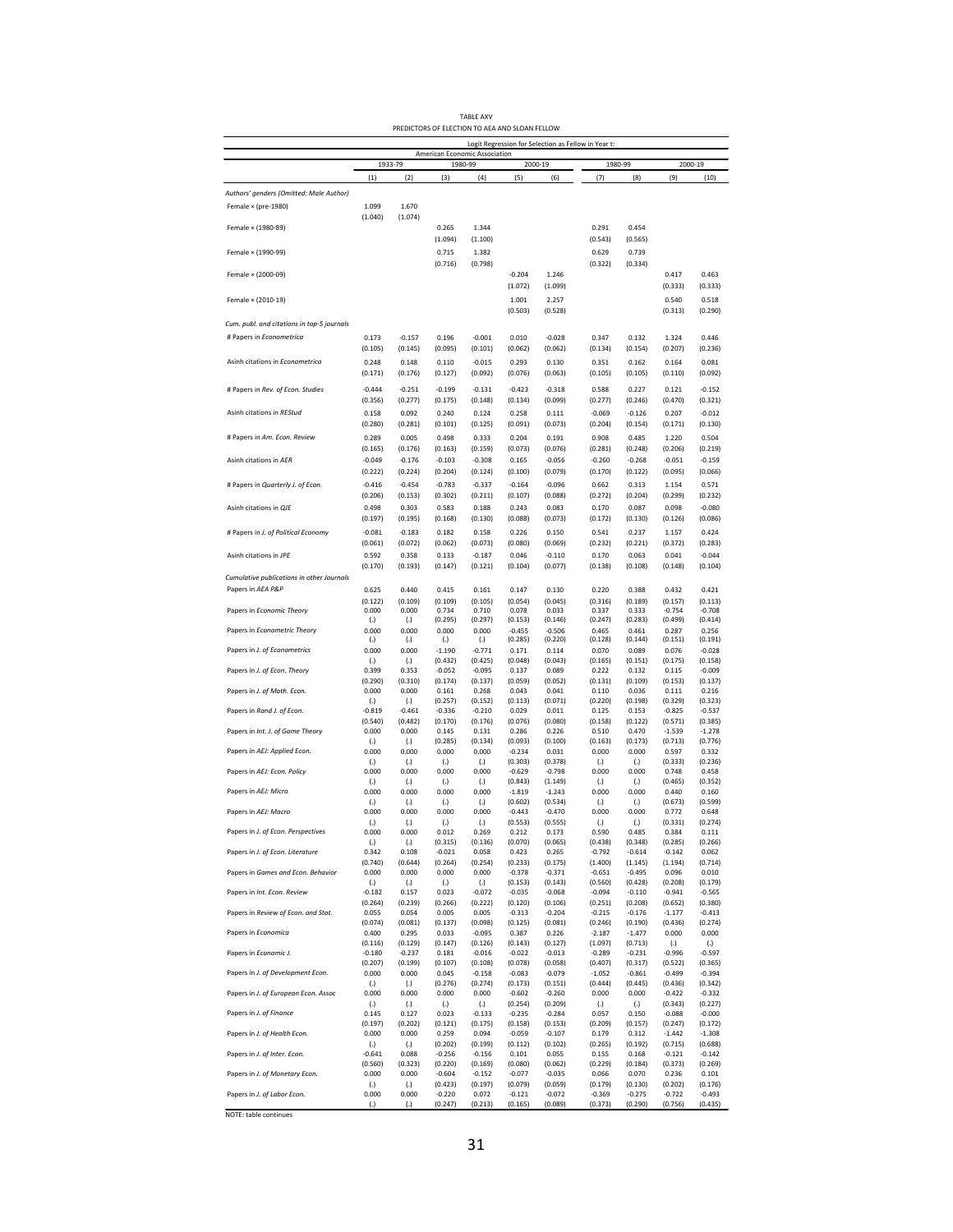|                                              | Logit Regression for Selection as Fellow in Year t: |                  |                               |                   |                  |                  |                 |                 |                  |                  |
|----------------------------------------------|-----------------------------------------------------|------------------|-------------------------------|-------------------|------------------|------------------|-----------------|-----------------|------------------|------------------|
|                                              |                                                     |                  | American Economic Association |                   |                  |                  |                 |                 |                  |                  |
|                                              |                                                     | 1933-79          |                               | 1980-99           | 2000-19          |                  |                 | 1980-99         | 2000-19          |                  |
|                                              | (1)                                                 | (2)              | (3)                           | (4)               | (5)              | (6)              | (7)             | (8)             | (9)              | (10)             |
|                                              |                                                     |                  |                               |                   |                  |                  |                 |                 |                  |                  |
| Papers in J. of Public Econ.                 | $-0.141$                                            | 0.112            | $-0.444$                      | $-0.183$          | $-0.024$         | $-0.040$         | 0.327           | 0.284           | $-0.168$         | $-0.038$         |
|                                              | (0.282)                                             | (0.233)          | (0.177)                       | (0.140)           | (0.066)          | (0.057)          | (0.161)         | (0.136)         | (0.323)          | (0.207)          |
| Papers in J. of Econ. History                | 0.323                                               | 0.333            | 0.189                         | 0.121             | 0.310            | 0.262            | 0.675           | 0.616           | 0.729            | 0.735            |
|                                              | (0.176)                                             | (0.190)          | (0.100)                       | (0.095)           | (0.057)          | (0.066)          | (0.118)         | (0.134)         | (0.273)          | (0.319)          |
| Papers in J. of Am. Stat. Assoc.             | 0.097                                               | 0.045            | 0.164                         | $-0.046$          | 0.113            | 0.033            | 0.160           | 0.175           | $-0.493$         | $-0.553$         |
|                                              | (0.121)                                             | (0.116)          | (0.072)                       | (0.119)           | (0.032)          | (0.053)          | (0.200)         | (0.244)         | (0.557)          | (0.421)          |
| Papers in Quantitative Economics.            | 0.000                                               | 0.000            | 0.000                         | 0.000             | $-0.023$         | 0.133            | 0.000           | 0.000           | $-0.255$         | $-0.326$         |
|                                              | (.)                                                 | (.)              | (.)                           | (.)               | (0.723)          | (0.474)          | (.)             | (.)             | (0.844)          | (0.654)          |
| Papers in Theoretical Economics.             | 0.000                                               | 0.000            | 0.000                         | 0.000             | $-0.133$         | $-0.086$         | 0.000           | 0.000           | 0.517            | 0.401            |
|                                              | $\left( . \right)$                                  | (.)              | (.)                           | $\left( .\right)$ | (0.488)          | (0.515)          | (.)             | (.)             | (0.272)          | (0.289)          |
| Levels of Top 5s                             |                                                     |                  |                               |                   |                  |                  |                 |                 |                  |                  |
| 4-5 Top 5s                                   |                                                     | 0.526            |                               | 0.688             |                  | 0.864            |                 |                 |                  |                  |
|                                              |                                                     | (0.951)          |                               | (0.600)           |                  | (0.656)          |                 |                 |                  |                  |
| 6-7 Top 5s                                   |                                                     | 0.005            |                               | 0.848             |                  | 0.492            |                 |                 |                  |                  |
|                                              |                                                     | (1.057)          |                               | (0.777)           |                  | (0.691)          |                 |                 |                  |                  |
| 8-9 Top 5s                                   |                                                     | 2.079            |                               | 0.355             |                  | $-0.025$         |                 |                 |                  |                  |
|                                              |                                                     | (0.877)          |                               | (0.771)           |                  | (0.994)          |                 |                 |                  |                  |
| 10-11 Top 5s                                 |                                                     | 1.099            |                               | 0.705             |                  | 0.917            |                 |                 |                  |                  |
|                                              |                                                     |                  |                               | (1.007)           |                  | (0.770)          |                 |                 |                  |                  |
|                                              |                                                     | (1.116)<br>2.118 |                               | 0.747             |                  |                  |                 |                 |                  |                  |
| 12-13 Top 5s                                 |                                                     | (0.859)          |                               | (0.907)           |                  | 1.103<br>(0.828) |                 |                 |                  |                  |
| 14-15 Top 5s                                 |                                                     | 1.873            |                               |                   |                  |                  |                 |                 |                  |                  |
|                                              |                                                     |                  |                               | $-0.317$          |                  | 0.631            |                 |                 |                  |                  |
|                                              |                                                     | (1.292)          |                               | (1.655)           |                  | (0.925)          |                 |                 |                  |                  |
| 16 or More Top 5s                            |                                                     | 3.565            |                               | 0.856             |                  | 1.135            |                 |                 |                  |                  |
|                                              |                                                     | (1.325)          |                               | (1.455)           |                  | (1.041)          |                 |                 |                  |                  |
| 2 Top 5s                                     |                                                     |                  |                               |                   |                  |                  |                 | 2.218           |                  | 4.277            |
|                                              |                                                     |                  |                               |                   |                  |                  |                 | (0.406)         |                  | (0.523)          |
| 3 Top 5s                                     |                                                     |                  |                               |                   |                  |                  |                 | 3.157           |                  | 4.808            |
|                                              |                                                     |                  |                               |                   |                  |                  |                 | (0.505)         |                  | (0.679)          |
| 4 Top 5s                                     |                                                     |                  |                               |                   |                  |                  |                 | 3.311           |                  | 5.444            |
|                                              |                                                     |                  |                               |                   |                  |                  |                 | (0.628)         |                  | (0.846)          |
| 5+ Top 5s                                    |                                                     |                  |                               |                   |                  |                  |                 | 3.259           |                  | 5.050            |
|                                              |                                                     |                  |                               |                   |                  |                  |                 | (0.903)         |                  | (1.123)          |
| Levels of Top 5 Citations (Omitted: < 50 Per |                                                     |                  |                               |                   |                  |                  |                 |                 |                  |                  |
| 50-70 Percentile                             |                                                     | 1.758            |                               | 0.266             |                  | 0.199            |                 |                 |                  |                  |
|                                              |                                                     | (1.023)          |                               | (1.206)           |                  | (1.270)          |                 |                 |                  |                  |
| 70-80 Percentile                             |                                                     | 0.000            |                               | 1.861             |                  | 0.961            |                 |                 |                  |                  |
|                                              |                                                     | (.)              |                               | (0.760)           |                  | (1.076)          |                 |                 |                  |                  |
| 80-90 Percentile                             |                                                     | 0.855            |                               | 2.005             |                  | 1.622            |                 |                 |                  |                  |
|                                              |                                                     | (1.452)          |                               | (0.868)           |                  | (1.022)          |                 |                 |                  |                  |
| 90-95 Percentile                             |                                                     | 1.983            |                               | 2.660             |                  | 2.221            |                 |                 |                  |                  |
|                                              |                                                     | (1.200)          |                               | (0.907)           |                  | (0.956)          |                 |                 |                  |                  |
| 95-97.5 Percentile                           |                                                     | 2.752            |                               | 1.254             |                  | 0.990            |                 |                 |                  |                  |
|                                              |                                                     | (1.358)          |                               | (1.169)           |                  | (1.040)          |                 |                 |                  |                  |
| 97.5-99 Percentile                           |                                                     | 2.388            |                               | 2.740             |                  | 3.316            |                 |                 |                  |                  |
|                                              |                                                     | (1.369)          |                               | (1.143)           |                  | (0.900)          |                 |                 |                  |                  |
| 99+ Percentile                               |                                                     | 3.356            |                               | 4.763             |                  | 3.583            |                 |                 |                  |                  |
|                                              |                                                     | (1.433)          |                               | (1.058)           |                  | (0.968)          |                 |                 |                  |                  |
| Years since first publication                |                                                     |                  |                               |                   |                  |                  |                 |                 |                  |                  |
| $30+$                                        |                                                     | 2.225            |                               | 3.379             |                  | 0.000            |                 |                 |                  |                  |
|                                              |                                                     | (0.529)          |                               | (0.648)           |                  | (.)              |                 |                 |                  |                  |
| Year Fixed Effects                           | Yes                                                 | Yes              | Yes                           | Yes               | Yes              | Yes              | Yes             | Yes             | Yes              | Yes              |
| N                                            |                                                     |                  |                               |                   |                  |                  |                 |                 |                  |                  |
| Pseudo R-squared                             | 63,963<br>0.374                                     | 60,506<br>0.446  | 179,094<br>0.273              | 179,094<br>0.419  | 363,017<br>0.384 | 31,750<br>0.303  | 82,215<br>0.244 | 82,215<br>0.286 | 149,907<br>0.353 | 149,907<br>0.426 |
|                                              |                                                     |                  |                               |                   |                  |                  |                 |                 |                  |                  |

Notes: Standard errors, clustered by author, in parentheses. Table entries are logistic regression coefficients. See Table X *notes* . The table entries are coefficients from the models summarized in columns 8 and 10 of th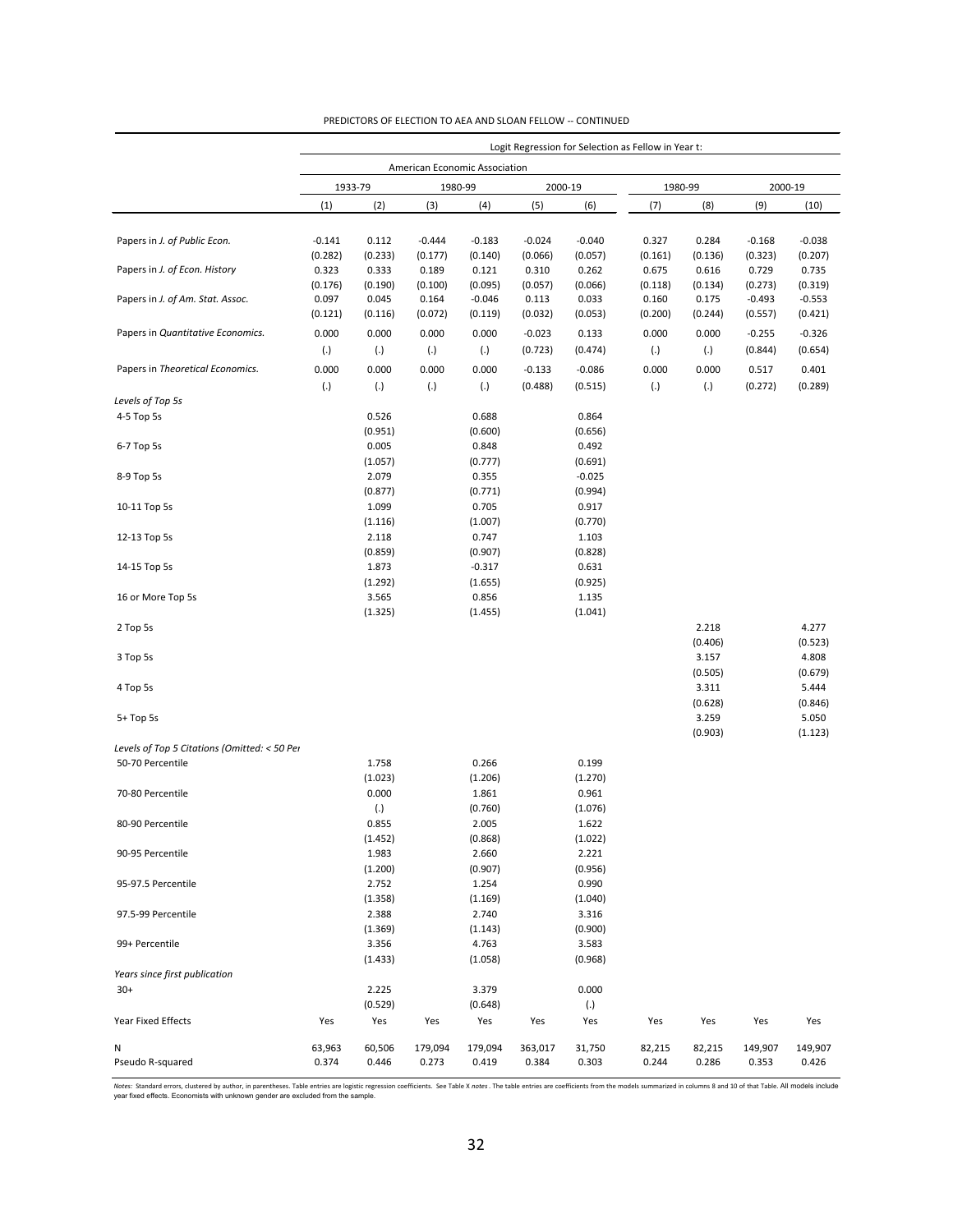|                                                                          | Logit Regression for Selection as Fellow in Year t: |                     |                     |                     |                  |                  |                  |                  |                  |                  |
|--------------------------------------------------------------------------|-----------------------------------------------------|---------------------|---------------------|---------------------|------------------|------------------|------------------|------------------|------------------|------------------|
|                                                                          | Econ. Society                                       |                     | AAAS                |                     | <b>NAS</b>       |                  | <b>AEA</b>       |                  | Alfred P. Sloan  |                  |
|                                                                          | (1)                                                 | (2)                 | (3)                 | (4)                 | (5)              | (6)              | (7)              | (8)              | (9)              | (10)             |
| Authors' Gender (Omitted: Male Author)                                   |                                                     |                     |                     |                     |                  |                  |                  |                  |                  |                  |
| Female $\times$ (pre-1980)                                               | $-1.412$<br>(0.611)                                 | $-1.598$<br>(0.585) | $-0.787$<br>(0.523) | $-0.914$<br>(0.564) |                  |                  | 1.670<br>(1.074) | 0.581<br>(1.086) |                  |                  |
| Female × (1980-89)                                                       | 0.647<br>(0.480)                                    | 0.657<br>(0.456)    | 0.375<br>(1.012)    | 0.488<br>(1.028)    | 1.280<br>(1.331) | 1.302<br>(1.043) | 1.344<br>(1.100) | 0.971<br>(1.025) | 0.454<br>(0.565) | 0.457<br>(0.528) |
| Female × (1990-99)                                                       | 0.062<br>(0.474)                                    | 0.115<br>(0.467)    | 1.146<br>(0.689)    | 0.849<br>(0.645)    | 1.017<br>(0.740) | 1.054<br>(0.950) | 1.382<br>(0.798) | 1.427<br>(0.711) | 0.739<br>(0.334) | 0.711<br>(0.337) |
| Female $\times$ (2000-09)                                                | 0.550<br>(0.339)                                    | 0.564<br>(0.329)    | 1.351<br>(0.461)    | 1.653<br>(0.462)    | 3.172<br>(0.763) | 3.035<br>(0.898) | 1.246<br>(1.099) | 0.355<br>(1.062) | 0.463<br>(0.333) | 0.591<br>(0.316) |
| Female × (2010-19)                                                       | 0.931<br>(0.240)                                    | 0.945<br>(0.204)    | 2.106<br>(0.347)    | 2.385<br>(0.287)    | 2.849<br>(0.781) | 2.427<br>(0.559) | 2.257<br>(0.528) | 1.098<br>(0.509) | 0.518<br>(0.290) | 0.461<br>(0.284) |
| Restrict to ≤8 yrs. since 1st pub.                                       | No                                                  | No                  | No                  | No                  | No               | No               | No               | No               | Yes              | Yes              |
| Model with Full Set of Controls                                          | Yes                                                 | No                  | Yes                 | No                  | Yes              | No               | Yes              | No               | Yes              | No               |
| Parsimonious set of controls<br>(Top 5 Publications and Top-5 Citations) | <b>No</b>                                           | Yes                 | No                  | Yes                 | No               | Yes              | No               | Yes              | No               | Yes              |
| N                                                                        | 649,295                                             | 649,295             | 664,683             | 665,155             | 558,383          | 568,954          | 602,617          | 610,880          | 232,122          | 237,256          |
| Pseudo R-squared                                                         | 0.384                                               | 0.266               | 0.381               | 0.32                | 0.472            | 0.386            | 0.461            | 0.314            | 0.365            | 0.332            |

TABLE AXVI MODELS FOR ELECTION TO OTHER FELLOWSHIPS, PARSIMONIOUS MODEL

*Notes:* Standard errors, clustered by author, in parentheses. Table entries are logistic regression coefficients: see Table IV *notes*. The sample excludes economists with unknown gender. All models include controls for the number of publications in each of the top-5 journals, interacted with indicators for the periods (pre-1980), (1980-99) and (2000-19), and year fixed effects. The controls in the odd-numbered columns are as in Columns 2, 5, and 8 of Table IV, while the controls in even-numbered columns are similar to the ones in Columns 3, 6, and 9 of Table IV (except that the indicators for top-5s span a longer number of publications for NAS, AAAS, and AEAF, and that we drop some controls to avoid over-specifying these models). See Table AXIV and AXV for the exact list of controls. Sample periods vary by fellowship: see text. Models for Sloan Fellowships are restricted to up to 8 years from the first publication in the sample.